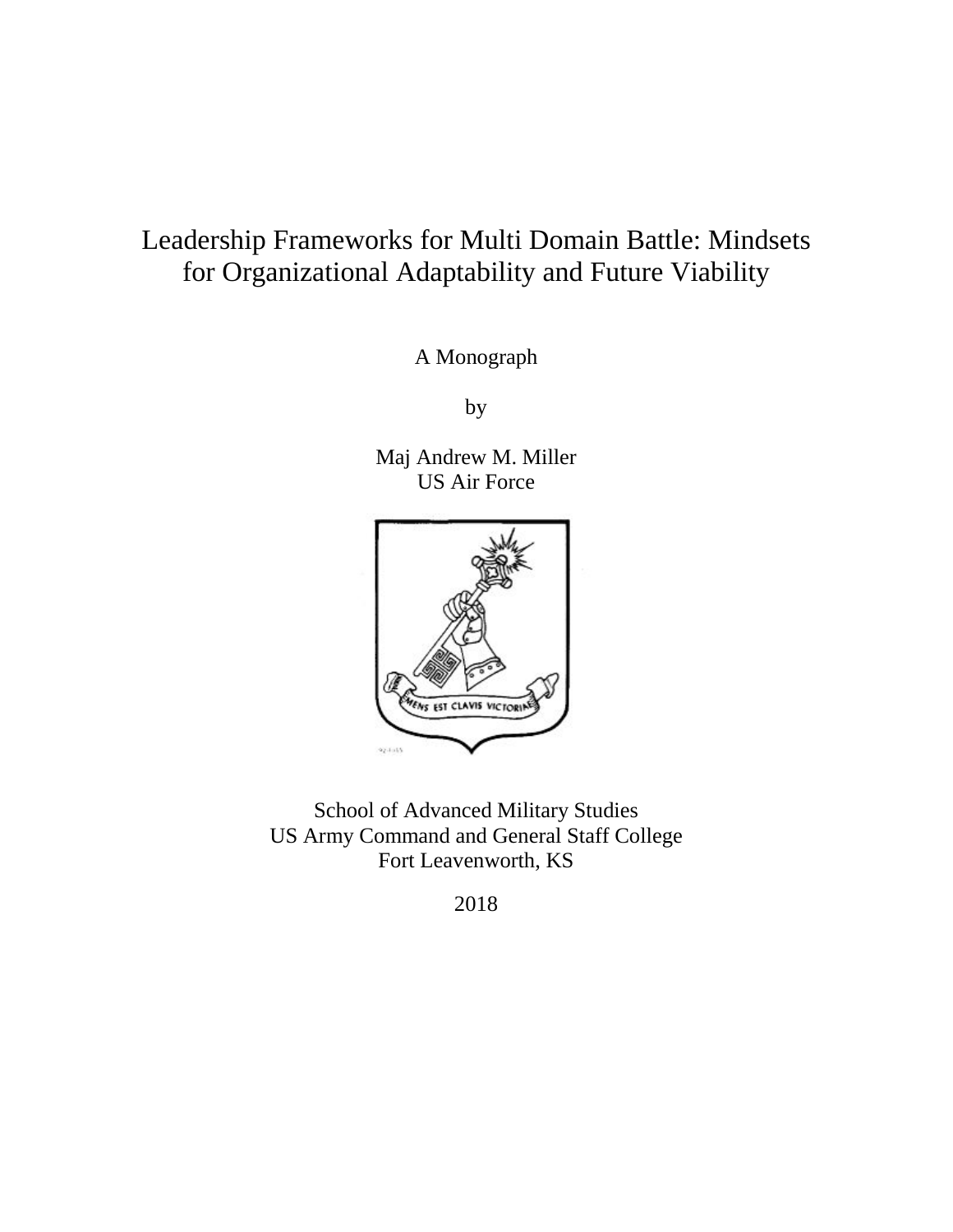|                                                                                                                                                                                                                                                                                                                                                                                                                                                                                                                                                                               |                                                  |                                                                                |                                      |                        | Form Approved                                                                                                                                                                                                                                                                                                                                                                                                                                                                                                                                                                                                                                                                                                                                                                                                                                                                 |  |  |
|-------------------------------------------------------------------------------------------------------------------------------------------------------------------------------------------------------------------------------------------------------------------------------------------------------------------------------------------------------------------------------------------------------------------------------------------------------------------------------------------------------------------------------------------------------------------------------|--------------------------------------------------|--------------------------------------------------------------------------------|--------------------------------------|------------------------|-------------------------------------------------------------------------------------------------------------------------------------------------------------------------------------------------------------------------------------------------------------------------------------------------------------------------------------------------------------------------------------------------------------------------------------------------------------------------------------------------------------------------------------------------------------------------------------------------------------------------------------------------------------------------------------------------------------------------------------------------------------------------------------------------------------------------------------------------------------------------------|--|--|
|                                                                                                                                                                                                                                                                                                                                                                                                                                                                                                                                                                               |                                                  | <b>REPORT DOCUMENTATION PAGE</b>                                               |                                      |                        | OMB No. 0704-0188                                                                                                                                                                                                                                                                                                                                                                                                                                                                                                                                                                                                                                                                                                                                                                                                                                                             |  |  |
|                                                                                                                                                                                                                                                                                                                                                                                                                                                                                                                                                                               |                                                  | valid OMB control number. PLEASE DO NOT RETURN YOUR FORM TO THE ABOVE ADDRESS. |                                      |                        | Public reporting burden for this collection of information is estimated to average 1 hour per response, including the time for reviewing instructions, searching existing data sources, gathering and maintaining the<br>data needed, and completing and reviewing this collection of information. Send comments regarding this burden estimate or any other aspect of this collection of information, including suggestions for reducing<br>this burden to Department of Defense, Washington Headquarters Services, Directorate for Information Operations and Reports (0704-0188), 1215 Jefferson Davis Highway, Suite 1204, Arlington, VA 22202-<br>4302. Respondents should be aware that notwithstanding any other provision of law, no person shall be subject to any penalty for failing to comply with a collection of information if it does not display a currently |  |  |
| 1. REPORT DATE (DD-MM-YYYY)<br>$24 - 05 - 18$                                                                                                                                                                                                                                                                                                                                                                                                                                                                                                                                 |                                                  | 2. REPORT TYPE<br>Master's Thesis                                              |                                      |                        | 3. DATES COVERED (From - To)<br><b>JUN 17 – MAY 18</b>                                                                                                                                                                                                                                                                                                                                                                                                                                                                                                                                                                                                                                                                                                                                                                                                                        |  |  |
| <b>4. TITLE AND SUBTITLE</b>                                                                                                                                                                                                                                                                                                                                                                                                                                                                                                                                                  |                                                  |                                                                                |                                      |                        | <b>5a. CONTRACT NUMBER</b>                                                                                                                                                                                                                                                                                                                                                                                                                                                                                                                                                                                                                                                                                                                                                                                                                                                    |  |  |
|                                                                                                                                                                                                                                                                                                                                                                                                                                                                                                                                                                               |                                                  | Leadership Frameworks for Multi Domain Battle: Mindsets for                    |                                      |                        |                                                                                                                                                                                                                                                                                                                                                                                                                                                                                                                                                                                                                                                                                                                                                                                                                                                                               |  |  |
|                                                                                                                                                                                                                                                                                                                                                                                                                                                                                                                                                                               | Organizational Adaptability and Future Viability |                                                                                |                                      |                        | <b>5b. GRANT NUMBER</b>                                                                                                                                                                                                                                                                                                                                                                                                                                                                                                                                                                                                                                                                                                                                                                                                                                                       |  |  |
|                                                                                                                                                                                                                                                                                                                                                                                                                                                                                                                                                                               |                                                  |                                                                                |                                      |                        | <b>5c. PROGRAM ELEMENT NUMBER</b>                                                                                                                                                                                                                                                                                                                                                                                                                                                                                                                                                                                                                                                                                                                                                                                                                                             |  |  |
| 6. AUTHOR(S)<br>Maj Andrew M. Miller                                                                                                                                                                                                                                                                                                                                                                                                                                                                                                                                          |                                                  |                                                                                |                                      |                        | <b>5d. PROJECT NUMBER</b>                                                                                                                                                                                                                                                                                                                                                                                                                                                                                                                                                                                                                                                                                                                                                                                                                                                     |  |  |
|                                                                                                                                                                                                                                                                                                                                                                                                                                                                                                                                                                               |                                                  |                                                                                |                                      |                        | <b>5e. TASK NUMBER</b>                                                                                                                                                                                                                                                                                                                                                                                                                                                                                                                                                                                                                                                                                                                                                                                                                                                        |  |  |
|                                                                                                                                                                                                                                                                                                                                                                                                                                                                                                                                                                               |                                                  |                                                                                |                                      |                        | <b>5f. WORK UNIT NUMBER</b>                                                                                                                                                                                                                                                                                                                                                                                                                                                                                                                                                                                                                                                                                                                                                                                                                                                   |  |  |
| 7. PERFORMING ORGANIZATION NAME(S) AND ADDRESS(ES)<br>U.S. Army Command and General Staff College                                                                                                                                                                                                                                                                                                                                                                                                                                                                             |                                                  |                                                                                |                                      |                        | 8. PERFORMING ORGANIZATION REPORT<br><b>NUMBER</b>                                                                                                                                                                                                                                                                                                                                                                                                                                                                                                                                                                                                                                                                                                                                                                                                                            |  |  |
| <b>ATTN: ATZL-SWD-GD</b>                                                                                                                                                                                                                                                                                                                                                                                                                                                                                                                                                      | Fort Leavenworth, KS 66027-2301                  |                                                                                |                                      |                        |                                                                                                                                                                                                                                                                                                                                                                                                                                                                                                                                                                                                                                                                                                                                                                                                                                                                               |  |  |
|                                                                                                                                                                                                                                                                                                                                                                                                                                                                                                                                                                               |                                                  |                                                                                |                                      |                        |                                                                                                                                                                                                                                                                                                                                                                                                                                                                                                                                                                                                                                                                                                                                                                                                                                                                               |  |  |
| 9. SPONSORING / MONITORING AGENCY NAME(S) AND ADDRESS(ES)<br><b>Advanced Operational Arts Studies</b>                                                                                                                                                                                                                                                                                                                                                                                                                                                                         |                                                  |                                                                                |                                      |                        | 10. SPONSOR/MONITOR'S ACRONYM(S)                                                                                                                                                                                                                                                                                                                                                                                                                                                                                                                                                                                                                                                                                                                                                                                                                                              |  |  |
| Fellowship, Advanced Military                                                                                                                                                                                                                                                                                                                                                                                                                                                                                                                                                 |                                                  |                                                                                |                                      |                        |                                                                                                                                                                                                                                                                                                                                                                                                                                                                                                                                                                                                                                                                                                                                                                                                                                                                               |  |  |
| <b>Studies Program</b>                                                                                                                                                                                                                                                                                                                                                                                                                                                                                                                                                        |                                                  |                                                                                |                                      |                        | <b>11. SPONSOR/MONITOR'S REPORT</b><br><b>NUMBER(S)</b>                                                                                                                                                                                                                                                                                                                                                                                                                                                                                                                                                                                                                                                                                                                                                                                                                       |  |  |
| <b>12. DISTRIBUTION / AVAILABILITY STATEMENT</b><br>Approved for Public Release; Distribution is Unlimited                                                                                                                                                                                                                                                                                                                                                                                                                                                                    |                                                  |                                                                                |                                      |                        |                                                                                                                                                                                                                                                                                                                                                                                                                                                                                                                                                                                                                                                                                                                                                                                                                                                                               |  |  |
| <b>13. SUPPLEMENTARY NOTES</b>                                                                                                                                                                                                                                                                                                                                                                                                                                                                                                                                                |                                                  |                                                                                |                                      |                        |                                                                                                                                                                                                                                                                                                                                                                                                                                                                                                                                                                                                                                                                                                                                                                                                                                                                               |  |  |
|                                                                                                                                                                                                                                                                                                                                                                                                                                                                                                                                                                               |                                                  |                                                                                |                                      |                        |                                                                                                                                                                                                                                                                                                                                                                                                                                                                                                                                                                                                                                                                                                                                                                                                                                                                               |  |  |
| <b>14. ABSTRACT</b><br>Due to changing complexities in the military operational landscape, including an increased emphasis on multi domain battle,<br>the traditional military leadership hierarchy no longer provides an appropriate cultural mindset for efficiency or effectiveness<br>in joint operations. This monograph discusses related US military doctrine, the problems with a rigid military hierarchy in<br>complex environments, and how the military enterprise can best deal with changing complexity in its operating environments.                          |                                                  |                                                                                |                                      |                        |                                                                                                                                                                                                                                                                                                                                                                                                                                                                                                                                                                                                                                                                                                                                                                                                                                                                               |  |  |
| While this monograph does not advocate for a wholesale update to the traditional command and control system, it argues that<br>the US military should rethink its hierarchical leadership perspective. To breed innovation, creative thought, and adaptability,<br>the US military must continue to evolve its traditional military leadership hierarchy model. Acceptance that an updated<br>mindset for the way traditional military structure supports the military element of national power will enable future viability in<br>joint operations and multi domain battle. |                                                  |                                                                                |                                      |                        |                                                                                                                                                                                                                                                                                                                                                                                                                                                                                                                                                                                                                                                                                                                                                                                                                                                                               |  |  |
| <b>15. SUBJECT TERMS</b>                                                                                                                                                                                                                                                                                                                                                                                                                                                                                                                                                      |                                                  |                                                                                |                                      |                        |                                                                                                                                                                                                                                                                                                                                                                                                                                                                                                                                                                                                                                                                                                                                                                                                                                                                               |  |  |
| Leadership, Adaptability, Military Hierarchy, Complexity, Multi Domain Battle                                                                                                                                                                                                                                                                                                                                                                                                                                                                                                 |                                                  |                                                                                |                                      |                        |                                                                                                                                                                                                                                                                                                                                                                                                                                                                                                                                                                                                                                                                                                                                                                                                                                                                               |  |  |
| 16. SECURITY CLASSIFICATION OF:                                                                                                                                                                                                                                                                                                                                                                                                                                                                                                                                               |                                                  |                                                                                | <b>17. LIMITATION</b><br>OF ABSTRACT | 18. NUMBER<br>OF PAGES | 19a. NAME OF RESPONSIBLE PERSON<br>Maj Andrew M. Miller                                                                                                                                                                                                                                                                                                                                                                                                                                                                                                                                                                                                                                                                                                                                                                                                                       |  |  |
| a. REPORT<br>(U)                                                                                                                                                                                                                                                                                                                                                                                                                                                                                                                                                              | <b>b. ABSTRACT</b><br>(U)                        | c. THIS PAGE<br>(U)                                                            | (U)                                  | 41                     | 19b. TELEPHONE NUMBER (include area<br>code)                                                                                                                                                                                                                                                                                                                                                                                                                                                                                                                                                                                                                                                                                                                                                                                                                                  |  |  |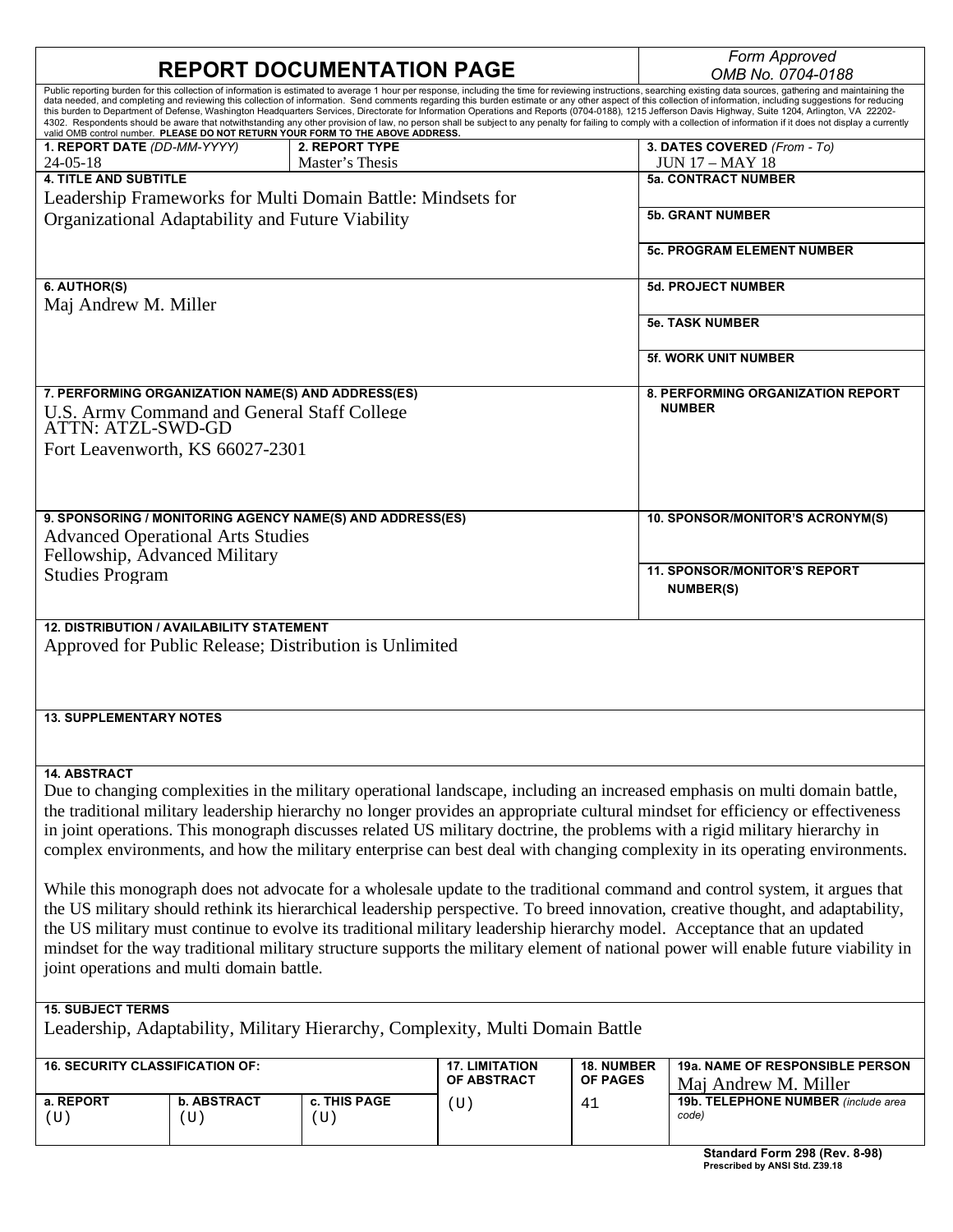# Monograph Approval Page

Name of Candidate: Maj Andrew M. Miller

Monograph Title: Leadership Frameworks for Multi Domain Battle: Mindsets for Organizational Adaptability and Future Viability

Approved by:

\_\_\_\_\_\_\_\_\_\_\_\_\_\_\_\_\_\_\_\_\_\_\_\_\_\_\_\_\_\_\_\_\_\_, Monograph Director Anthony E. Carlson, PhD

\_\_\_\_\_\_\_\_\_\_\_\_\_\_\_\_\_\_\_\_\_\_\_\_\_\_\_\_\_\_\_\_\_\_, Seminar Leader

Richard T. Strickland, COL

\_\_\_\_\_\_\_\_\_\_\_\_\_\_\_\_\_\_\_\_\_\_\_\_\_\_\_\_\_\_\_\_\_\_\_, Director, School of Advanced Military Studies James C. Markert, COL

Accepted this 24th day of May 2018 by:

\_\_\_\_\_\_\_\_\_\_\_\_\_\_\_\_\_\_\_\_\_\_\_\_\_\_\_\_\_\_\_\_\_\_\_, Director, Graduate Degree Programs Robert F. Baumann, PhD

The opinions and conclusions expressed herein are those of the student author and do not necessarily represent the views of the US Army Command and General Staff College or any other government agency. (References to this study should include the foregoing statement.)

Fair use determination or copyright permission has been obtained for the inclusion of pictures, maps, graphics, and any other works incorporated into this manuscript. A work of the United States Government is not subject to copyright, however further publication or sale of copyrighted images is not permissible.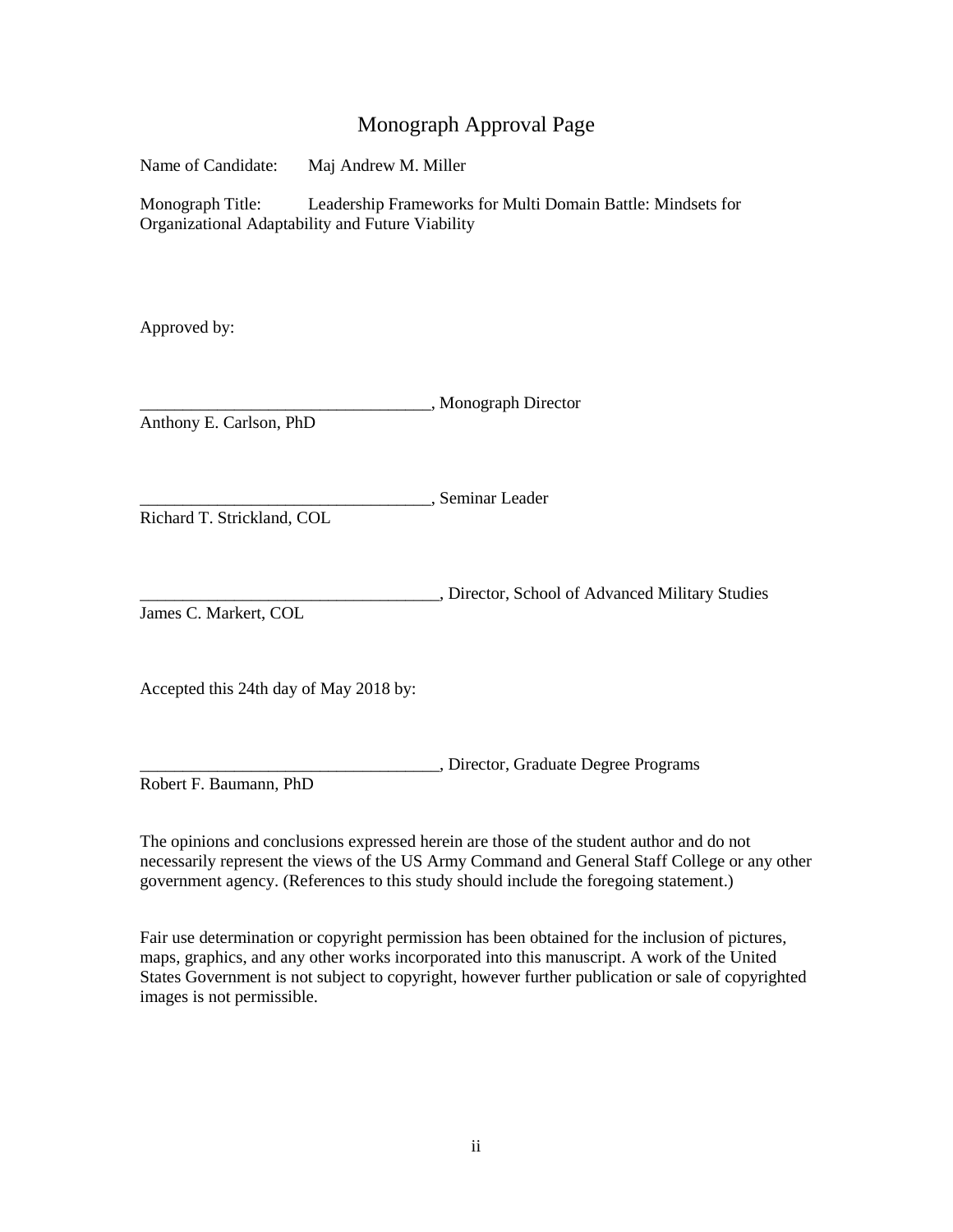# Abstract

<span id="page-3-0"></span>Leadership Frameworks for Multi Domain Battle: Mindsets for Organizational Adaptability and Future Viability, by Maj Andrew M. Miller, USAF, 41 pages.

Due to changing complexities in the military operational landscape, including an increased emphasis on multi domain battle, the traditional military leadership hierarchy no longer provides an appropriate cultural mindset for efficiency or effectiveness in joint operations. This monograph discusses related US military doctrine, the problems with a rigid military hierarchy in complex environments, and how the military enterprise can best deal with changing complexity in its operating environments.

While this monograph does not advocate for a wholesale update to the traditional command and control system, it argues that the US military should rethink its hierarchical leadership perspective. To breed innovation, creative thought, and adaptability, the US military must continue to evolve its traditional military leadership hierarchy model. Acceptance that an updated mindset for the way traditional military structure supports the military element of national power will enable future viability in joint operations and multi domain battle.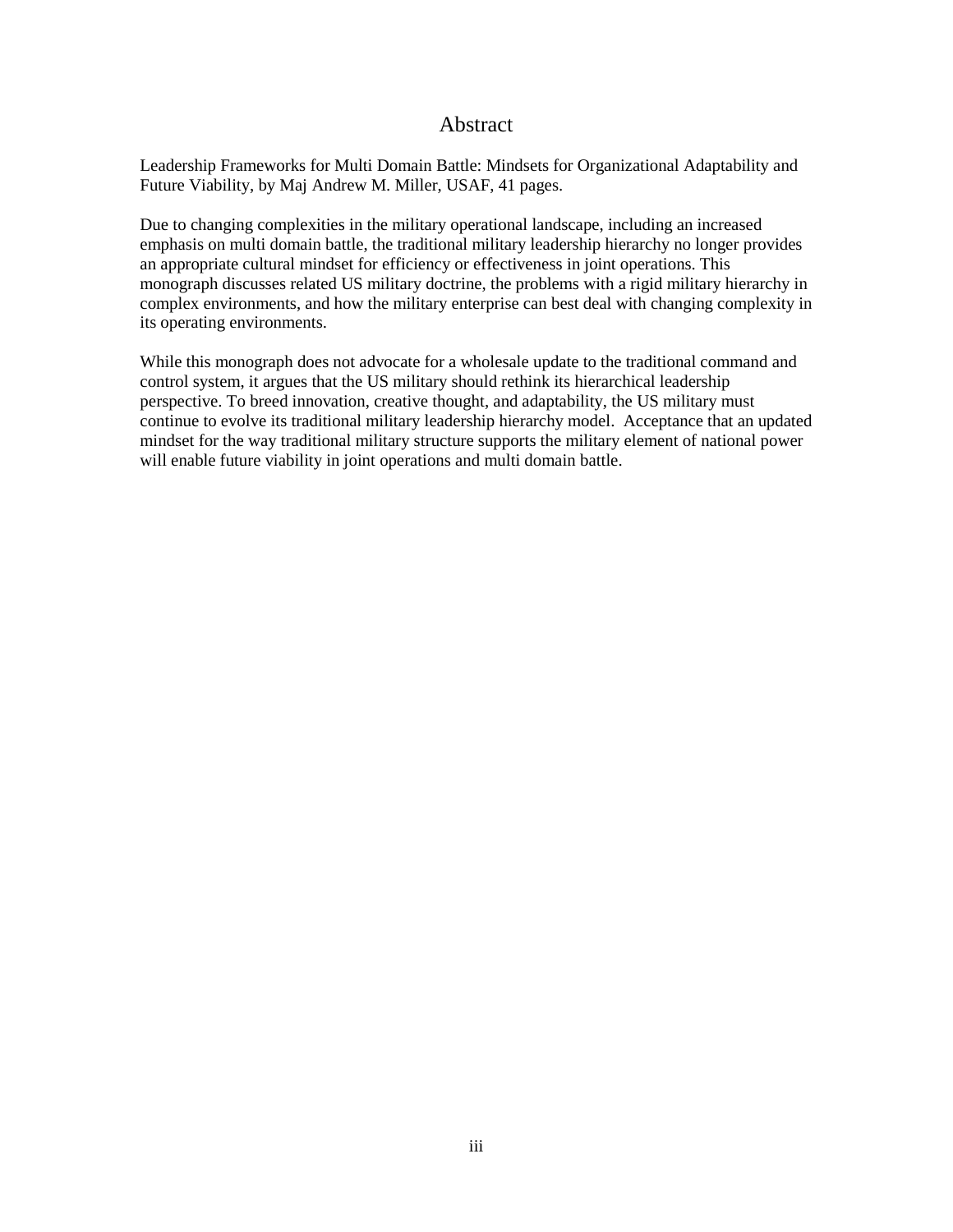# Contents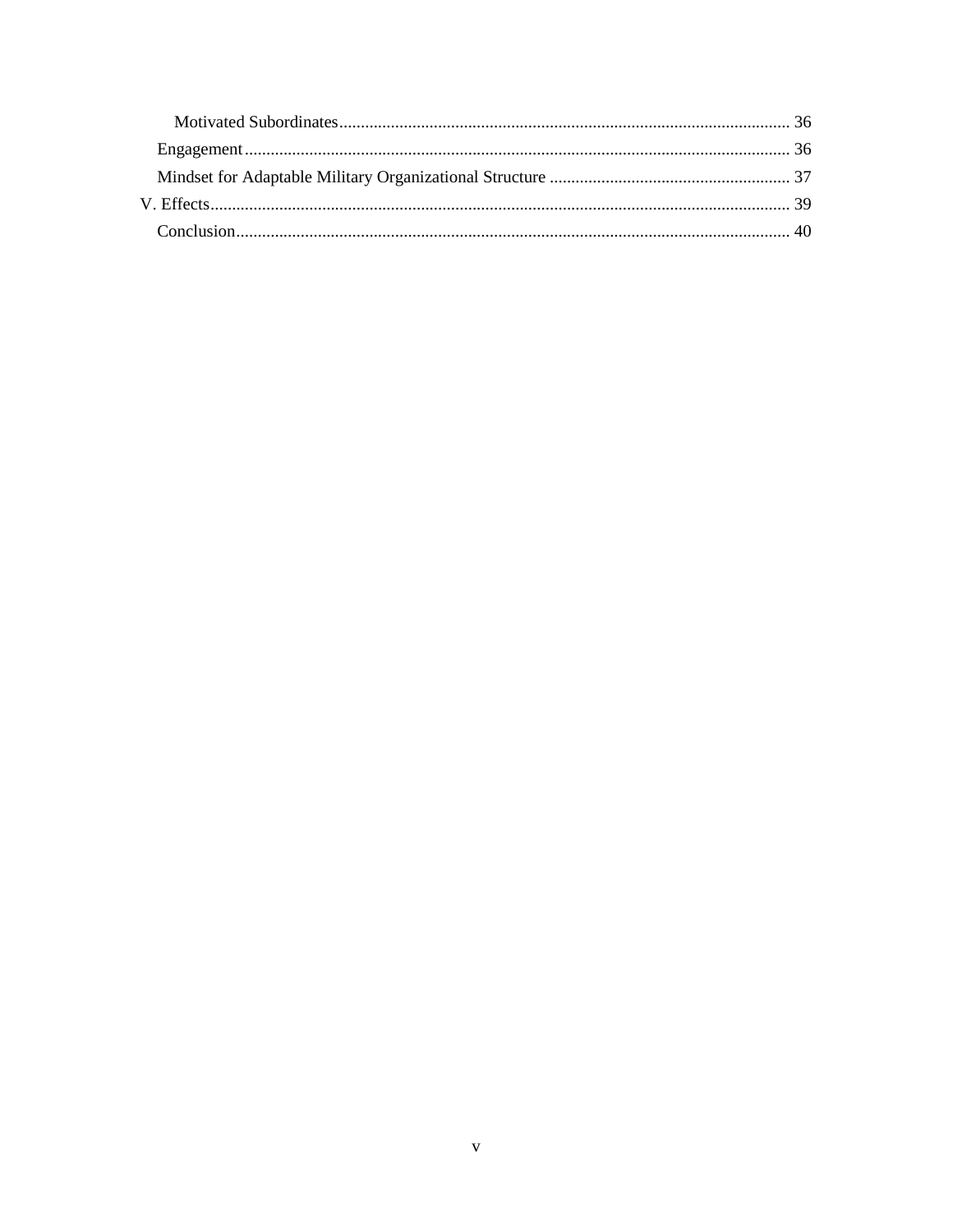# Acronyms

<span id="page-6-0"></span>JP Joint Publication

US United States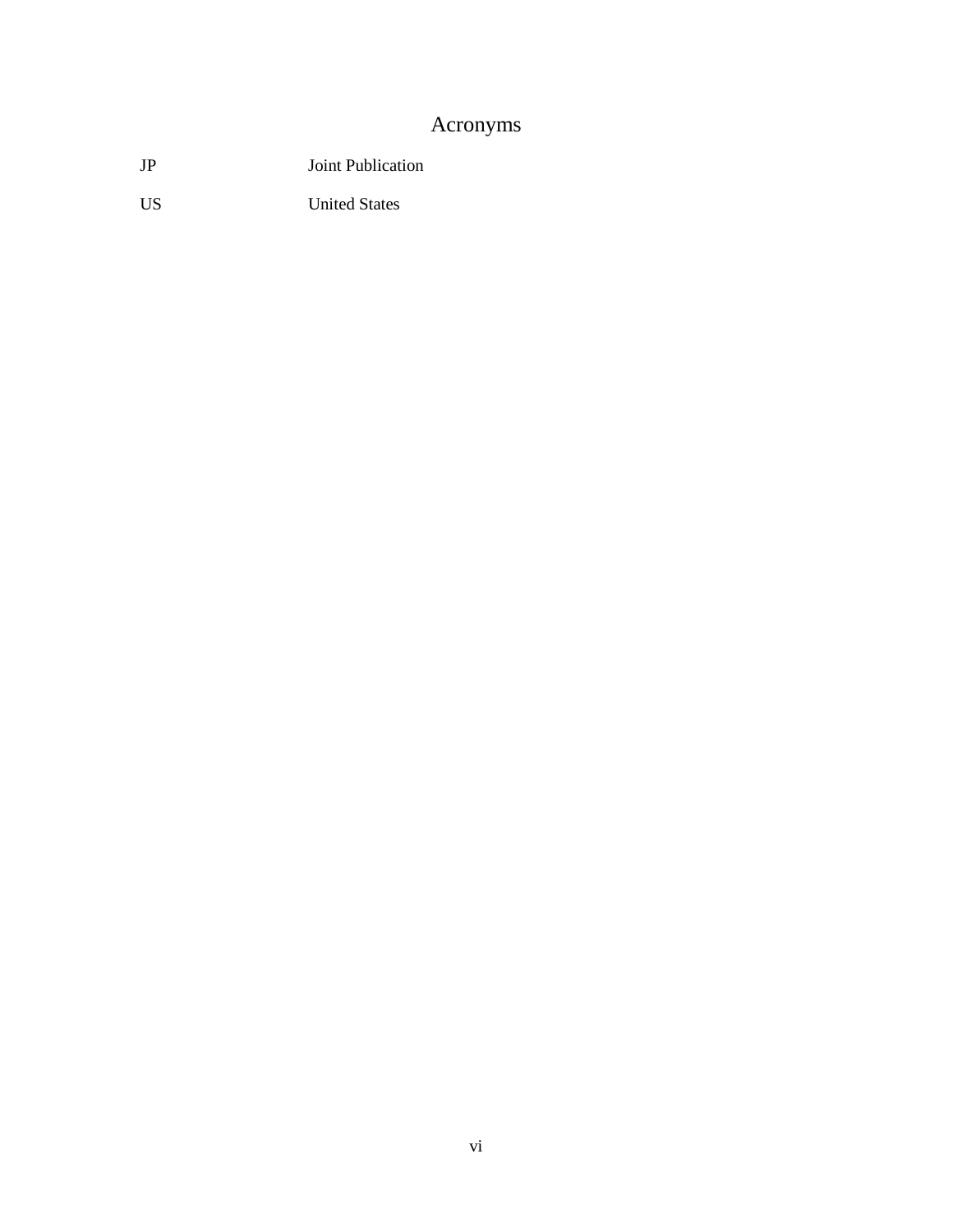# Illustrations

<span id="page-7-0"></span>

| Figure 2. Mindset Transition from Traditional Hierarchy to Organizational Adaptability 27  |  |
|--------------------------------------------------------------------------------------------|--|
| Figure 3. Adaptive Tension and Future Viability from an Adaptive Leader's Perspective.  29 |  |
|                                                                                            |  |
|                                                                                            |  |
| Figure 6. Mindset Model for Adaptable Military Organizational Structure Expanded 38        |  |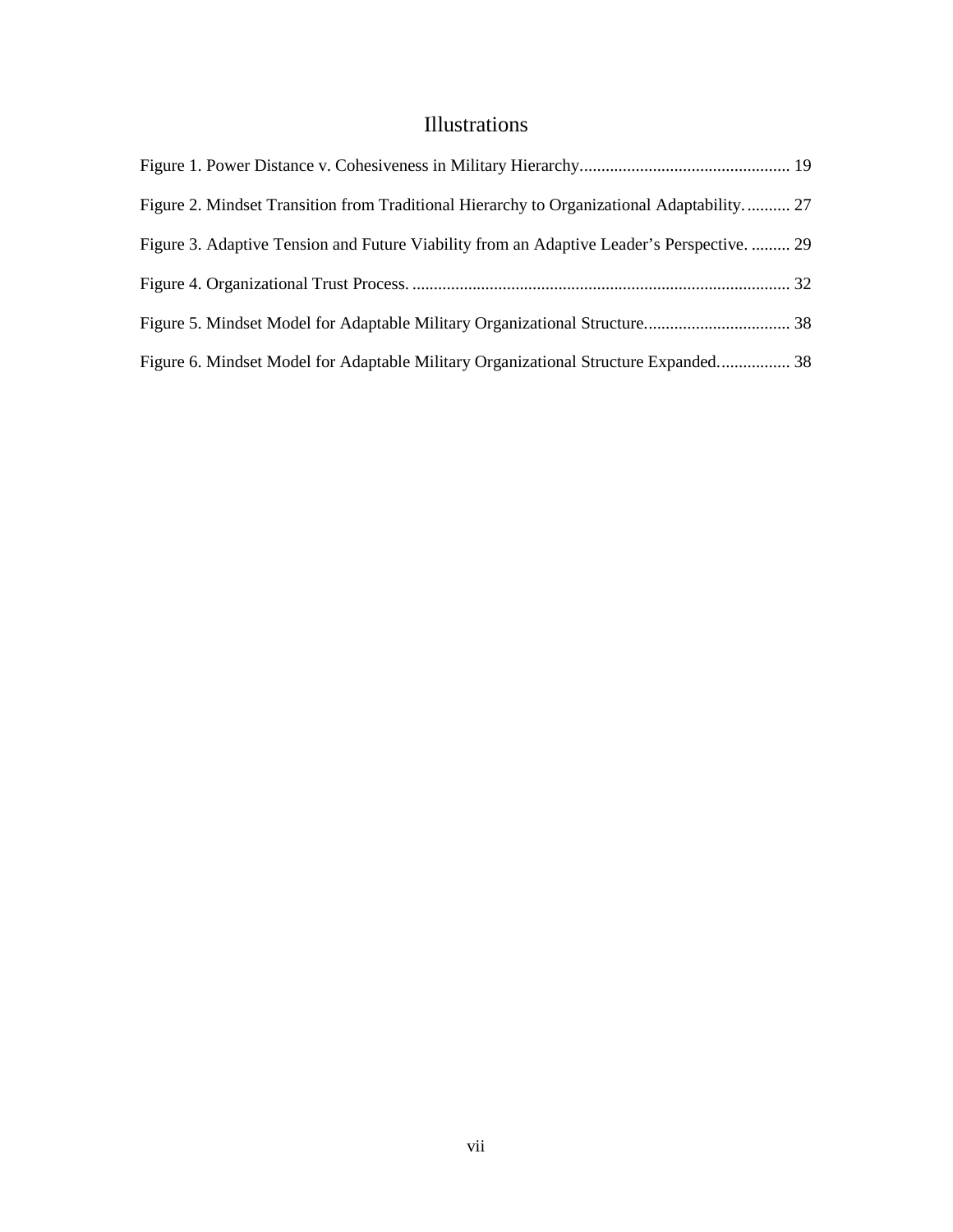## I. Introduction

<span id="page-8-0"></span>It is paradoxical, yet true, to say, that the more we know, the more ignorant we become in the absolute sense, for it is only through enlightenment that we become conscious of our limitations.

—Nikola Tesla, "The Wonder World to Be Created by Electricity"

As adversaries increasingly lack clear definition and the joint community turns to concepts like joint, integrated, multi domain battle, the military organizational enterprise must evolve. Predictive, linear battlefields of the past have given way to dynamic uncertainty that requires adaptive leadership in flexible, innovative organizations. Due to this change in dynamics, structures and leadership perspectives appropriate in the past may no longer be appropriate. Modern leadership and organizational theory provide novel insights into how military organizations might work efficiently in complex future environments.

Just as Berger and Luckmann suggest that acquired role-specific knowledge and internalization of institutional subworlds define secondary socialization, so, too, do service parochialisms pervade every aspect of an officer's development.<sup>[1](#page-8-1)</sup> Unilaterally, variations in service culture enable efficiency in that service's domain. Although service culture is purposeful, the resulting lack of commonality hinders joint operations by adding confusion, doubt, and misperceptions to circumstances that require unimpeded service solidarity and interoperability. Unwritten service cultures promote variance in leadership expectations that reduce cohesion and camaraderie in joint and multinational environments, threatening the underlying trust required for successful multi domain operations. Military forces will have difficulty executing effective operations in joint environments if they do not have a common, foundational understanding of leadership expectations both within and between individual services. The need for joint strategic leadership guidance is extraordinarily relevant in today's consistently collaborative battlespace. As a result, this monograph's audience spans services, modal competencies, and age groups.

<span id="page-8-1"></span> <sup>1</sup> Peter L. Berger and Thomas Luckmann, *The Social Construction of Reality: A Treatise in the Sociology of Knowledge* (New York: Anchor, 1967), 138.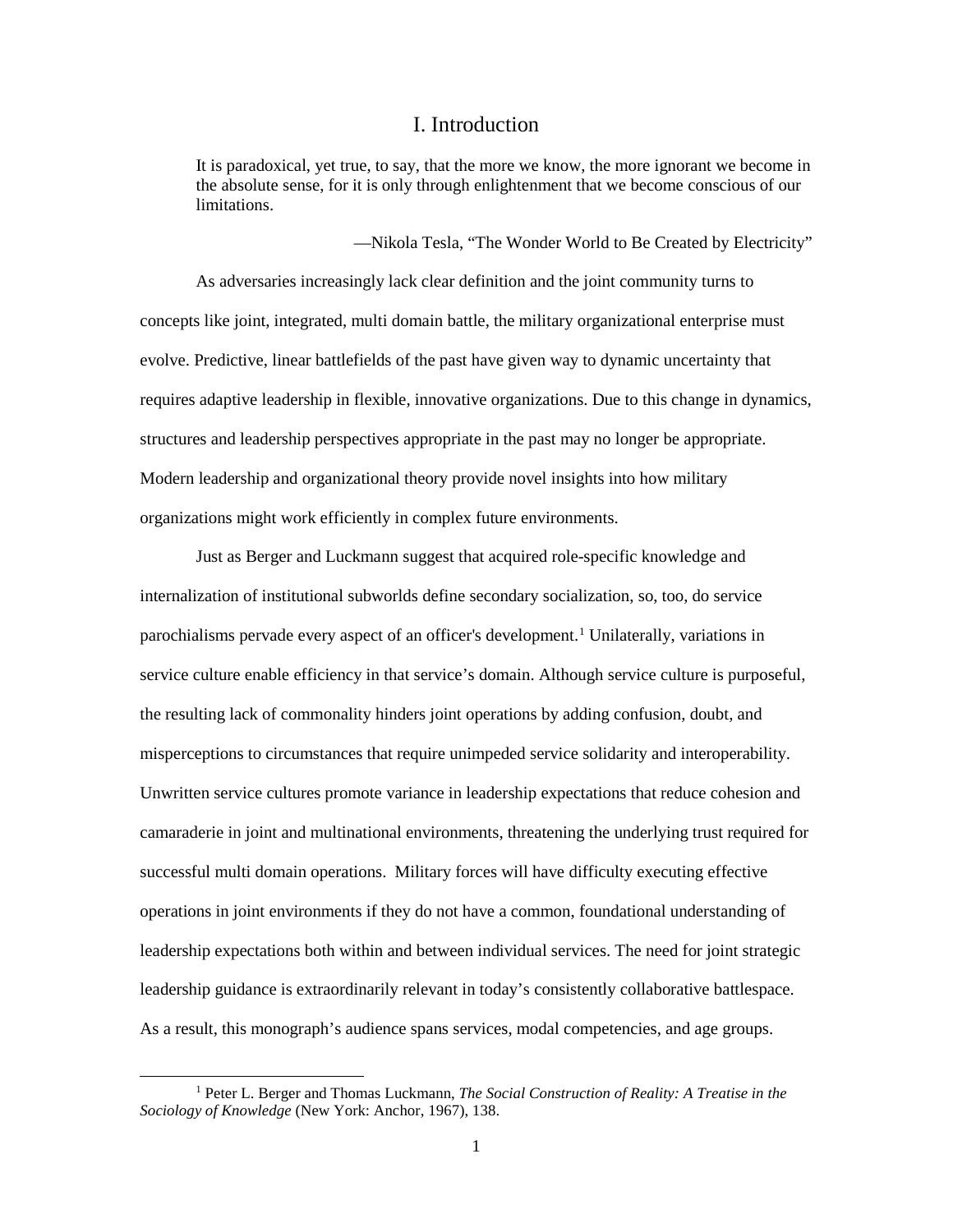As the military enterprise begins to transition its leadership focus through the employment of "mission command" or "multi domain battle," it becomes increasingly important to understand service culture, and simultaneously acknowledge, apply, and implement modern leadership theories in order to remain effective in the complex future operational environment. Future military requirements may be too broad and undefined to assume that they can be controlled by rigid adherence to traditional leadership perspectives. Traditional military hierarchies, and their associated cultures and mindsets, are organizational leadership structures that privilege doctrinal orderliness, top-down control, and complete subordinate compliance.<sup>[2](#page-9-0)</sup>

Unfortunately, the leadership model that traditional military organizations employ may be suboptimal to lead joint organizations effectively in the complex, multi domain environment of the future. Current military organizations already exist in the future operating environment; and it is significantly different and more complex than that of even fifty years ago. As adversaries become more ambiguous to define, nebulous concepts like non-state actors, terrorism, and social media add to the complexity that the traditional military hierarchy may have difficulty mitigating. Traditional notions of hierarchical power and compliance leadership are no longer appropriate in organizations that require capability in complex environments.<sup>[3](#page-9-1)</sup> Attempted understanding of once binary concepts such as the definition of an adversary, or the threat of non-kinetic violence magnify complexity to extremes. This is the genesis of multi domain battle: preparation for "possible future battlefields, in which current American strengths could become future weaknesses, and domains of present dominance could become areas of violent struggle."[4](#page-9-2) It is the

<span id="page-9-0"></span><sup>&</sup>lt;sup>2</sup> Mary Uhl-Bien and Michael Arena, "Leadership for Organizational Adaptability: A Theoretical Synthesis and Integrative Framework," *The Leadership Quarterly* (2018): 11.

<sup>3</sup> James Surowiecki, *The Wisdom of Crowds* (New York: Anchor, 2005), 282.

<span id="page-9-2"></span><span id="page-9-1"></span><sup>4</sup> David Perkins, "Multi-Domain Battle: Driving Change to Win in the Future," *Military Review* 97, no. 3 (July - August 2017): 7.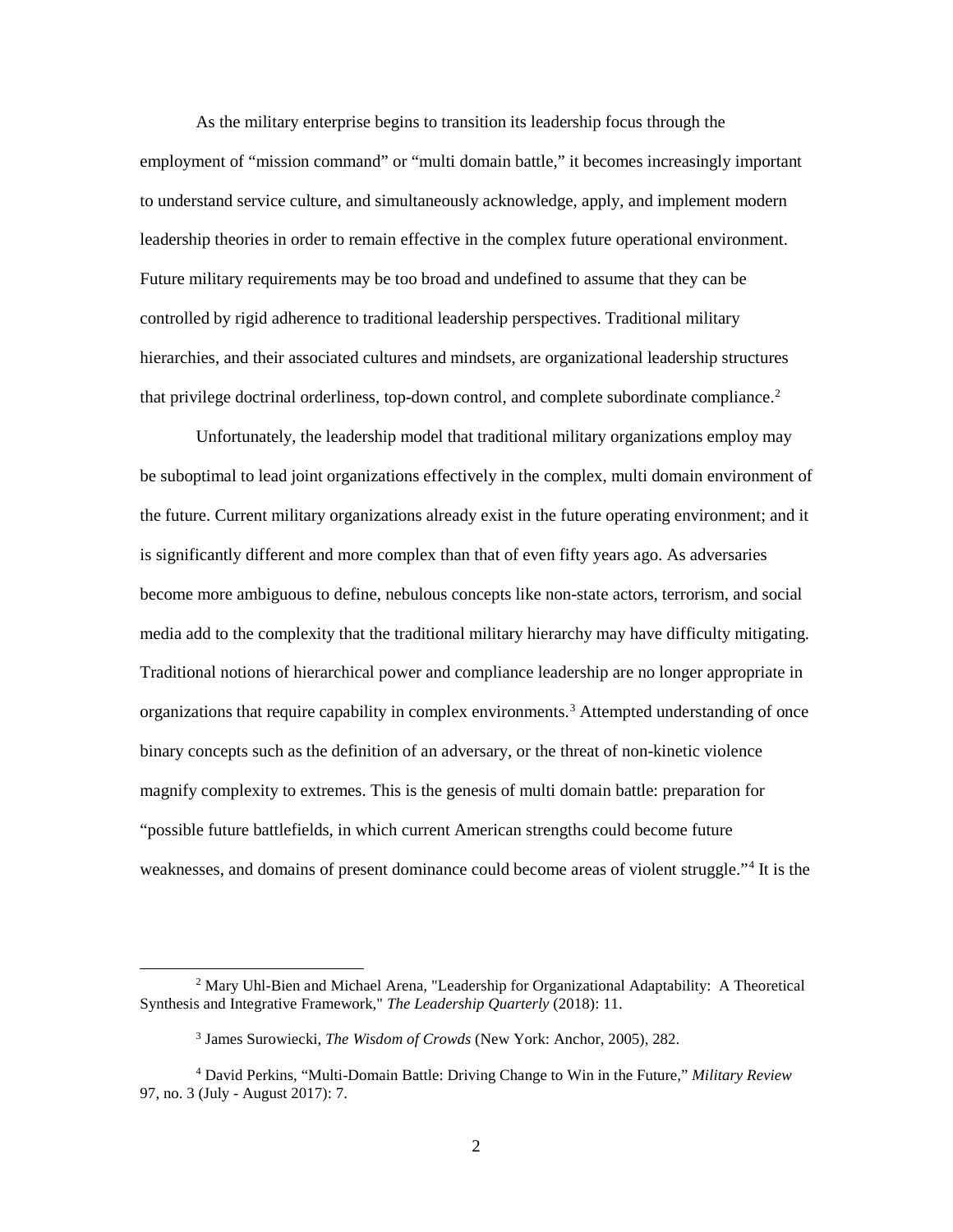US military's conceptualization of a framework for victory in a "more complex world" across multiple domains.<sup>[5](#page-10-0)</sup>

Strategic leadership in a multi domain environment cannot effectively address ill-defined strategic-level problems without available tools.<sup>[6](#page-10-1)</sup> Worse, there is strong potential for mission failure because the employment of experience-based doctrine may not account for complex problems in future organizations and their operations. Conventional, doctrinal approaches to complex problem solving may bring about incomplete results, and unsatisfied endstates.[7](#page-10-2) The manner in which an organization defines a problem impacts the tools used in attempt to solve it.<sup>[8](#page-10-3)</sup> However, before any tool can be employed appropriately, there must be a culture of adaptability within the greater strategic organization in order to incorporate ideas and potential solutions from all echelons of the organization and its area of interest.

Of utmost importance in preparation for multi domain battle is the development of adaptive organizations and the adaptive leaders that enable them to coordinate across domains. Organizational adaptability provides the collaborative skills required to address complex problems in modern operational environments and multi domain battle.<sup>[9](#page-10-4)</sup> Due to its immense scale, effective execution of multi domain battle will require adaptive leaders who solicit input from subordinates, while trusting them to make appropriate decisions. Although the concept is defined in current US military doctrine, there is nothing that describes how to become an adaptive leader in a joint, multi domain environment.

 <sup>5</sup> Perkins, "Multi-Domain Battle," 10.

<span id="page-10-4"></span><span id="page-10-3"></span><span id="page-10-2"></span><span id="page-10-1"></span><span id="page-10-0"></span><sup>6</sup> Charles McMillan and Jeffrey Overall, "Wicked Problems: Turning Strategic Management Upside Down," *Journal of Business Strategy* 37, no. 1 (January 2016): 41.

<sup>7</sup> Ibid.

<sup>8</sup> Ibid., 38.

<sup>&</sup>lt;sup>9</sup> Ibid.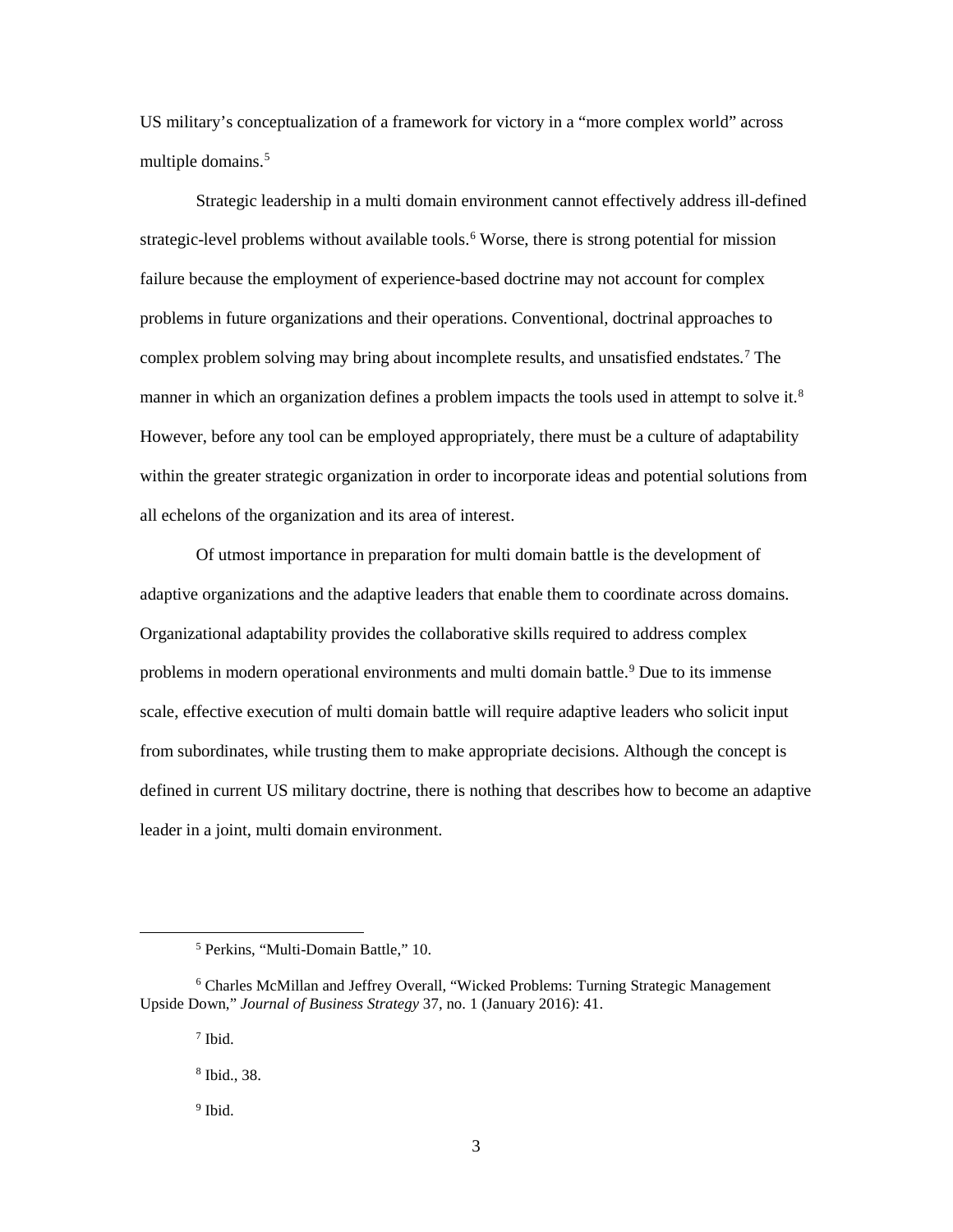Given a lack of common organizational background and vastly different leadership requirements between the services, the application of modern adaptive organizational leadership to traditional military organizations may improve efficiency in joint interaction, including joint mission command and multi domain battle. Consequently, the US military must pursue an organizational leadership evolution based on trust and adaptability. Traditional military hierarchy has difficulty executing effectively in complex environments because it is not adaptive by nature.<sup>10</sup> In this context, the traditional military organization is characterized by rigid command structures, built for compliance leadership, and led by commanders who hold all authority and responsibility as singular decision-makers. If complex environments require organizational adaptability based on trust and individual autonomy, the traditional military structure may not be adept in multi domain battle. Although much of leadership doctrine emphasizes an individual leader's adaptiveness, an increased focus on organizational adaptiveness may empower the military command and control structure to meet present-day requirements, enabling it to meet the complexities of multi domain battle.

This monograph provides a model for the development of adaptive leadership within a traditional military hierarchy. Although hierarchical rank structure in the US military will remain, traditional mindsets must change in order to promote compatibility with the multi domain battle concept. "Mission command," "multi domain battle," and "agile and adaptive leadership" must not exist merely as doctrinal catchphrases, but be understood, internalized, and iterated within and between joint services.

Modern leadership theory and scholarship on the interaction of complex systems demonstrate the need for trust-based organizational leadership in today's military. Significant literature exists in the business field, and modern leadership theories on organizational

<span id="page-11-0"></span> <sup>10</sup> Yaneer Bar-Yam, *Making Things Work: Solving Complex Problems in a Complex World* (Cambridge, MA: Knowledge Press, 2005), 19.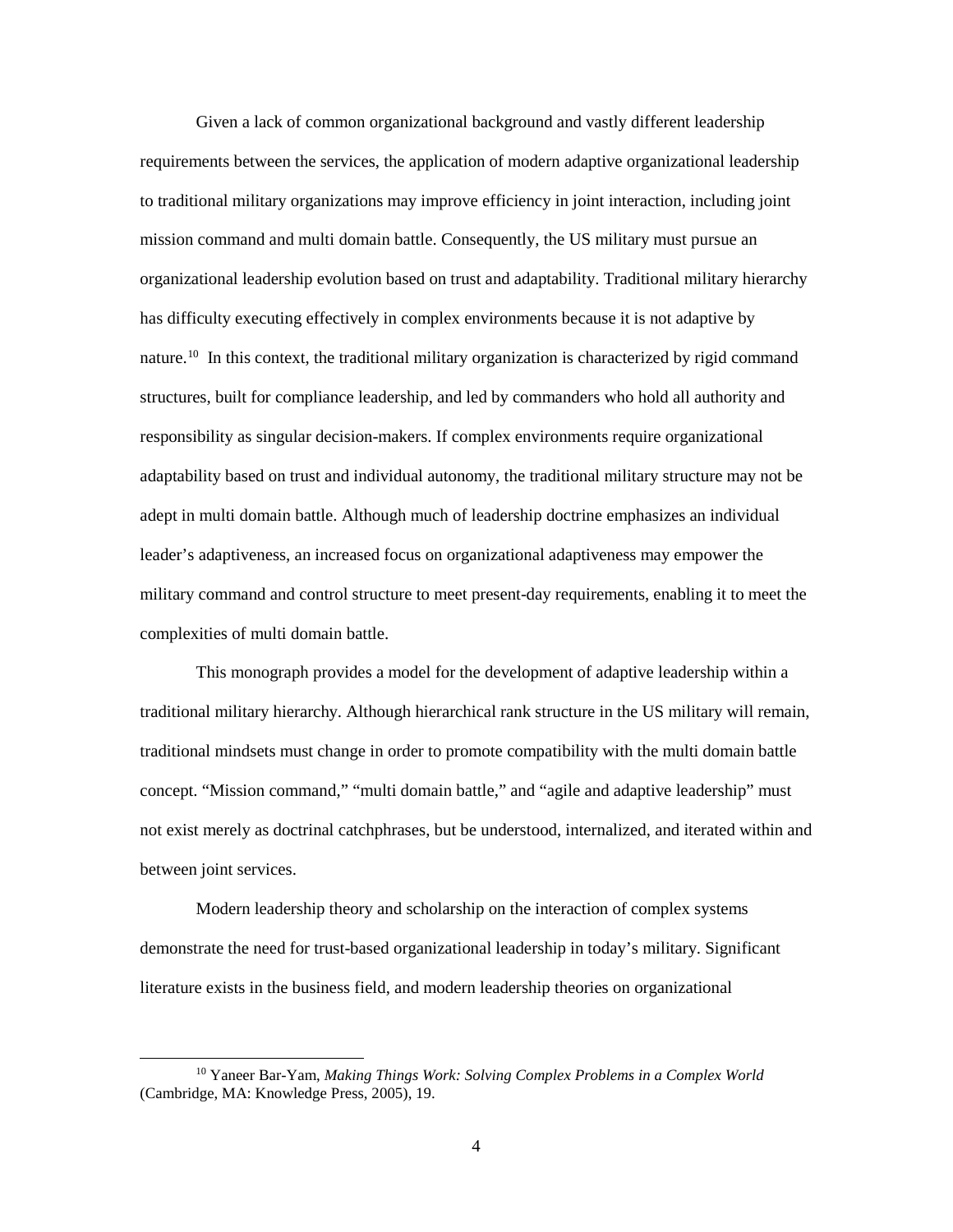adaptability may have significant, positive impacts on hierarchical military institutions and culture. Doctrinal relationships within and between military services must evolve to consider the application of modern leadership theories to the joint military environment. However, traditional military leadership structure and associated perspectives are extremely resistant to change. In the words of Sir Basil Liddell Hart, "the only thing harder than getting a new idea into the military mind is getting an old one out."<sup>[11](#page-12-3)</sup>

# II. Doctrine Review

## <span id="page-12-1"></span><span id="page-12-0"></span>Mission Command & Adaptability

#### <span id="page-12-2"></span>Joint Mission Command

There is no definitive joint leadership publication for mission command or adaptability. The most robust discussion of mission command in joint doctrine is found in Joint Publication (JP) 3-0, *Joint Operations*. In a passage discussing Commander Centric Leadership, it defines mission command as a concept that is "built on subordinate leaders at all echelons who exercise disciplined initiative and act aggressively and independently to accomplish the mission."<sup>[12](#page-12-4)</sup>

From a leadership perspective, each service has their own doctrinal leadership definitions, based on unique operating requirements. There is no higher authority for leadership doctrine than the service's own publication. Moreover, United States Air Force Doctrine Vol. II, *Leadership,* clearly illustrates that fact on its title page, stating that there is "No Equivalent Joint Publication."[13](#page-12-5) Individual services are free to pursue their own leadership philosophies, for better or worse. The services tailor their definitions to meet their service's needs, but they simultaneously become more difficult to integrate at a joint level. If services are expected to

 <sup>11</sup> B. H. Liddell Hart, *Thoughts on War* (London, United Kingdom: Faber & Faber, 1944), 115.

<span id="page-12-4"></span><span id="page-12-3"></span><sup>12</sup> US Department of Defense, Joint Staff, Joint Publication (JP) 3-0, *Joint Operations*  (Washington, DC: Government Printing Office, 2017).

<span id="page-12-5"></span><sup>&</sup>lt;sup>13</sup> US Department of the Air Force, "U.S. Air Force Doctrine > Core Doctrine > Vol. 2, Leadership," accessed November 13, 2017, http://www.doctrine.af.mil/Core-Doctrine/Vol-2-Leadership/.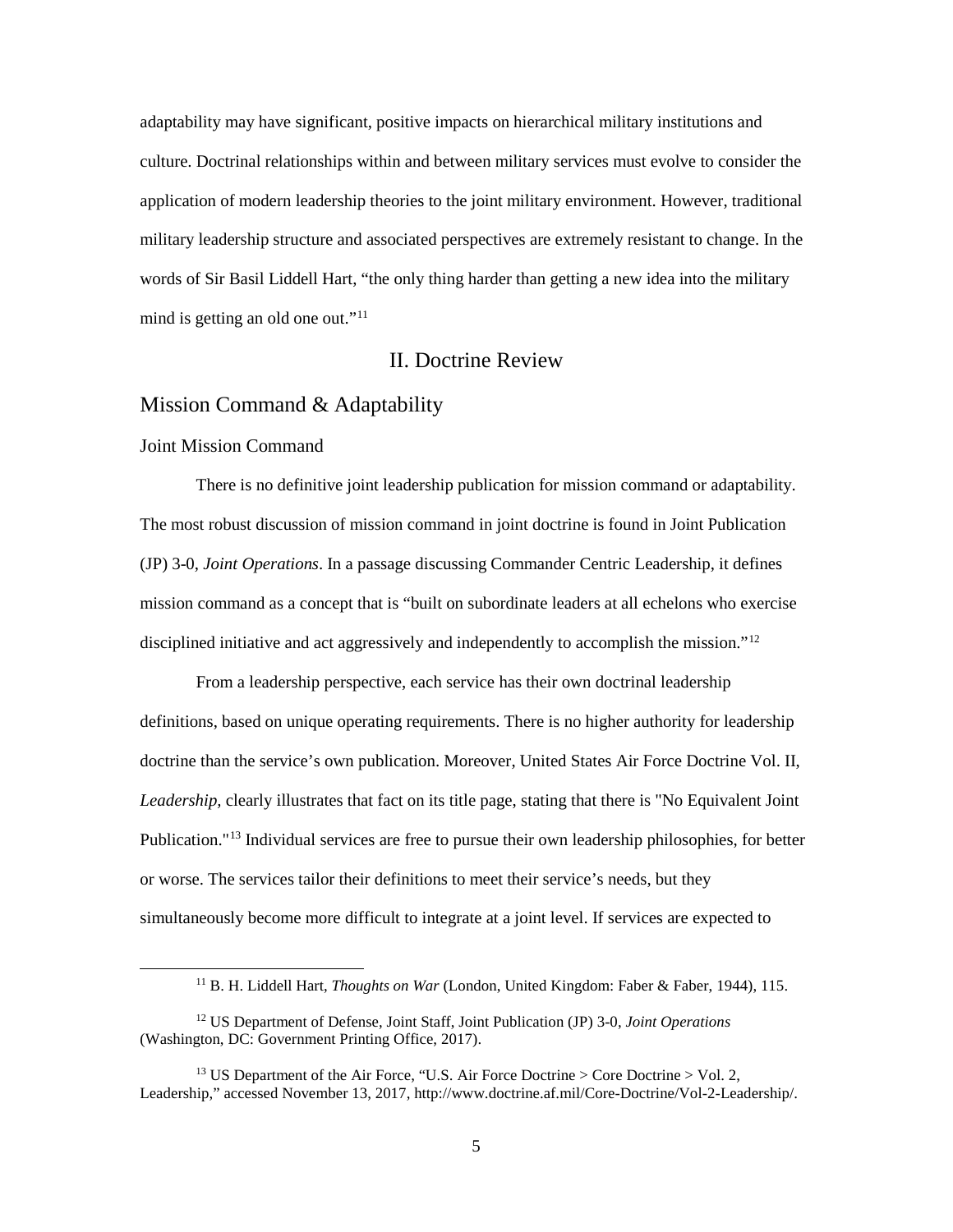function at a joint, multi domain level, they must be more adaptable than service-specificity allows. Although each service fosters a cultural mindset appropriate to its own requirements, the services' doctrinal offerings are service-specific at best, and, at worst, incompatible.

# <span id="page-13-0"></span>Service-Specific Application

The philosophy of mission command is the foundational US Army concept that defines understanding, decision making, and mission execution. Army Doctrine Publication 6-0, *Mission Command*, defines mission command as "how commanders, supported by their staffs, combine the art of command and the science of control to understand situations, make decisions, direct action, and accomplish missions.["14](#page-13-1) It is "the exercise of authority and direction by the commander using mission orders to enable disciplined initiative within the commander's intent to empower agile and adaptive leaders in the conduct of unified land operations."<sup>15</sup> Fundamentally, Army mission command doctrine states that its execution requires adaptive leadership, a foundational principle related to the exercise of authority and direction of an organization. The Army's six principles of mission command are: build cohesive teams through mutual trust, create shared understanding, provide a clear commander's intent, exercise disciplined initiative, use mission orders, and accept prudent risk.<sup>[16](#page-13-3)</sup> The first of these is arguably the most important. Foundational trust throughout cohesive teams relates directly to organizational efficiency.

Mission command and adaptability are two concepts intertwined in Army doctrine. Adaptability is also standard Army doctrinal terminology, and it is typically attached to the concept of agility. According to Army Doctrine Reference Publication 6-22, agility is flexibility

<span id="page-13-3"></span><span id="page-13-2"></span><span id="page-13-1"></span> <sup>14</sup> US Department of the Army, Army Doctrine Publication (ADP) 6-0, *Mission Command* (Washington, DC: Government Printing Office, 2012), ii.

<sup>15</sup> Ibid., 1.

<sup>16</sup> Ibid., 2.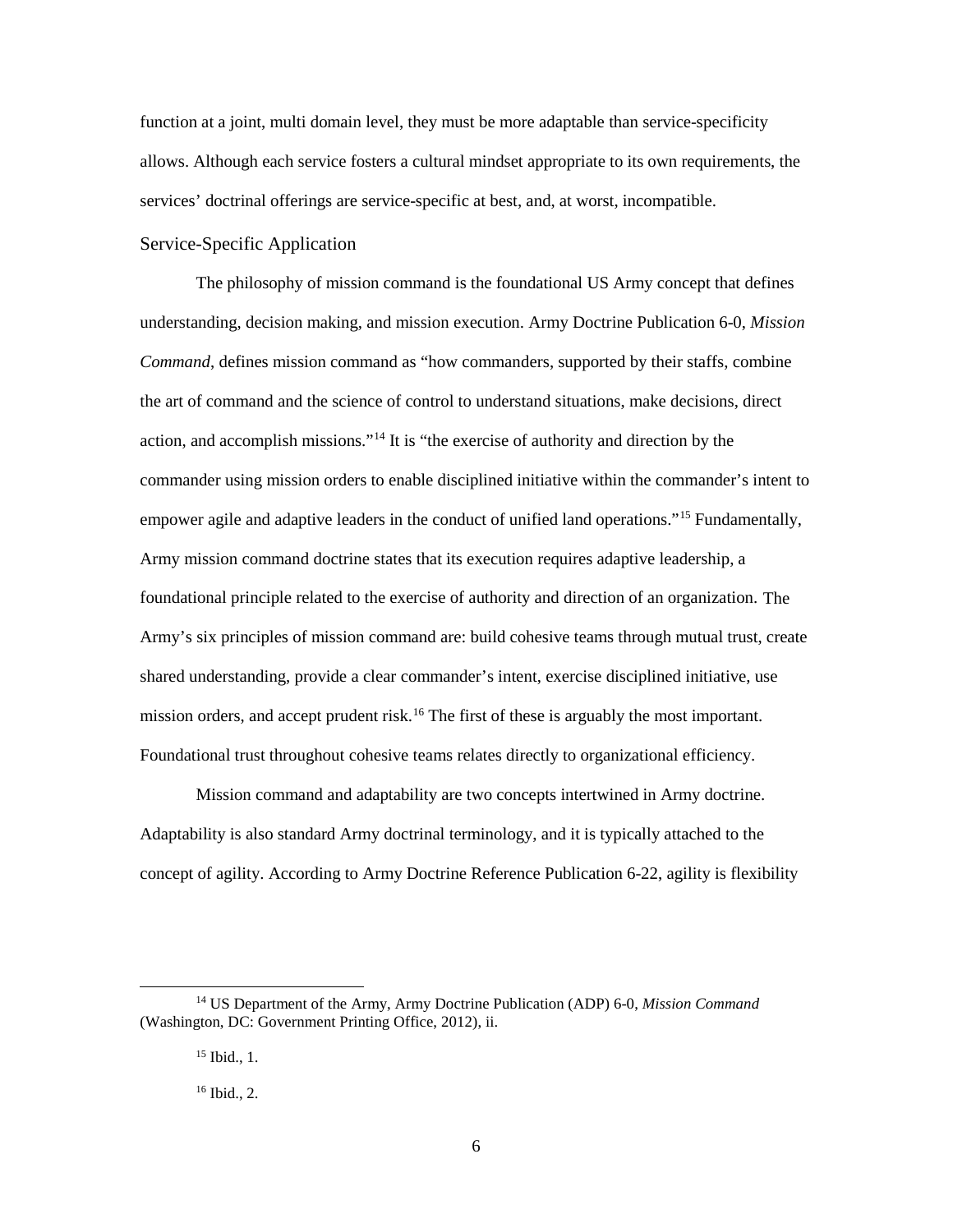that enables adaptability in ill-defined situations.<sup>17</sup> Further, "agility provides organizations with operational adaptability to develop situational understanding."[18](#page-14-1) Given a simple comparison of doctrinal definitions (and that some form of adaptability is used in each definition of agility), the US Army finds adaptability the superior of the two virtues. Due to the multitude of references to "agile and adaptive" leadership in Army doctrine, and the fact that agility is secondary, it would behoove the Army to give closer consideration to organizational adaptability. Therefore, the question becomes: what does adaptability mean to the US Army in an organizational context?

In an article published by *Military Review* in 2011, Dr. William Cojocar asserts that Field Manual 6-22, *Leader Development,* "provides a solid definition for adaptive leadership," however, the 2006 version he referenced contained nothing more than a few sentences about innovation and creative thinking.<sup>[19](#page-14-2)</sup> The closest it comes to providing a definition of adaptive leadership is that "all leaders can and must think creatively to adapt to new environments" and "Army leaders should seize such opportunities to think creatively and to innovate."[20](#page-14-3) Moreover, there is a difference between adaptive leadership as an individual trait, and adaptability within an organization. Current iterations of Army leadership doctrine repetitively state that leaders must be "agile and adaptive" in order to conduct mission command.<sup>[21](#page-14-4)</sup>

In US Air Force doctrine, adaptability is only mentioned in the context of strategic vision.[22](#page-14-5) However, the best discussion of adaptability in a current US Army context comes from

<span id="page-14-0"></span> <sup>17</sup> US Department of the Army, Army Doctrine Reference Publication (ADRP) 6-22, *Army Leadership* (Washington, DC: Government Printing Office, 2012), 5–1.

 $18$  Ibid.

<span id="page-14-2"></span><span id="page-14-1"></span><sup>19</sup> William J. Cojocar, "Adaptive Leadership in the Military Decision Making Process," *Military Review* 91, no. 6 (December 2011): 24.

<span id="page-14-3"></span><sup>20</sup> US Department of the Army, Field Manual (FM) 6-22, *Leader Development* (Washington, DC: Government Printing Office, 2006), 6–2.

<sup>21</sup> US Army, ADP 6-0, (2012), 1.

<span id="page-14-5"></span><span id="page-14-4"></span><sup>&</sup>lt;sup>22</sup> US Department of the Air Force, "U.S. Air Force Doctrine > Core Doctrine > Vol. 2, Leadership."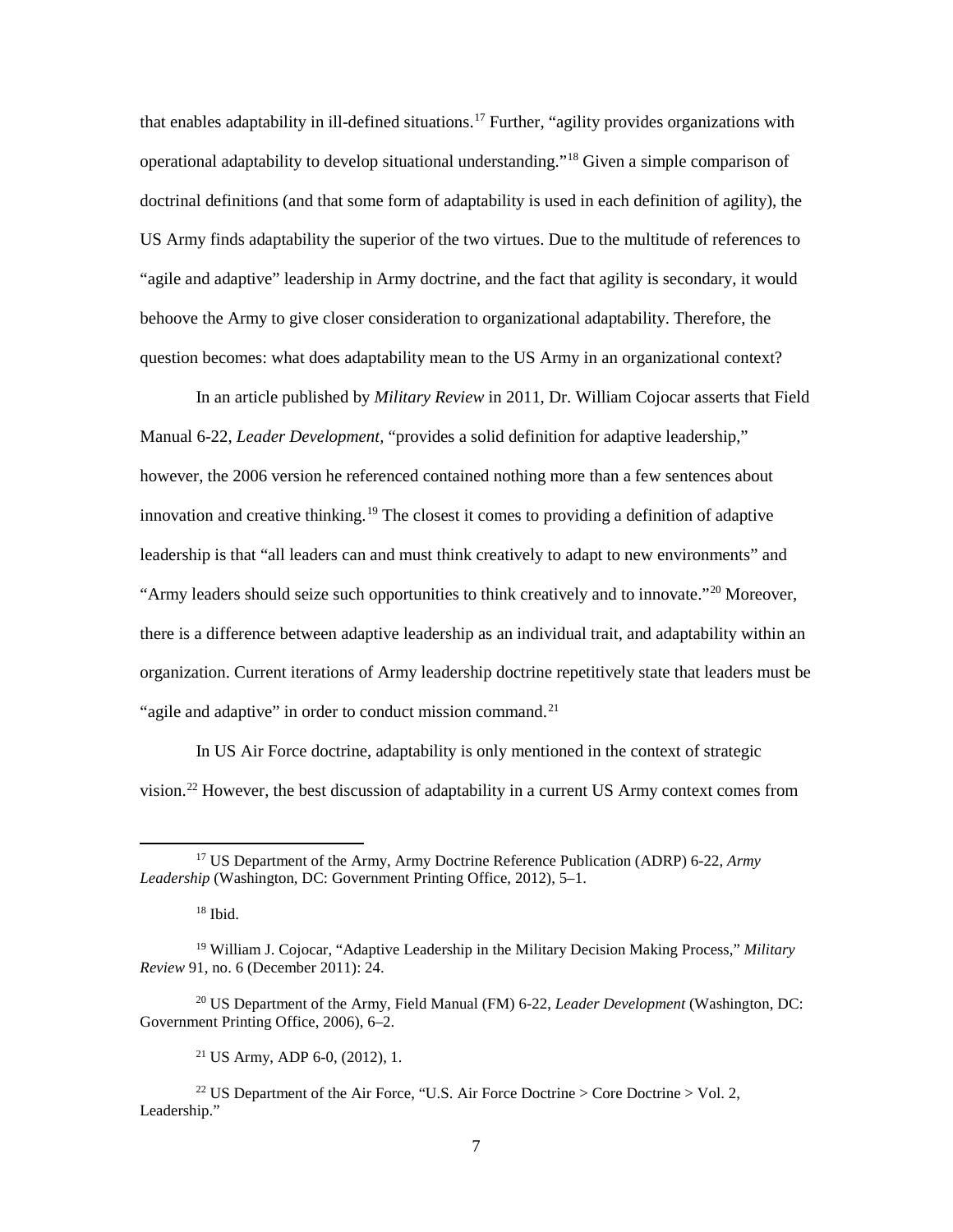the current version of Field Manual 6-22, *Leader Development.* It states "adaptability for the purpose of performance is an effective change in behavior in response to an altered or unexpected situation."<sup>[23](#page-15-1)</sup> Although defined in Army doctrine, adaptability must be widely understood and practiced in order to become more than academic Schlagworte – doctrinal buzzwords used to oversimplify complex military ideas.<sup>[24](#page-15-2)</sup>

# <span id="page-15-0"></span>Organizational Structure

According to JP 3-0, "Command is the authority that a commander in the armed forces lawfully exercises over subordinates by virtue of rank or assignment."<sup>[25](#page-15-3)</sup> In the traditional military leadership structure, leadership is often synonymous with commandership. Simply put, in a military organization, referent leadership, regardless of quality or competence, is always subordinate to command by virtue of rank or position. Even in the highest level of doctrinal publication in the Department of Defense, there is no consideration for leadership supported by referent competence. Doctrine assumes that the most competent leaders are promoted to higher rank, every time. According to Army Regulation 600-8-29, the primary requirements for officer promotion eligibility are date of rank and time in grade.<sup>[26](#page-15-4)</sup> The primacy of those two requirements implies that competence varies directly with time in service. This premise is the backbone of military hierarchical organizations.

Doctrine therefore assumes that empowered individuals, potentially commanding massive organizations, are the most competent members of the organization, and can make the

 $\overline{a}$ 

<sup>23</sup> US Army, FM 6-22, (2015), 5-7.

<span id="page-15-2"></span><span id="page-15-1"></span><sup>24</sup> David T. Zabecki, ed., *Germany at War: 400 Years of Military History* (Santa Barbara, CA: ABC-CLIO, 2014), 1168.

<sup>25</sup> US Joint Staff, JP 3-0, (2017), xi.

<span id="page-15-4"></span><span id="page-15-3"></span><sup>26</sup> US Department of the Army, Army Regulation (AR) 600-8-29, *Officer Promotions* (Washington, DC: Government Printing Office, 2005), 3.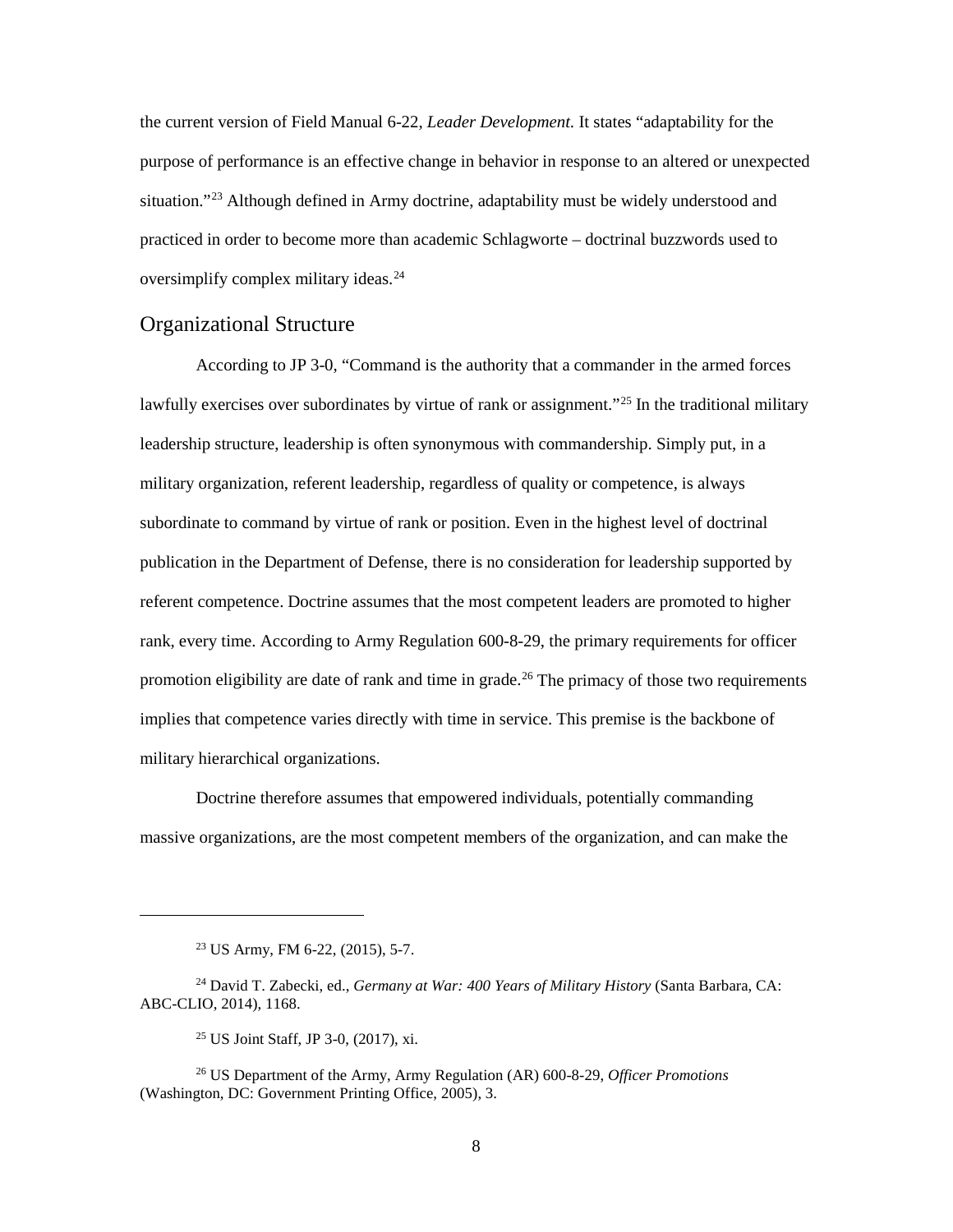best decisions. By extension, they are also the best to coordinate their capabilities externally. Unfortunately, due to culture and structural constraints, a position-enabled commander may not be the most effective conduit of innovative information, which is required to efficiently execute joint operations in multiple domains. While promotion based on time in grade is likely the best standard for military advancement, officers must cultivate a pervasive humility as they advance in rank, acknowledging both their position within the hierarchy and requirement to interconnect with other organizations.

Doctrinal understanding of the culture that drives military hierarchy and its parochial, service-based underpinnings must evolve in order to breed efficiencies as joint integration and multi domain battle increase in importance. The US Air Force Core Doctrine, Vol.1, *Basic Doctrine* provides the most concise guidance, highlighting the immediate relevance of doctrinal evolution in a changing operational environment: "Innovation has always been a key part of sound doctrinal development and continues to play a central role. Doctrine should evolve as new experiences and advances in technology point the way to the operations of the future."<sup>[27](#page-16-1)</sup>

## II. Problem

<span id="page-16-0"></span>Organizational structure is the way in which personnel are divided into distinct capabilities, and how coordination is achieved amongst them.<sup>[28](#page-16-2)</sup> Traditional military hierarchy is formal, rigid, and results-based. In its foundational form, it does not have the capacity for, or interest in, organizational adaptability. Due to traditional military organizational structure and cultural mindsets, leadership is often disconnected from cohesiveness at lower echelons. This disconnect limits the leaders' access to creative thought from lower echelons; consequently, his or

<span id="page-16-1"></span><sup>&</sup>lt;sup>27</sup> US Department of the Air Force, "U.S. Air Force Doctrine > Core Doctrine > Vol. 1, Basic Doctrine > Sources of Doctrine," accessed November 13, 2017, http://www.doctrine.af.mil/Portals/61/ documents/Volume\_1/V1-D05-Sources-of-Doctrine.pdf?ver=2017-09-13-150320-993.

<span id="page-16-2"></span><sup>28</sup> Henry Mintzberg, *Structure in Fives: Designing Effective Organizations* (Englewood Cliffs, N.J: Longman Higher Education, 1982), 2.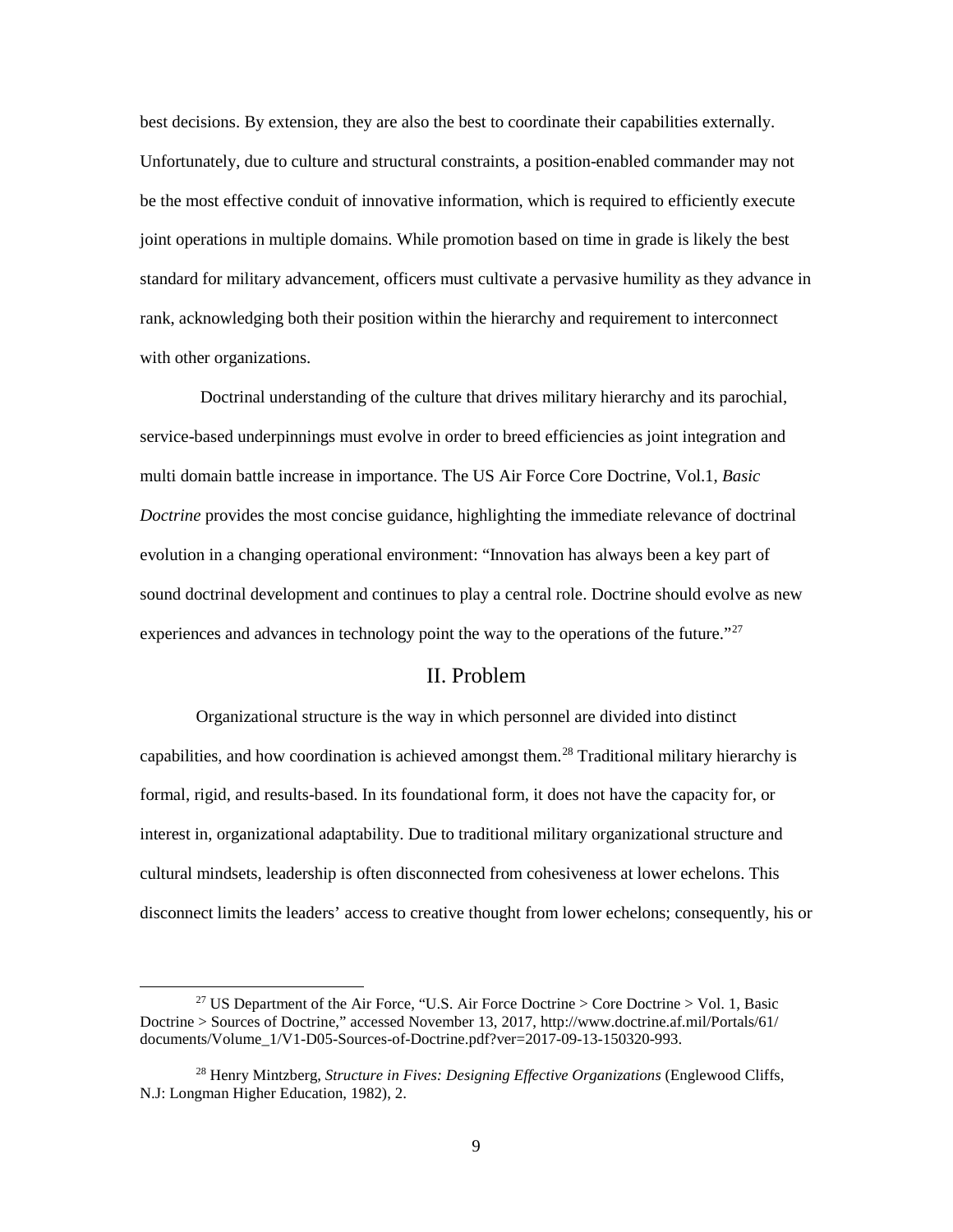her organizational capacity for innovation is largely limited to their own individual capability. Further, mission command philosophy between services is non-standard, which increases internal complexities in joint, integrated, and multi domain operations. Military leadership must pursue a cultural mindset evolution in order to enable increased efficiency in multi domain battle while ensuring future viability.

# <span id="page-17-0"></span>Military Hierarchy

Military hierarchy works when soldierly orders require absolute, unquestioned compliance. It enables compliance at the lowest levels, and keeps unquestioned decision making authority relegated to the highest. Based on thousands of years of experience, the nature of military hierarchy remained consistent from antiquity to the present. However, the potential for organizational inefficiency and potential failure increases with every successful endeavor, or previous enjoyment of dominance.[29](#page-17-1) As the basis for military interaction evolves, so too should the military organization. According to Dr. Jamshid Gharajedagi, exaggerated success over time relates directly to an eventual, if not inevitable, reduction in effectiveness.<sup>30</sup> Military operations change the nature of the environment, which should drive a corresponding update in the way the organization operates.[31](#page-17-3) However, the military enterprise, from an organizational perspective, continues to operate as if its environment has not evolved around it. The traditional military culture and organizational hierarchy is too embedded in its own past to contemplate a much-needed adjustment required for joint multi domain battle.<sup>[32](#page-17-4)</sup>

<span id="page-17-4"></span><span id="page-17-3"></span><span id="page-17-2"></span><span id="page-17-1"></span> <sup>29</sup> Jamshid Gharajedaghi, *Systems Thinking: Managing Chaos and Complexity: A Platform for Designing Business Architecture* (Burlington, MA: Morgan Kaufmann, 2011), 6.

<sup>30</sup> Ibid., 7.

 $31$  Ibid.

 $32$  Ibid.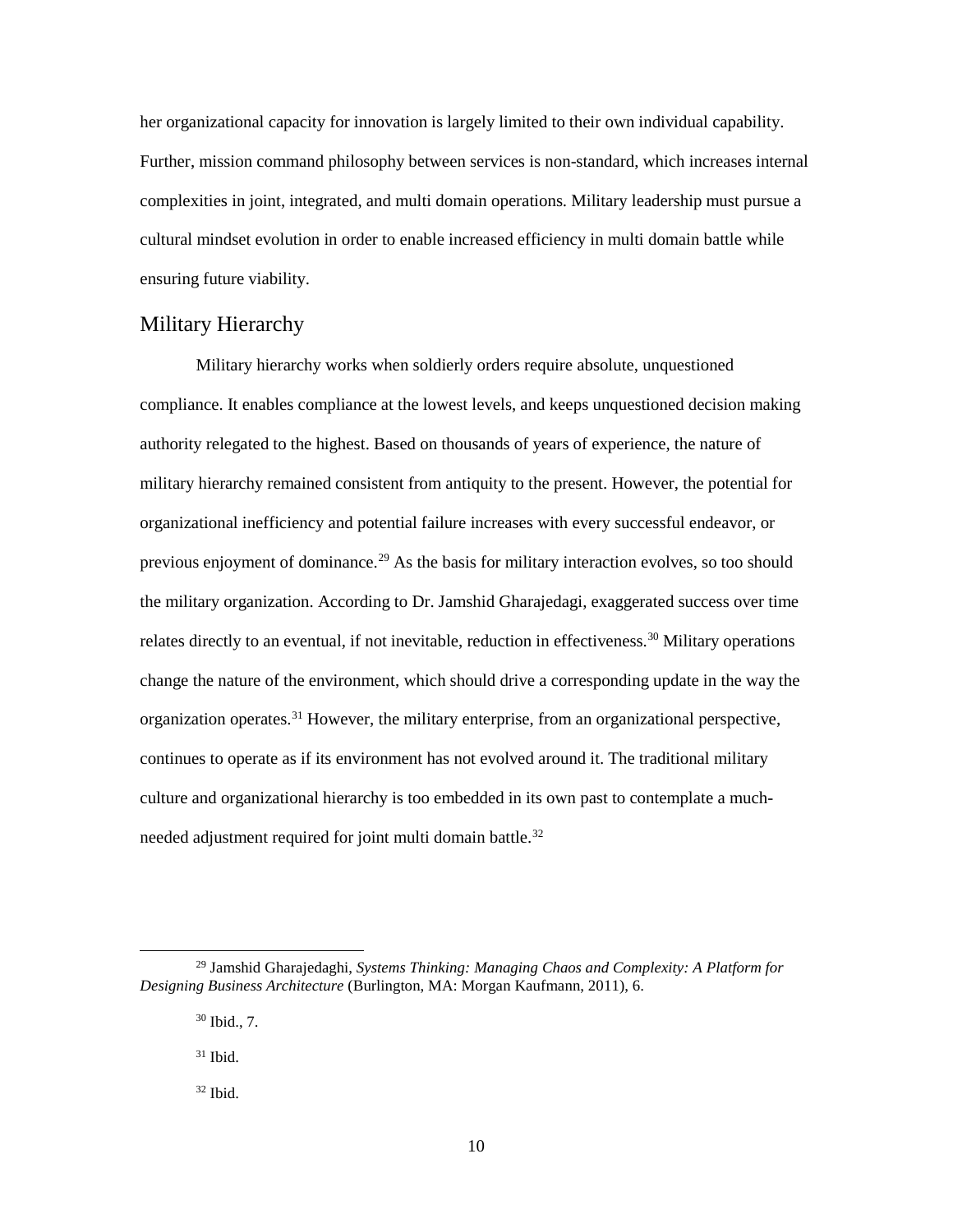Military commanders (and other high-level organizational leaders), due to experience, are predisposed to identifying decisions made at lower echelons as errors, based on their own understanding of each decision's validity.<sup>[33](#page-18-1)</sup> Unfortunately, military leadership culture tempts leaders to believe, due to rank and position, that they can do better, they are smarter than their subordinates, and that they can better coordinate action.<sup>[34](#page-18-2)</sup> JP 3-0 specifically decrees that "the art of command resides in the commander's ability," which, by omission, discounts the abilities of subordinates within the leader's organization. Often, in complex situations, this perspective leads to "information overload," a manifestation of inefficiency which is, as Henry Mintzberg, a leading authority on modern organizational structure, suggests, based on micromanagement of decision making.<sup>35</sup> Although information can be transmitted to one central authority, it's specifics may not be entirely comprehended, leading to inefficiency or ineffectiveness.<sup>[36](#page-18-4)</sup> Outcomes of those decision paths lead subordinates at lower echelons to limit sending information up the chain of command, or to defer to senior leadership who may be unaware of the complex reality of the environment.<sup>[37](#page-18-5)</sup> Traditional military hierarchy is built on that leadership perspective, socializing its acceptance generationally. In traditional military hierarchical structure, there are few checks on a commander's influence. Therefore, there are few means to suggest circumstances in which decisions contrary to a commander's perspective would increase efficiency or effectiveness.

### <span id="page-18-0"></span>Organizational Culture

<span id="page-18-1"></span>Commanders in each service operate with different expectations and perspectives on their mission sets. For example, one of the US Air Force's Tenants of Airpower is "Centralized

<span id="page-18-2"></span> $34$  Ibid.

<span id="page-18-3"></span><sup>35</sup> Ibid.

<span id="page-18-4"></span><sup>36</sup> Ibid.

<span id="page-18-5"></span><sup>37</sup> Ibid.

 <sup>33</sup> Mintzberg, *Structure in Fives*, 96.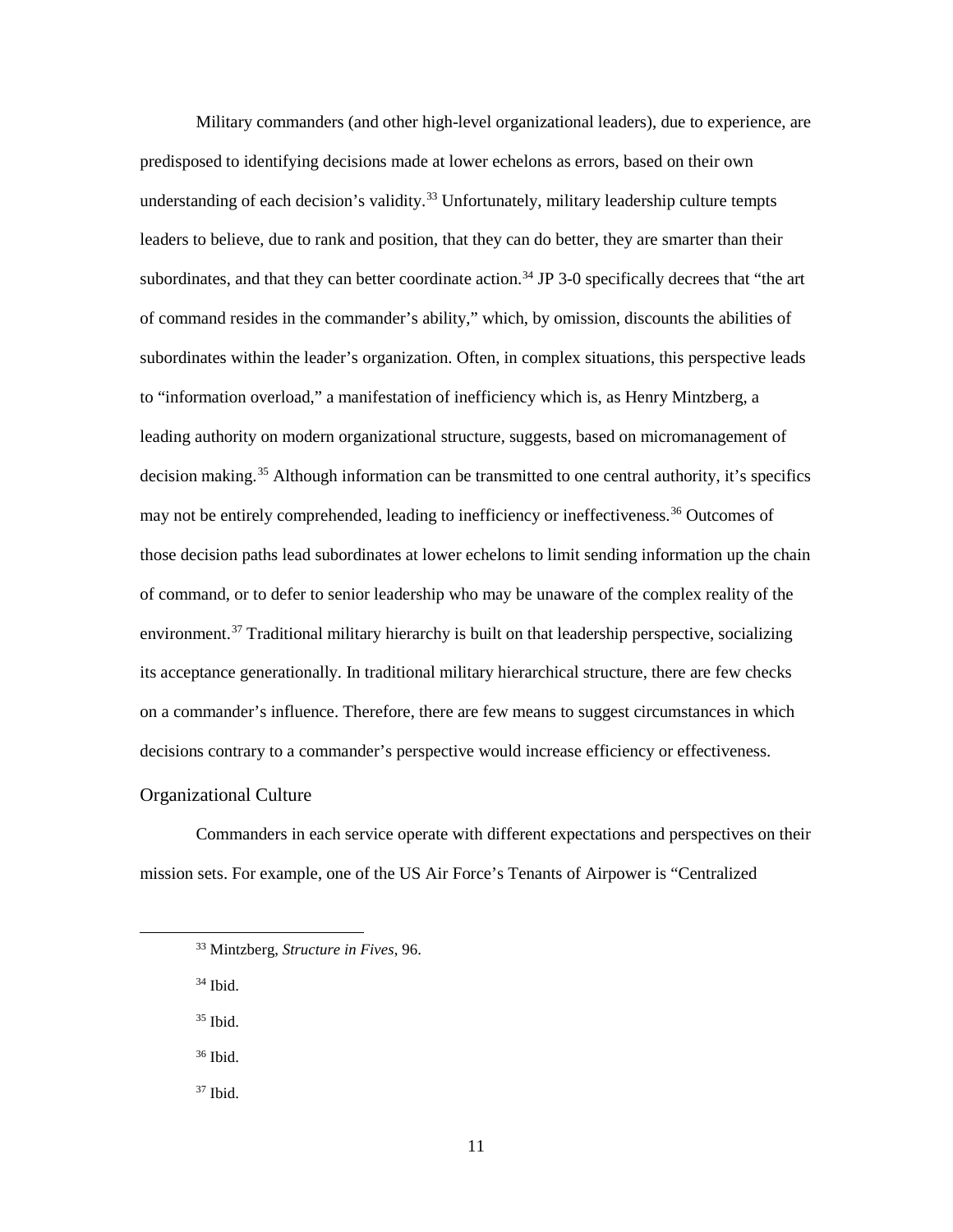Control, Decentralized Execution."<sup>38</sup> That core concept provides foundational leadership perspectives that delegate decision making and enable subordinates to execute independently at their level. Some services are less willing to cede as much authority to their subordinate echelons, reserving decision making authority for the highest levels of responsibility. Those differing perspectives are uniquely suited to the operational requirements of each service, and serve a purpose. Unfortunately, this conflict of leadership perspectives in service culture drive parochial rifts in joint integrated or multi domain operations.

Joint doctrine defines service and capability integration as "the arrangement of military forces and their actions to create a force that operates by engaging as a whole."<sup>[39](#page-19-1)</sup> By extension, that definition applies to multi domain battle, asserting that commanders are able to make dynamic, appropriate decisions based on their situational understanding and commander's intent.[40](#page-19-2) However, it does so in purposefully vague language that provides beneficial flexibility without limiting parochial service perspectives. This benefit can also be a liability. Although joint doctrine provides significant flexibility to combatant commanders, there is no doctrine mediating how the military prioritizes or assumes risk between services at a joint level. Furthermore, the questions of which service's concept of mission command takes primacy, and how organizations are to interrelate, are left unanswered. This is contrary to the concept of integration in multi domain battle, which requires creating a combined force that operates effectively as a single entity. Forces cannot effectively engage as a whole if service parochialisms inhibit their actions. Since a combatant commander may come from any service, his service and organizational backgrounds probably bring significant biases.

<span id="page-19-0"></span> <sup>38</sup> US Department of the Air Force, "U.S. Air Force Doctrine > Core Doctrine > Vol. 1, Basic Doctrine," accessed November 13, 2017, http://www.doctrine.af.mil/Core-Doctrine/Vol-1-Basic-Doctrine/.

<span id="page-19-2"></span><span id="page-19-1"></span><sup>39</sup> US Department of Defense, Joint Publication (JP) 1-02, *Department of Defense Dictionary of Military and Associated Terms* (Washington, DC: Government Printing Office, 2010), 113.

<sup>40</sup> US Joint Staff, JP 3-0, (2017), xi.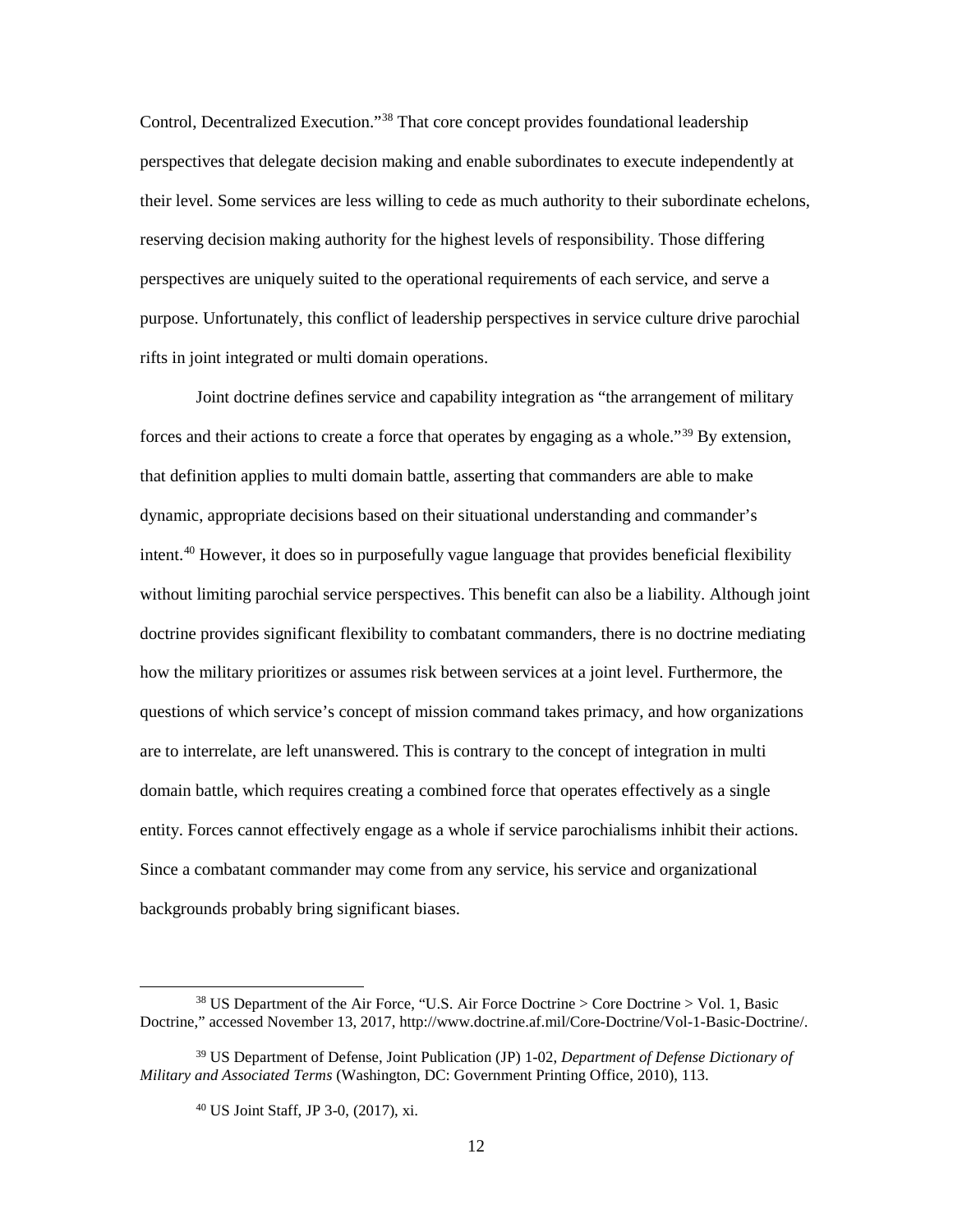As an example, operational leadership differs appreciably between the US Air Force and the Army because the Air Force operates functionally, where the Army is very commanderfocused. The Air Force is more apt to delegate authority to a competent but (sometimes significantly) junior officer, which can make joint interactions very inefficient. Where rank is the ultimate indicator of competence in the US Army, the Air Force allows more trust in the credibility of an autonomous, purpose-driven subordinate. When it comes to authority, rank, and echelon, individual services exist in similar structure, but can operate very differently within them. Commonality in leadership and organizational adaptability, from a joint doctrinal standpoint, would make great strides in mitigating difficulties stemming from service parochialisms in joint integration and multi domain battle.

Service parochialisms create the potential for a lack of cohesiveness in joint integration and multi domain operations. The gap between doctrine and inter-service culture is significant. Although doctrine provides implicit flexibility through limited requirements, it should provide explicit flexibility through the advancement of a culture of leadership and organizational adaptability in order to ensure interoperability. Omission of leadership standards in joint doctrine condones a culture of inefficient traditional military hierarchy, and emboldens restrictive aspects of service culture. However, the evolution of adaptable leadership mindsets and cultures can make joint military hierarchy (and individual services' traditional substructures) more efficient in the face of increasing complexity.

# <span id="page-20-0"></span>**Complexity**

Complexity is not new. However, the means with which we organize and communicate are more complex than ever before. New technologies enable faster communication, and myriad rule sets define how communication takes place. As a result, our social and economic systems continue to grow in complexity and interdependence.<sup>41</sup> The world itself is not more complex, but

<span id="page-20-1"></span> <sup>41</sup> Bar-Yam, *Making Things Work*, 61.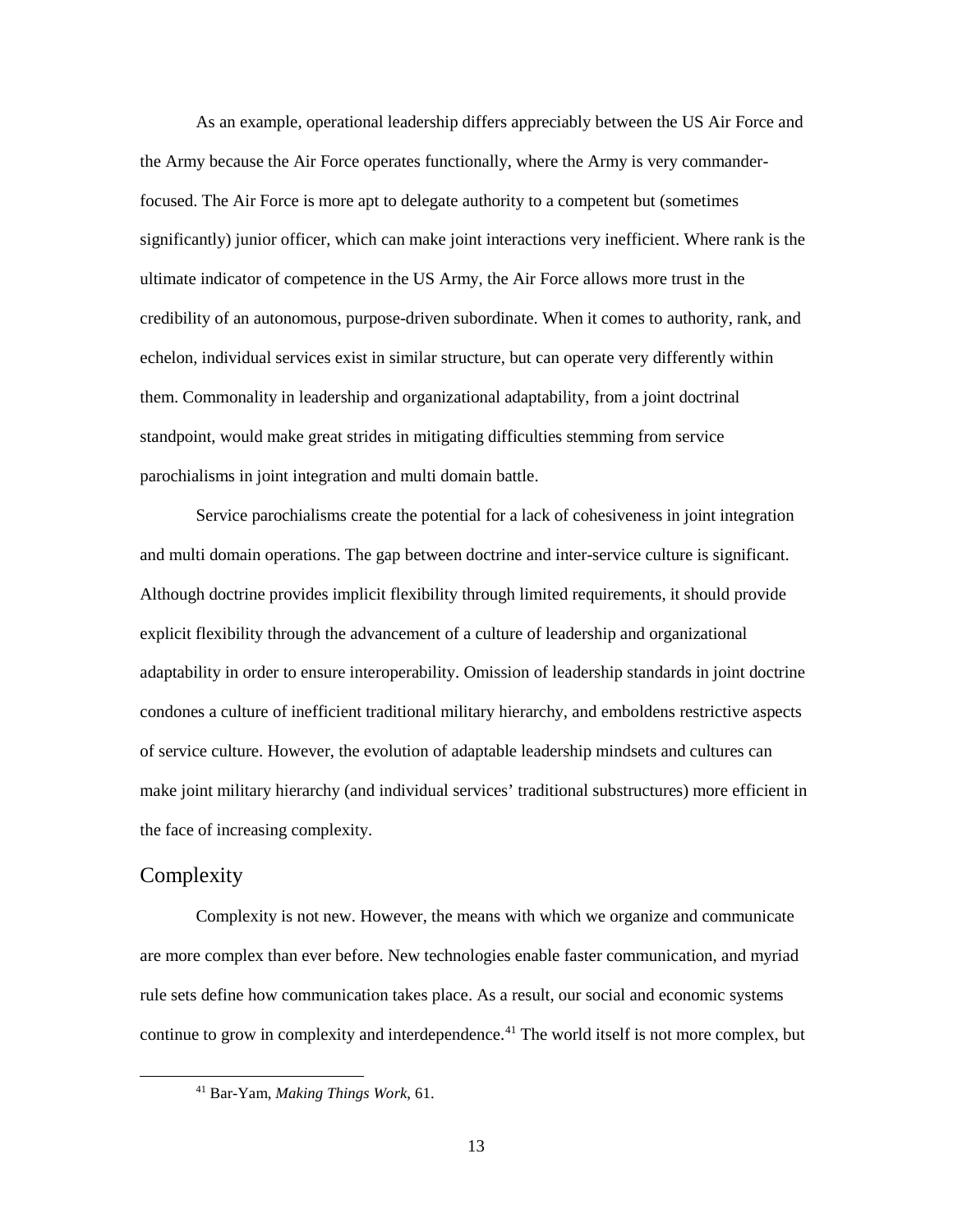due to technological advancement, the environment in which the military operates is multifaceted and constantly changing.

Complexity increases with time. Actions drive outcomes that influence subsequent actions, change dynamics over time, and disconnect causes from intended effects.<sup>[42](#page-21-1)</sup> This concept is the essence of evolving complexity. Any manipulation of a system changes its makeup and its perspective, regardless of time, space, or purpose. [43](#page-21-2) It is especially true in the military environment that, "we can never do merely one thing."<sup>[44](#page-21-3)</sup> Actions compound, causing unforeseen events which continually change the current version of reality. Given an evolution in reality, there should be a corresponding evolution in the organization which operates within that environment.<sup>45</sup> Change in environmental complexity should be a stimulus for organizational change.

# <span id="page-21-0"></span>Structure of the Problem

The most common error in organizational design is the centralization of decision making in complex environments.<sup>[46](#page-21-5)</sup> The problem breaks into two parts: an organization's need for results and its concurrent need to innovate. $47$  The need for results is based on measurable short-term effectiveness, while the need to innovate concerns the future requirements that must be addressed in order to enable future viability.<sup>[48](#page-21-7)</sup> Short-term success often veils the necessity for innovation, underscoring the US military's consternation with change.

<span id="page-21-2"></span><sup>43</sup> Ibid., 10.

 $44$  Ibid.

<span id="page-21-7"></span><span id="page-21-6"></span><span id="page-21-5"></span><span id="page-21-4"></span><span id="page-21-3"></span><sup>47</sup> Michael L. Tushman and Charles A. O'Reilly III, "Ambidextrous Organizations: Managing Evolutionary and Revolutionary Change," *California Management Review* 38, no. 4 (Summer 1996): 24.

 $48$  Ibid.

<span id="page-21-1"></span> <sup>42</sup> Robert Jervis, *System Effects* (Princeton, NJ: Princeton University Press, 1998), 48.

<sup>45</sup> Gharajedaghi, *Systems Thinking,* 7.

<sup>46</sup> Mintzberg, *Structure in Fives*, 96.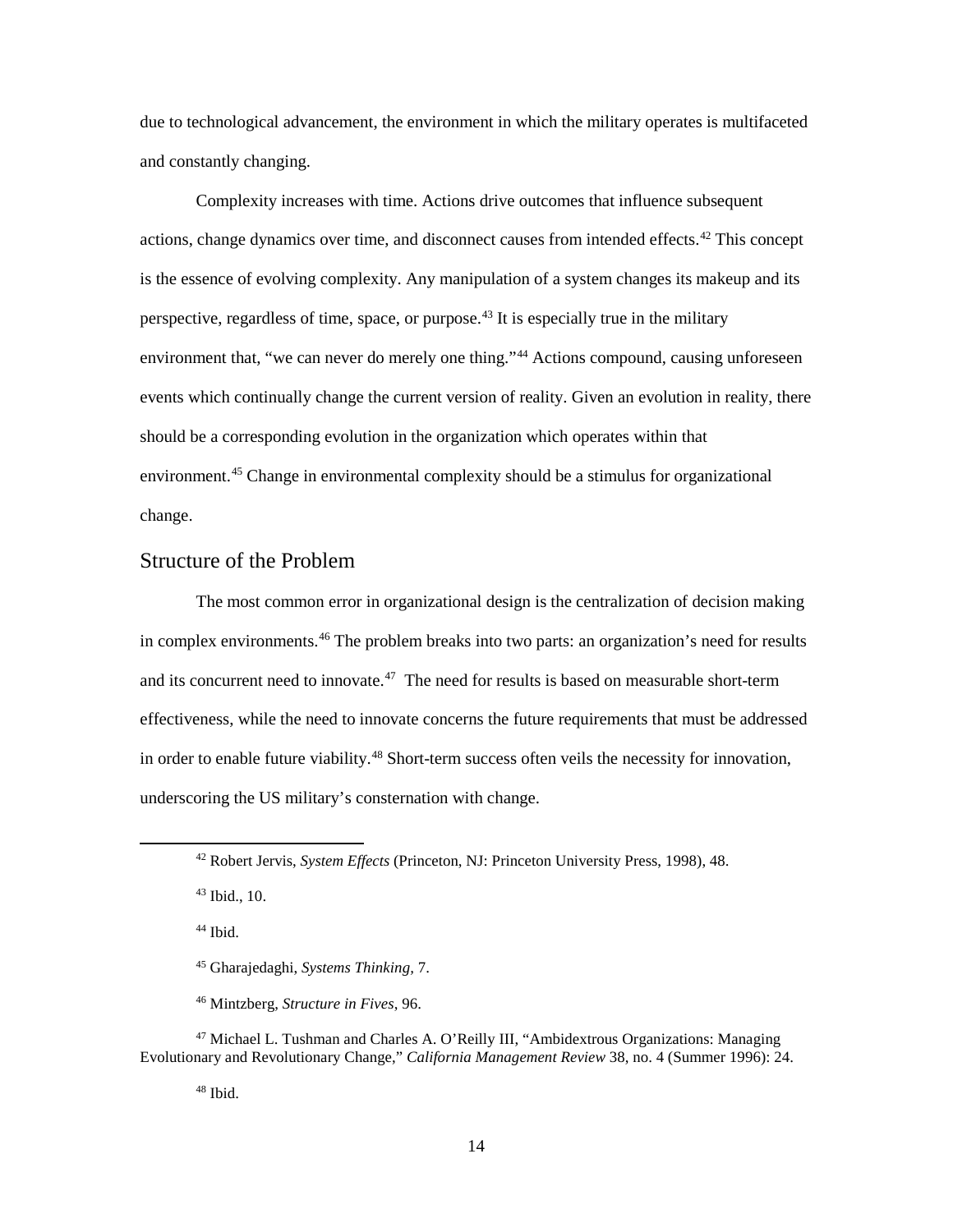Elliot Cohen, in his 2017 book *The Big Stick*, outlines several rules for the use of military power.[49](#page-22-1) The most applicable, in this discussion, is "While engaging in today's fight, prepare for tomorrow's challenge."[50](#page-22-2) This statement, taken for guidance, cogently expresses the fundamental dilemma in planning, and the root of the problem discussed here: how does an organization plan an effective balance between the need for results now, and the need for innovation that enables viability in the future?

## <span id="page-22-0"></span>Need for Results

Military hierarchy is the ultimate formal organizational network. Hierarchy is simply a control structure.<sup>[51](#page-22-3)</sup> Organizations formalize behavior in order to control and coordinate activities, while maintaining a consistency that enables efficiency.<sup>52</sup> In traditional military operations, a commander's legal authority provides the consistency of unquestioned compliance, potentially with lives at stake. Mintzberg suggests that formalized behavior within organizations may not always have valid underpinnings.<sup>53</sup> In fact, the desire for order may be mildly inappropriate, or entirely arbitrary.<sup>[54](#page-22-6)</sup> While it should remain clear that military operations often require high levels of formalized order for the sake of compliance and cohesion in the face of danger, that same formality can hinder the innovation required to manage evolutionary complexity. Military commanders are no longer managing linear formations pitted against an enemy's linear formation on an open battlefield. Unfortunately, tenets of traditional military leadership created for linear

- <sup>51</sup> Bar-Yam, *Making Things Work*, 66.
- <sup>52</sup> Mintzberg, *Structure in Fives*, 34–35.

<span id="page-22-5"></span> $53$  Ibid.

<span id="page-22-6"></span> $54$  Ibid.

<span id="page-22-4"></span><span id="page-22-3"></span><span id="page-22-2"></span><span id="page-22-1"></span> <sup>49</sup> Eliot A. Cohen, *The Big Stick: The Limits of Soft Power and the Necessity of Military Force* (New York: Basic Books, 2017), 216.

<sup>50</sup> Ibid., 220.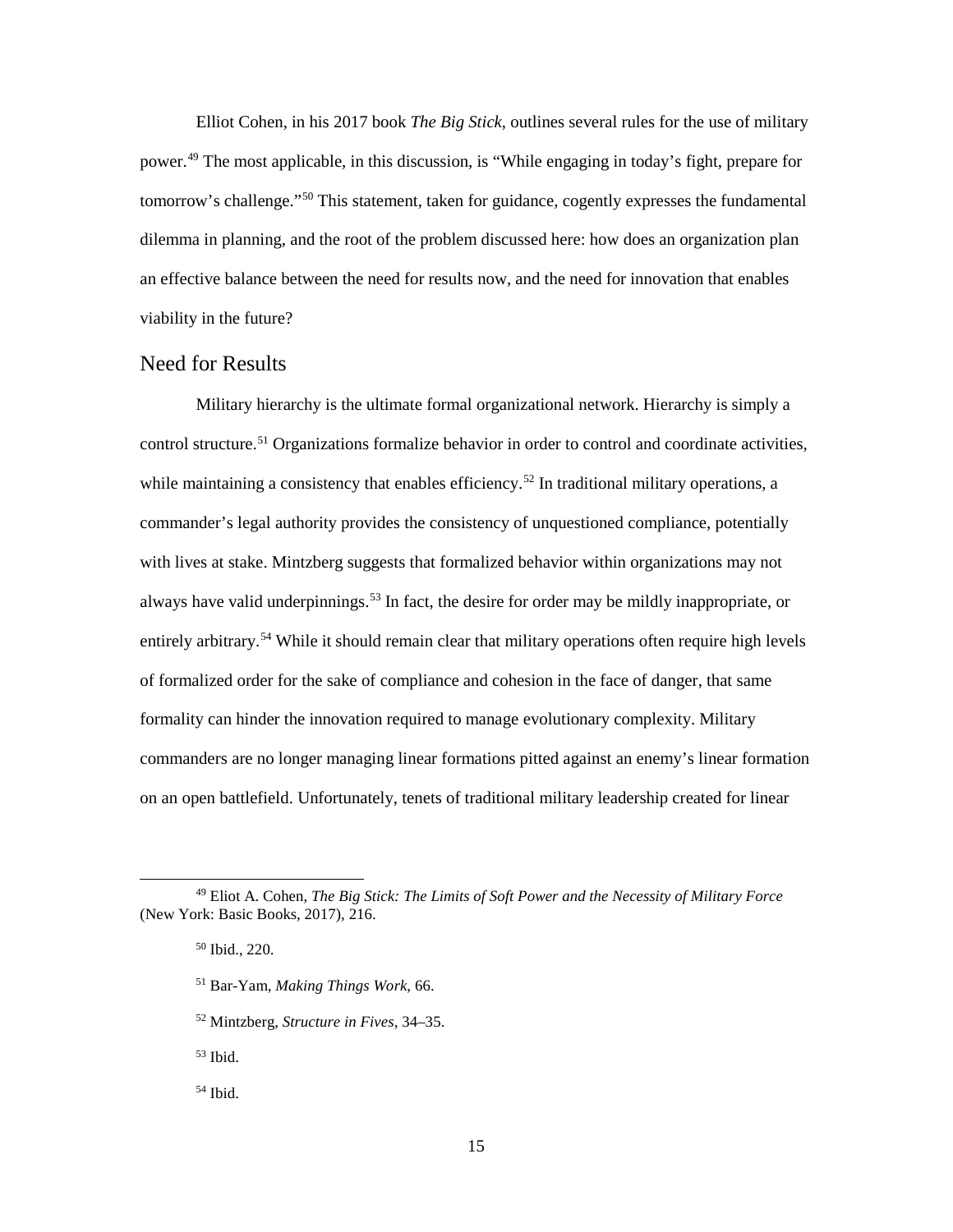and singular domain conflicts may be inappropriate in overcoming complexity in modern operational environments.

Hierarchy consciously stifles entrepreneurial leadership, innovation, and outside-the-box thinking. Although military doctrine pays lip service to agile and adaptive leadership, it falls short by forcing agile and adaptive leaders to function within a culture of strict and rigid hierarchy. Adherence to traditional military organizational systems in modern environments stifles adaptive space by culturally inhibiting innovation, learning, and growth in favor of formality and standardization. Militaries often require strict order and discipline, and prefer to maintain an organizational structure reminiscent of 17th century Prussia. That structure cultivates cultures that struggle to evolve organizationally or meet modern desires for efficiency, effectiveness, and a range of new threats unimaginable in previous generations.

#### <span id="page-23-0"></span>**Compliance**

Traditional military hierarchy generates control for the sake of compliance. In militaries of the past, traditional hierarchies produced desired results because of a leadership culture that did not require subordinates to participate in planning within the operational environment.<sup>[55](#page-23-1)</sup> On simplicity alone, a commanding general such as Fredrick the Great was able to dictate the entire order of battle himself, without regard for subordinate input.<sup>[56](#page-23-2)</sup> Nothing more than compliance was required of subordinates due to the commander's power distance, the linearity of the battlefield, and the clear predictability of their expectations.

<span id="page-23-2"></span><span id="page-23-1"></span> <sup>55</sup> Michael Bonura, *Under the Shadow of Napoleon: French Influence on the American Way of Warfare from Independence to the Eve of World War II* (New York: NYU Press, 2012), 16.

<sup>56</sup> Ibid.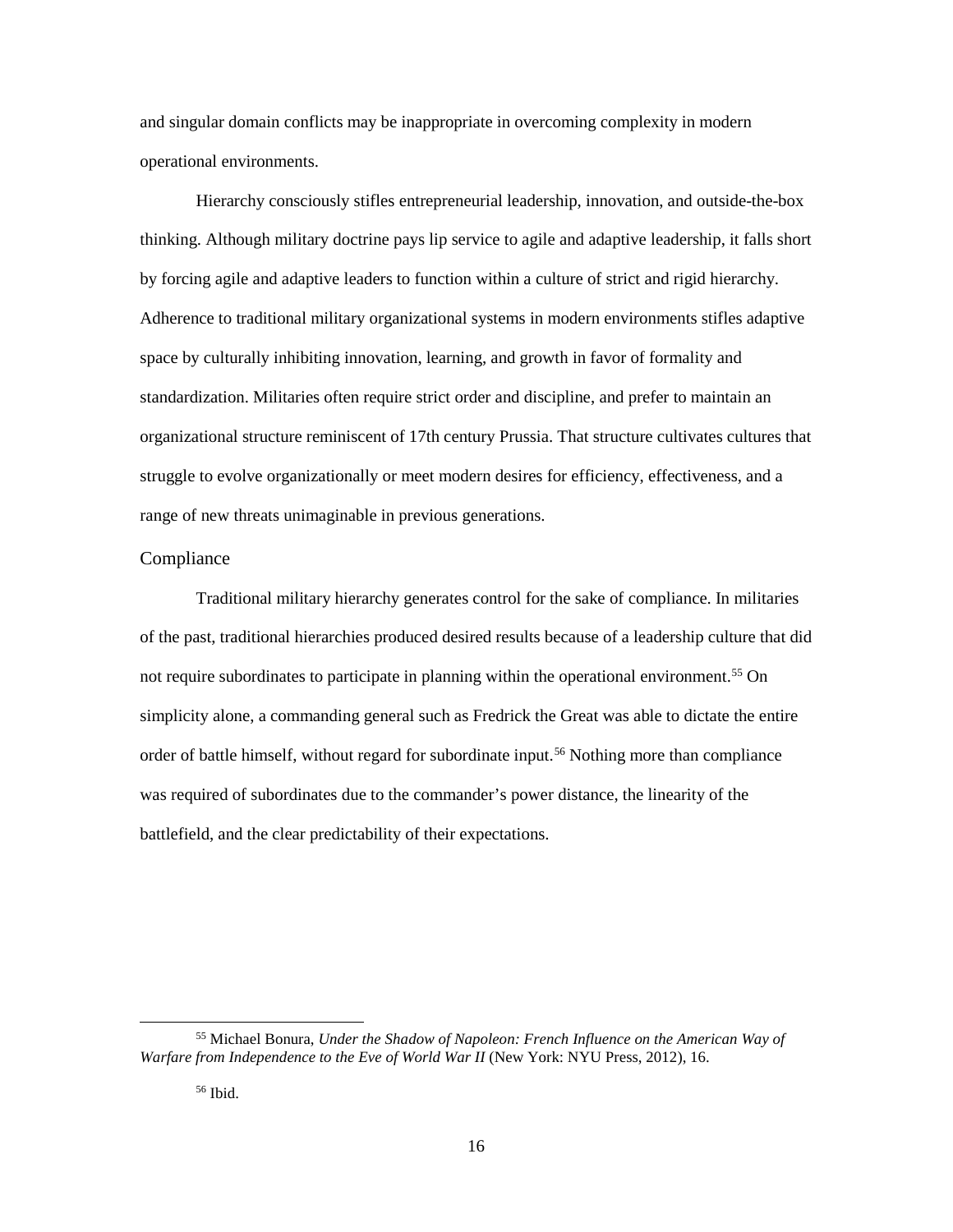#### <span id="page-24-0"></span>Power Distance

Within Hofstede's Implicit Models of Organizations, traditional military organization is one of large power distance coupled with weak uncertainty avoidance.<sup>[57](#page-24-1)</sup> Power distance is the extent to which subordinates agree that the leadership holds power.<sup>[58](#page-24-2)</sup> Uncertainty avoidance is the extent to which a culture feels threatened by the ambiguous or the unknown.<sup>59</sup> In traditional military organization, leadership power is unquestioned, and doctrine (its core of experientialbased best practices) is based on predictability. Doctrinally-based predictable problem sets play so significant a role in decision making that unknown problem sets can spawn significant organizational discomfort.

Power distance in military organizations is directly related to rank. Military rank structure is integral to the influence and effectiveness of the traditional military hierarchy, which falls within the paradigm for high power distance cultures. In Hofstede et. al's example of high power distance within an organization, the organization is the family (unit) belonging to the almighty father (commander), where the ultimate answer to any question defers to the father's decision.<sup>[60](#page-24-4)</sup> While not representative of all examples of traditional military organization, it creates the mindset at lower echelons that achievement is based on pleasing the leadership.<sup>[61](#page-24-5)</sup> In this environment, achievement may be attributable to a 'yes' answer (regardless of veracity), because simply contradicting the leadership is often a prelude to individual failure.<sup>62</sup> This mindset is a significant

<span id="page-24-4"></span><span id="page-24-3"></span><span id="page-24-2"></span><span id="page-24-1"></span> <sup>57</sup> Geert Hofstede, Gert Jan Hofstede, and Michael Minkov, *Cultures and Organizations: Software of the Mind* (New York: McGraw-Hill Education, 2010), 306.

<sup>58</sup> Ibid., 61.

<sup>59</sup> Ibid., 191.

 $60$  Ibid., 306.

<span id="page-24-5"></span> $61$  Ibid.

<span id="page-24-6"></span> $62$  Ibid.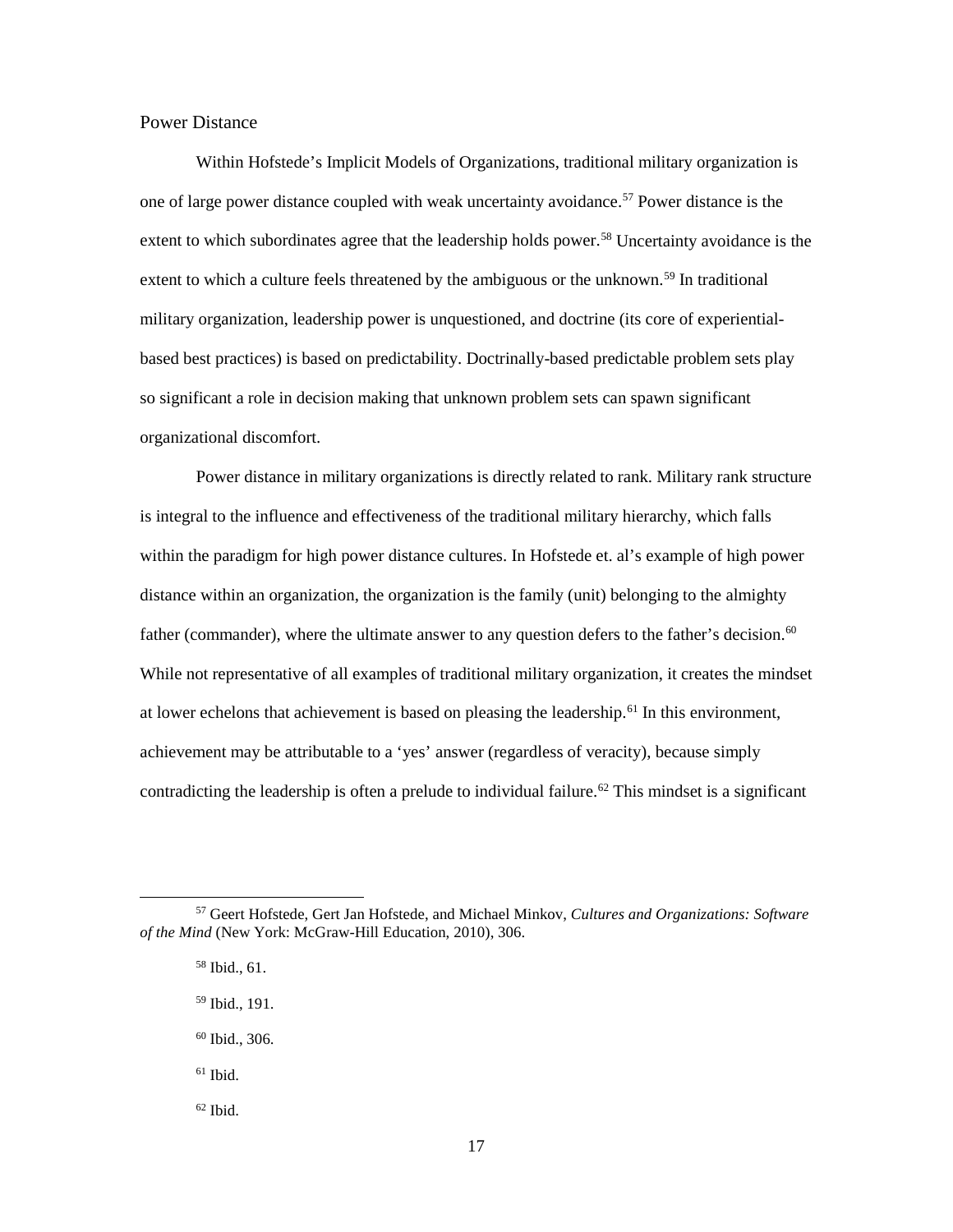challenge in traditional military leadership culture, and the epitome of the effects of high power distance.

Leadership at the top of high power distance organizational cultures may be less likely to enjoy objective information from subordinates. Subordinate relationships with high power distance are less likely to share information with perceived negative impact or trends, and filter information available to leaders simply because of institutionalized reverence for the command leadership. Up until a point of crisis, even mid-level leaders often prefer to spin information provided to commanders in return for a perceived or unspoken extension of job security. As a result, high-level decision making is based on limited or incomplete information, and is at best inefficient, and potentially ineffective, decreasing the overall capability of the organization. High power distance in military hierarchy is an impediment to mutual trust, which can make the organization fundamentally less capable in multi domain environments.

That decrease in organizational capability due to high power distance relationships can be remedied through an increase in trust relationships. Too much power distance within an organizational leadership structure mitigates foundational trust required to exploit advantages that Complexity Leadership Theory's brokerage concept has to offer. Even highly cohesive organizations may fail if mutual trust between leadership levels collapses. As power distance increases, trust decreases, and the organization cannot exploit the advantages that leadership brokerage offers. Therefore, power distance must be decreased, and leaders must work towards building trust within an organization.

18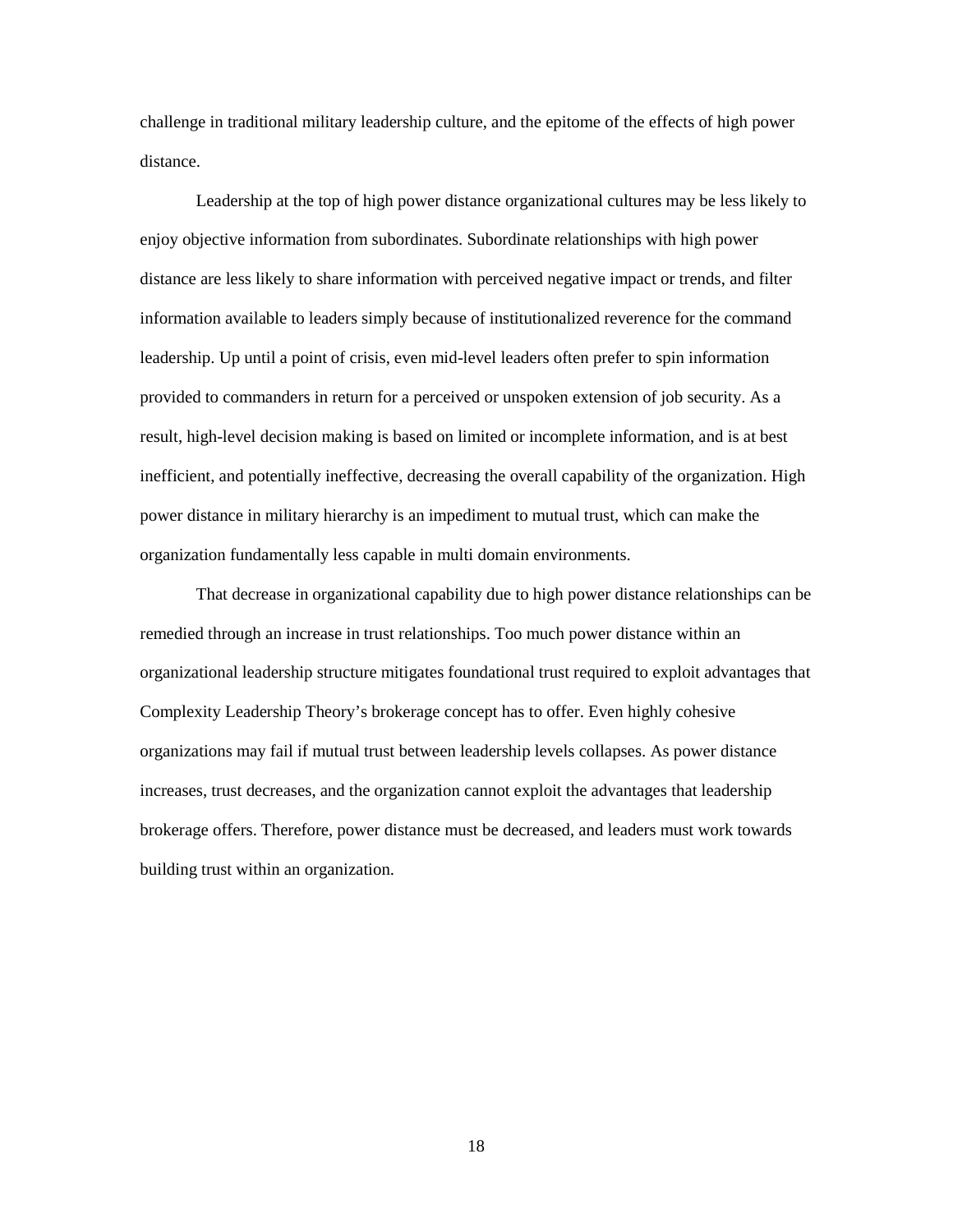

Figure 1. Power Distance v. Cohesiveness in Military Hierarchy. Created by author, adapted from Michael J. Arena and Mary Uhl-Bien, "Complexity Leadership Theory: Shifting from Human Capital to Social Capital," *People & Strategy* 39, no. 2 (Spring 2016): 24.

## <span id="page-26-1"></span><span id="page-26-0"></span>The Infallible Commander

Traditional military organizations rely on the commander to make decisions based upon military genius – Clausewitz's coup d'oeil – the commander's intuition, judgement, and experience that empowers him or her to succeed.<sup>[63](#page-26-2)</sup> Over time, that concept of genius transformed. Once reserved for brilliant military commanders like Napoleon, military genius is now an expectation of any military commander, conferred upon him incrementally, as he pins on successively higher rank. JP 3-0 emphasizes this expectation, while giving little credence to subordinate capabilities.<sup>64</sup> Of great importance in doctrine is the dominance of the commander's virtuosity, asserting that joint objectives are achieved through commander's guidance, intent, experience, and intuition.<sup>[65](#page-26-4)</sup> While it does mention delegation based on mission command, joint doctrine supports the constant superiority of the commander's decision making, which can

 $65$  Ibid., xi.

<span id="page-26-4"></span><span id="page-26-3"></span><span id="page-26-2"></span> <sup>63</sup> Carl von Clausewitz, *On War,* ed. and trans. Michael Eliot Howard and Peter Paret (Princeton, NJ: Princeton University Press, 1989), 102.

<sup>64</sup> US Joint Staff, JP 3-0, (2017).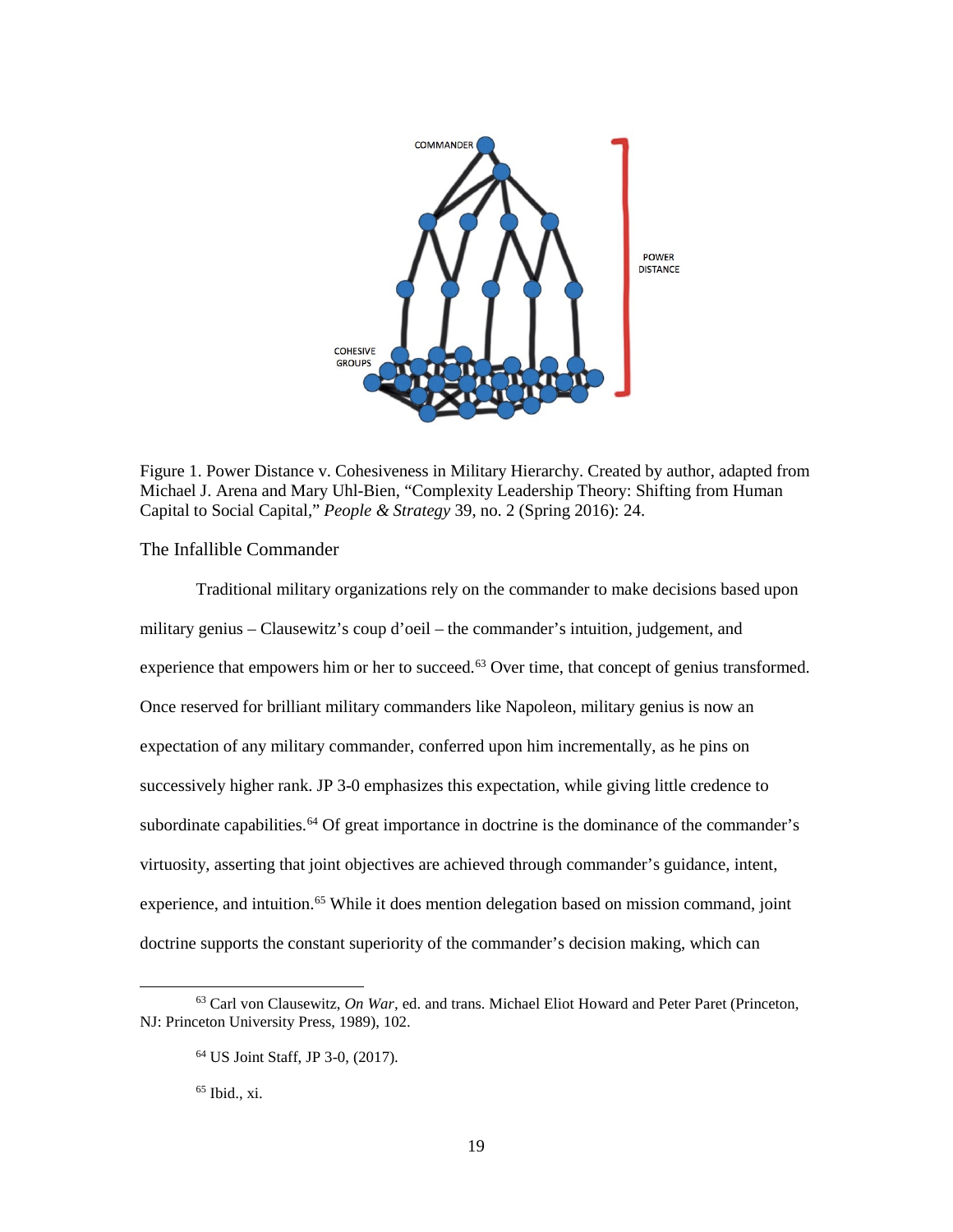suppress competing (but subordinate) perspectives within an organization.<sup>66</sup> This phenomenon is a direct result of the US military's adherence to traditional hierarchy. Professional competence, or at least the assumption of competence, is based mostly on rank in many organizations, and the primary requirement for promotion is time in service. However, the primacy of a commander's ability is a culturally accepted norm.

Unfortunately, while this mindset provides a commander with immediate compliance from his subordinates, it does not consider the referent power of other competent members of the organization. A traditional military leader who believes in his own primacy is less culturally inclined to accept the input of a subordinate, even if their perspectives are credible. Instead of trusting a competent subordinate's judgement when faced with a complex problem, the traditional military culture may accept the execution of an inferior plan based solely on the commander's own "experience and intuition."[67](#page-27-1)

Daniel Kahneman, in *Thinking, Fast and Slow*, suggests that intuitions and judgement heuristics may be useful in the short term, but they eventually lead to catastrophic errors.<sup>[68](#page-27-2)</sup> Kahneman's "Fallacy of Intuition" suggests that intuition can only be trusted where stable regularities exist in the environment.<sup>[69](#page-27-3)</sup> If a military environment is complex, dynamic, and everchanging, subjective intuition should not be privileged over the objective inputs of competent subordinates. A cultural environment that prizes intuition to such a degree that it stifles inputs from below makes little sense when desiring an effective solution, or dealing with concepts with outcomes as grim as close-proximity warfare. In a complex environment, priority must go to potential for success over compliance-based leadership. Therefore, the effective leader cannot

 <sup>66</sup> US Joint Staff, JP 3-0, (2017), xi.

<span id="page-27-3"></span><span id="page-27-2"></span><span id="page-27-1"></span><span id="page-27-0"></span><sup>67</sup> US Department of the Army, Army Doctrine Reference Publication (ADRP) 5-0, *The Operations Process* (Washington, DC: Government Printing Office, 2012), 4–6.

<sup>68</sup> Daniel Kahneman, *Thinking, Fast and Slow* (New York: Farrar, Straus and Giroux, 2013), 10.  $69$  Ibid., 241.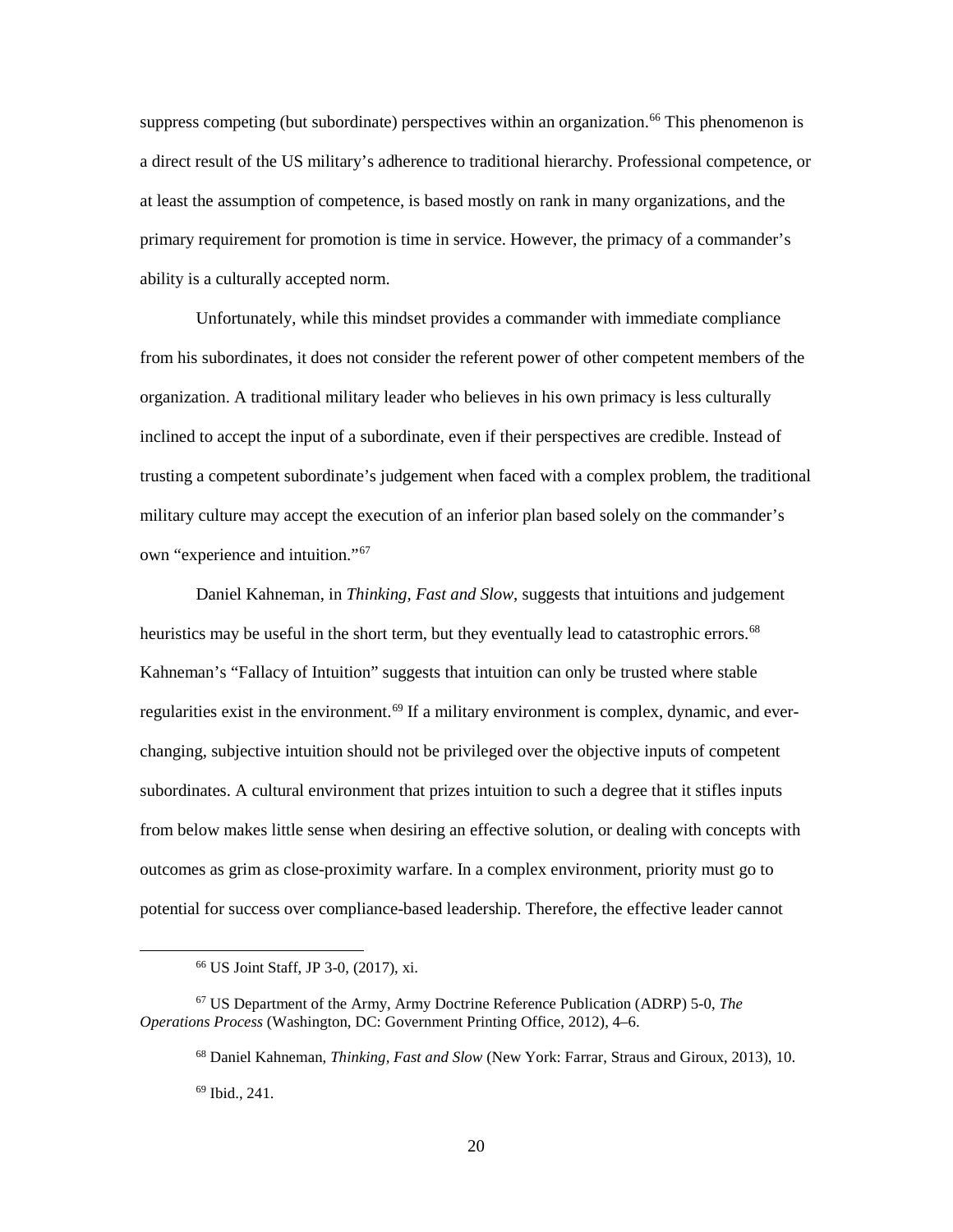afford to believe in the primacy of his own opinion at the expense of external, but better-informed sources. The leader's attitude toward and respect for subordinates directly relates to the organization's ability to innovate and adjust to contingencies.

## <span id="page-28-0"></span>Need to Innovate

Organizational leadership must balance the need for results now and the need to innovate for the future. This is a fundamental requirement for adaptive leadership, and adaptive organizations. On either the individual or the organizational level, effectively-managed tension between these two requirements drives both current and future effectiveness.<sup>70</sup> Developing the culture of a hierarchical organization may impede the execution of highly complex tasks.<sup>71</sup> In order to effectively manage operations in complex environments, military organizations must work toward a networked culture and focus on organizational adaptability.

# III. Solution

<span id="page-28-1"></span>Organizational adaptability is the solution to the problem. It enables organizations to be effective when faced with "normal science" problems, but more importantly, it empowers organizations to simultaneously work toward future viability. [72](#page-28-4) Adaptability encourages organizations to implement change as the operational environment develops.

Complexity in the operational environment should drive organizational structure adaptation simply due to the inability to accurately determine future requirements.<sup>[73](#page-28-5)</sup> In increasingly complex operating environments, organizational structure must be increasingly decentralized to remain efficient.<sup>74</sup> Furthermore, the more decentralized an organization, the more

<sup>74</sup> Ibid., 138.

 <sup>70</sup> Arena and Uhl-Bien, "Complexity Leadership Theory," 24.

<sup>71</sup> Bar-Yam, *Making Things Work*, 19.

<span id="page-28-6"></span><span id="page-28-5"></span><span id="page-28-4"></span><span id="page-28-3"></span><span id="page-28-2"></span><sup>72</sup> Thomas S. Kuhn, *The Structure of Scientific Revolutions* (Chicago, IL: University of Chicago Press, 1996), 36.

<sup>73</sup> Mintzberg, *Structure in Fives*, 136.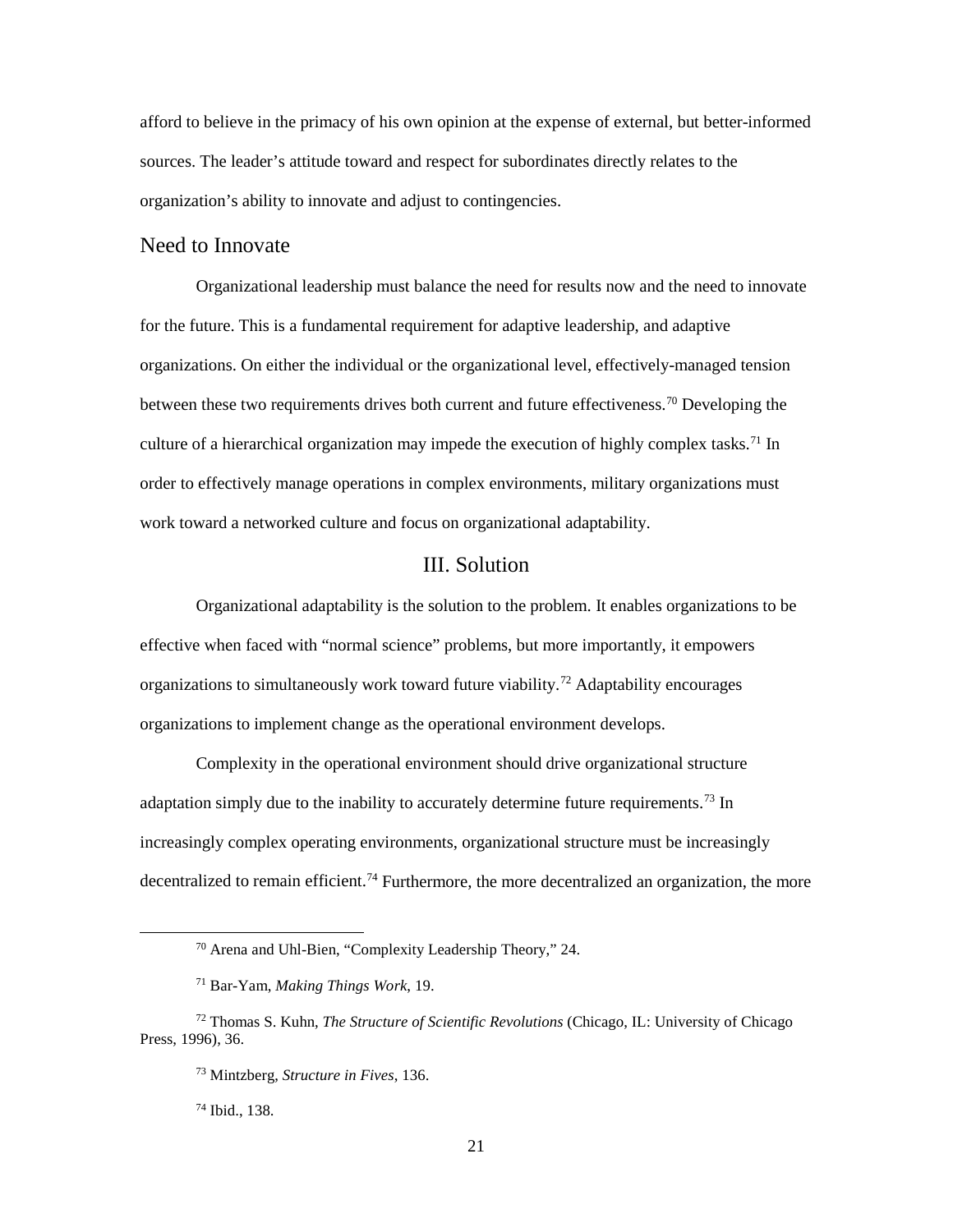professionally it operates, because subordinates are able to act autonomously and flexibly in the face of dynamic circumstances.<sup>[75](#page-29-2)</sup> The modern operational landscape in joint integrated, multi domain battle requires greater flexibility, thus the military organizational structure must become less rigid.<sup>[76](#page-29-3)</sup> Therefore, it is incumbent upon military leaders to evolve their leadership culture, and embrace a mindset of adaptability. Another of Elliot Cohen's maxims drives home the point: "Planning is important; being able to adapt is more important."[77](#page-29-4)

# <span id="page-29-0"></span>Adaptability

In order to break down bureaucratic territorialism between military services and organizations within the Department of Defense, leadership at all echelons must work to evolve mindsets surrounding traditional military hierarchy and develop leaders as a series of brokers between organizations. The leader should not imagine himself at the top of a pyramid structure, but within the organization as the foremost information broker between subordinate groups.<sup>[78](#page-29-5)</sup> This concept is outlined in modern Complexity Leadership Theory.

### <span id="page-29-1"></span>Complexity Leadership Theory

In Complexity Leadership Theory, Dr. Mary Uhl-Bien and Dr. Michael Arena suggest that efficiency in talent management within an organization is best served by prioritizing improvement of social capital ahead of individuals with specific capabilities.<sup>[79](#page-29-6)</sup> This focus allows organizations to capitalize on competitive advantage gained from the way individuals interact, as opposed to their individual talents alone. Complexity Leadership Theory is used to improve

<span id="page-29-4"></span><span id="page-29-3"></span><span id="page-29-2"></span> $\overline{a}$ 

<span id="page-29-6"></span><sup>79</sup> Ibid., 22.

<sup>75</sup> Mintzberg, *Structure in Fives*, 110.

<sup>76</sup> Ibid., 137.

<sup>77</sup> Cohen, *The Big Stick*, 217.

<span id="page-29-5"></span><sup>78</sup> Arena and Uhl-Bien, "Complexity Leadership Theory," 23.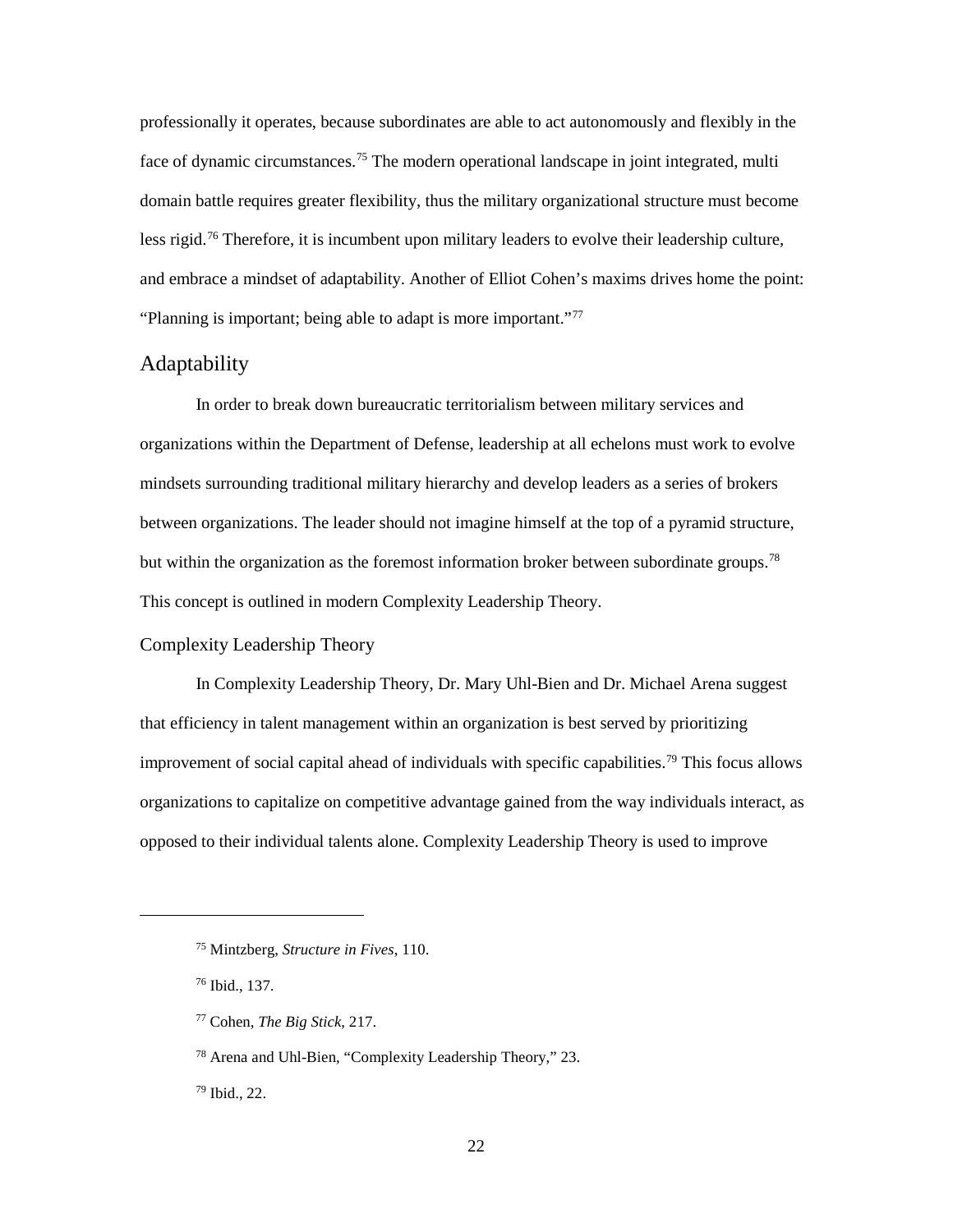organizational excellence through the observance of two major tenants: group cohesion, and information brokerage between groups.<sup>[80](#page-30-0)</sup> The efficiency with which individuals interact within an organizational system is significant, and the organizational system's de facto structure may bear little resemblance to the organization's doctrinal underpinnings.

#### *Cohesion and Brokerage*

 Group cohesion describes the interconnectedness of individuals within a group with clusters of other individuals within the same group.<sup>81</sup> A cluster's cohesion is directly related to redundancy of connections between individuals in the group – and that cohesiveness enables efficiency and innovation.<sup>[82](#page-30-2)</sup> While a military organization typically enjoys the innovative capability of significant group cohesion at lower echelons, due to constraints of military hierarchy, leadership often exists outside the subordinate cohesiveness, thereby disconnecting decision-makers from pursuing creativity and innovation.

There is little consideration for social capital in the grand scheme of US military talent management. An individual's social and interpersonal skills, the traits that enhance organizational networks, are insignificant in movement decision making or promotion processes. Individual promotion is primarily based on time-in-service, followed by previous duties, and finally, job performance. This reinforces the ill-conceived concept that age equates to professionalism and leadership capability, and bears no consideration for brokerage or social aptitude required of effective, adaptive leaders.

Furthermore, based on strict adherence to military hierarchy and chain-of-command, leaders' ability to function in a brokerage role varies directly with their rank and influence. Leaders often cannot act as brokers because pyramidal hierarchy bars them from the richness of

<span id="page-30-0"></span> <sup>80</sup> Arena and Uhl-Bien, "Complexity Leadership Theory," 23.

<span id="page-30-1"></span> $81$  Ibid.

<span id="page-30-2"></span> $82$  Ibid.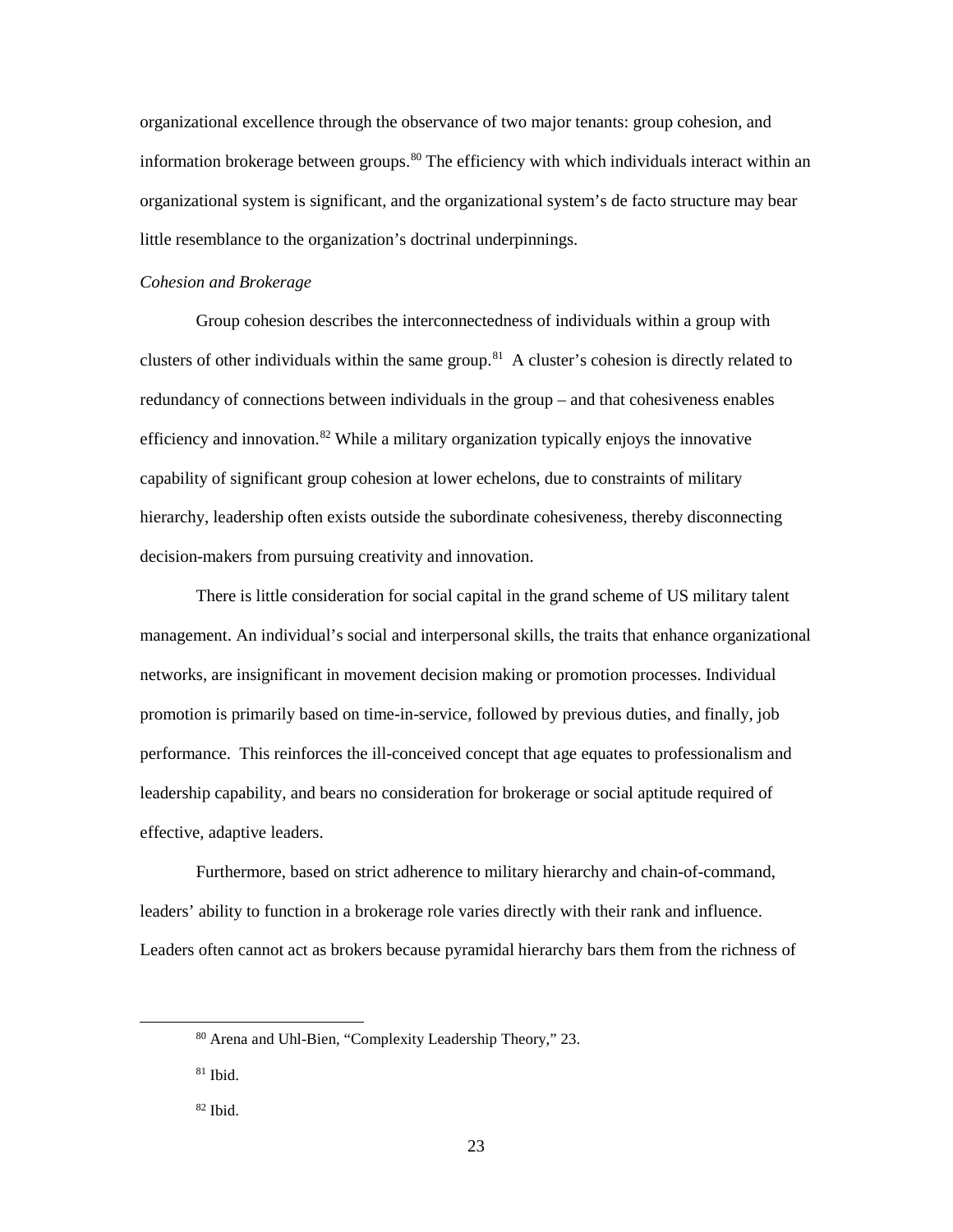innovative cohesiveness at the lower levels of organization. Traditional military hierarchy and high power-distance can impede an organization's ability to forge cohesion across levels of leadership, leaving those in decision making roles functionally disconnected from beneficial knowledge.

#### *Operational and Entrepreneurial Systems*

Power distance has a significant influence on organizational structure. Within any organization, power distance impacts interaction between two pervasive, competing regimes: operational and entrepreneurial systems.<sup>[83](#page-31-1)</sup> The operational system is results based, lives in the now, and is driven by rigid formality.<sup>[84](#page-31-2)</sup> The entrepreneurial system is innovation based, looks to the future, and is driven by creativity.<sup>[85](#page-31-3)</sup> The tension between these two systems, called adaptive space, is harnessed and leveraged by adaptive organizations, catalyzing the growth of emergent concepts between the two systems.<sup>[86](#page-31-4)</sup> These emergent concepts enable organizations to increase potential for future viability. Specific leadership structures support each of these organizational systems.

#### <span id="page-31-0"></span>Three Types of Leadership

In Complexity Leadership Theory, organizational adaptability is derived from the tension between operational and entrepreneurial systems, however, this organizational systems paradigm also correlates to the classification of leadership styles.<sup>87</sup> Three distinct types of leadership exist to support each of these organizational systems: operational, entrepreneurial, and adaptive leadership. Military doctrine speaks often about adaptive leadership, but falls short in precisely

<span id="page-31-2"></span><sup>84</sup> Ibid.

<span id="page-31-3"></span><sup>85</sup> Ibid.

<span id="page-31-4"></span><sup>86</sup> Ibid., 24.

<span id="page-31-5"></span><sup>87</sup> Ibid., 23.

<span id="page-31-1"></span> <sup>83</sup> Arena and Uhl-Bien, "Complexity Leadership Theory," 23.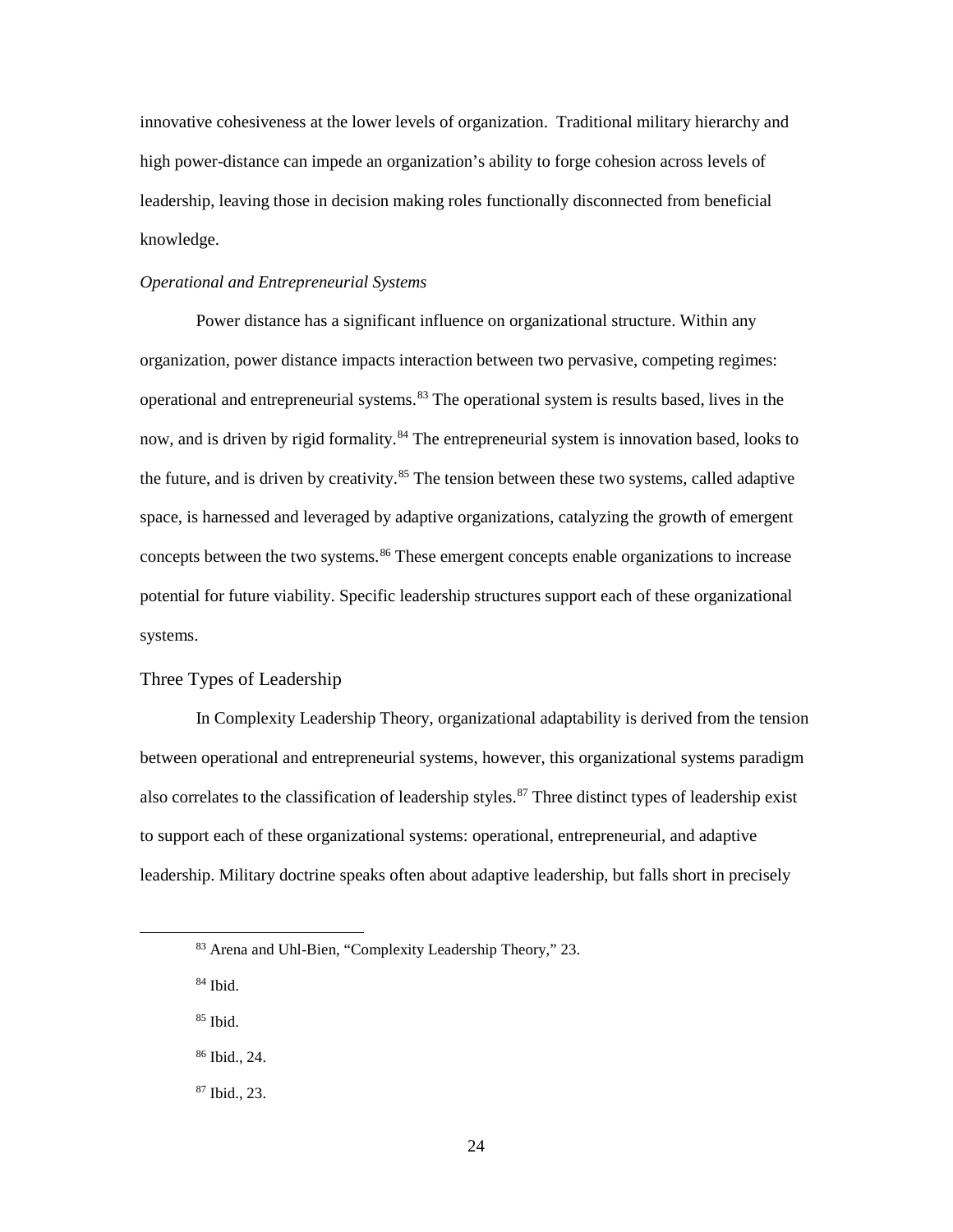defining it. In order to better understand adaptive leadership, there must be a discussion of the types of leadership from which it originates.

Like Complexity Leadership Theory's operational system, operational leadership is administrative leadership.<sup>[88](#page-32-0)</sup> Its practitioners enable existing organizations to follow existing processes based on existing expectations and known problem sets. It focuses on compliance, behavior, rules, and formality. Operational leadership typifies high power distance relationships, and can be performed by any leader. Positional power constitutes the justification for the operational leader's authority. Based on the prevalence of rules and formal structure, subordinates are expected to defer to the leader's perspective. Operational leadership is the traditional military standard.

Conversely, entrepreneurial leadership is creative leadership, carrying traits from Complexity Leadership Theory's entrepreneurial system. [89](#page-32-1) Its proponents anticipate that situations change, and yesterday's problems will differ from tomorrow's. Entrepreneurial leadership advocates for creativity, innovation, and group cohesion. It respects subordinates and their capabilities, and expects them to think outside-the-box. It requires trust in subordinates to be effective, and it thrives on autonomy. However, its flexible nature is not well-suited to processbased requirements.

Effective organizations employ leaders who execute both of these leadership styles appropriately, within each system. Moreover, it is the capable leader's balance of these two systems that engage subordinates and enable effectiveness. The tension between them is where the Adaptive leader drives an organization to creative outcomes within routine operations, while enabling innovation for the future.<sup>90</sup> Adaptive leaders execute a third type of leadership.

<span id="page-32-1"></span> $89$  Ibid.

<span id="page-32-0"></span> <sup>88</sup> Arena and Uhl-Bien, "Complexity Leadership Theory," 23.

<span id="page-32-2"></span><sup>90</sup> Ibid., 25.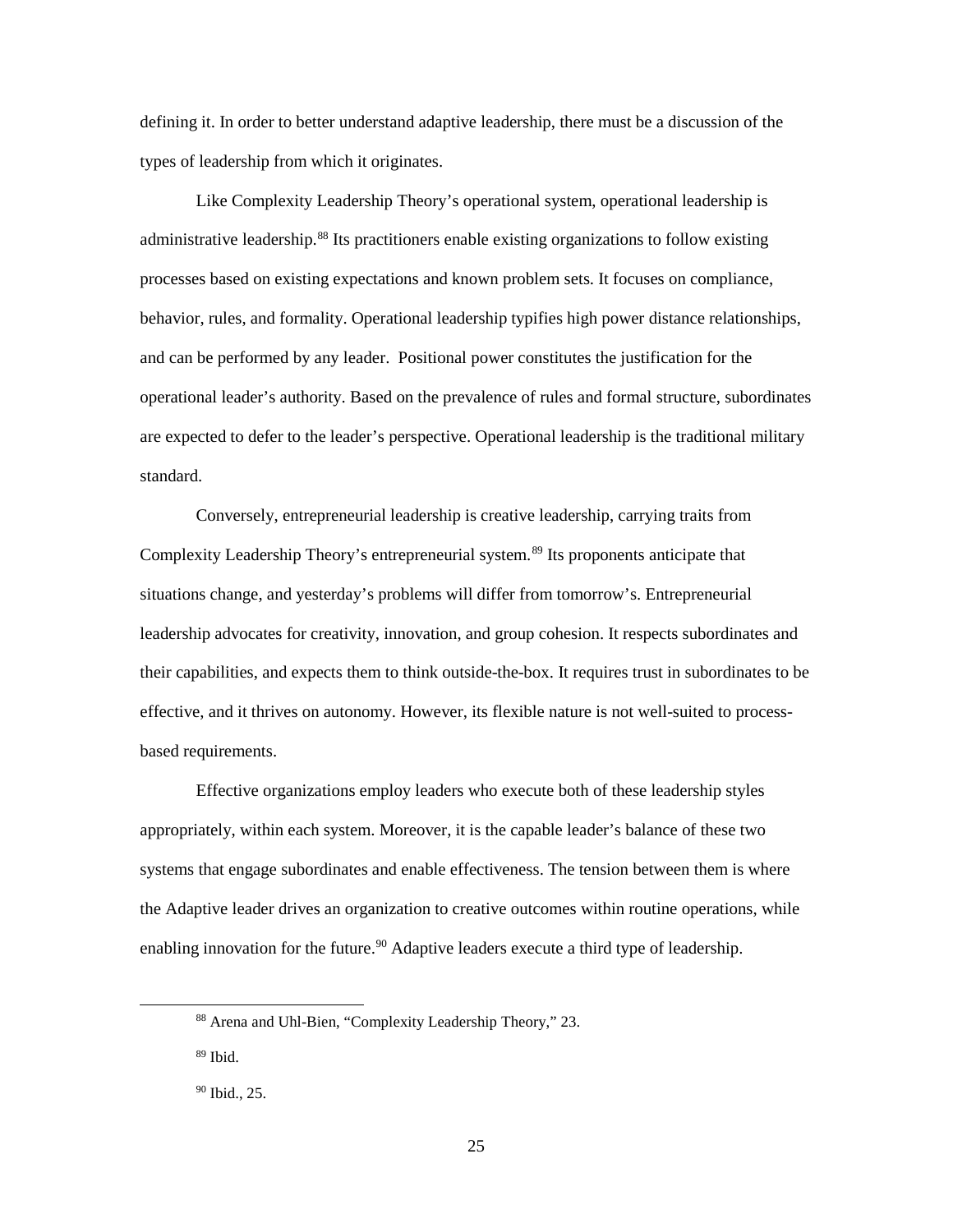# <span id="page-33-0"></span>Adaptive Leadership

Adaptive leadership is brokerage leadership. The effective leader is the foremost connection of information, who balances the tension between the operational and entrepreneurial systems within his organization.<sup>[91](#page-33-1)</sup> However, when paired with current military doctrine of the same title, definitions need to evolve. Furthermore, adaptive leadership will not develop through simple codification in doctrine. The adaptive leadership discussion, based on humility and trust, must permeate the ranks of military organization in order to enable organizational adaptability, and to drive toward future viability. Military leaders must evolve their mindset.

Heifetz, Grashow, and Linsky, in their work *The Practice of Adaptive Leadership*, define adaptive leadership as the "practice of mobilizing people to tackle tough challenges and thrive."<sup>[92](#page-33-2)</sup> By extension, adaptability enables organizations to thrive, which preserves the institution for continued effectiveness, eliminates expectations or requirements when they no longer apply to the mission set, and gives the organization innovative capabilities with which to employ in future challenging environments.<sup>[93](#page-33-3)</sup>

Adaptability allows leaders to articulate challenges, leveraging the innovative capabilities of all subordinate functions without loss of fidelity due to their brokerage involvement throughout the organization. Instead of a singular, doctrinal planning model within which every conceivable crisis is to be solved, adaptability within the organization enables leadership to define the crisis as the isolated variable. Innovative, cohesive groups within the organization are then free to explore novel methods to solve novel problem sets. Adaptive problem-solving allows creative models to

 <sup>91</sup> Arena and Uhl-Bien, "Complexity Leadership Theory," 23.

<span id="page-33-3"></span><span id="page-33-2"></span><span id="page-33-1"></span><sup>92</sup> Ronald A. Heifetz, Marty Linsky, and Alexander Grashow, *The Practice of Adaptive Leadership: Tools and Tactics for Changing Your Organization and the World* (Boston, MA: Harvard Business Press, 2009), 14.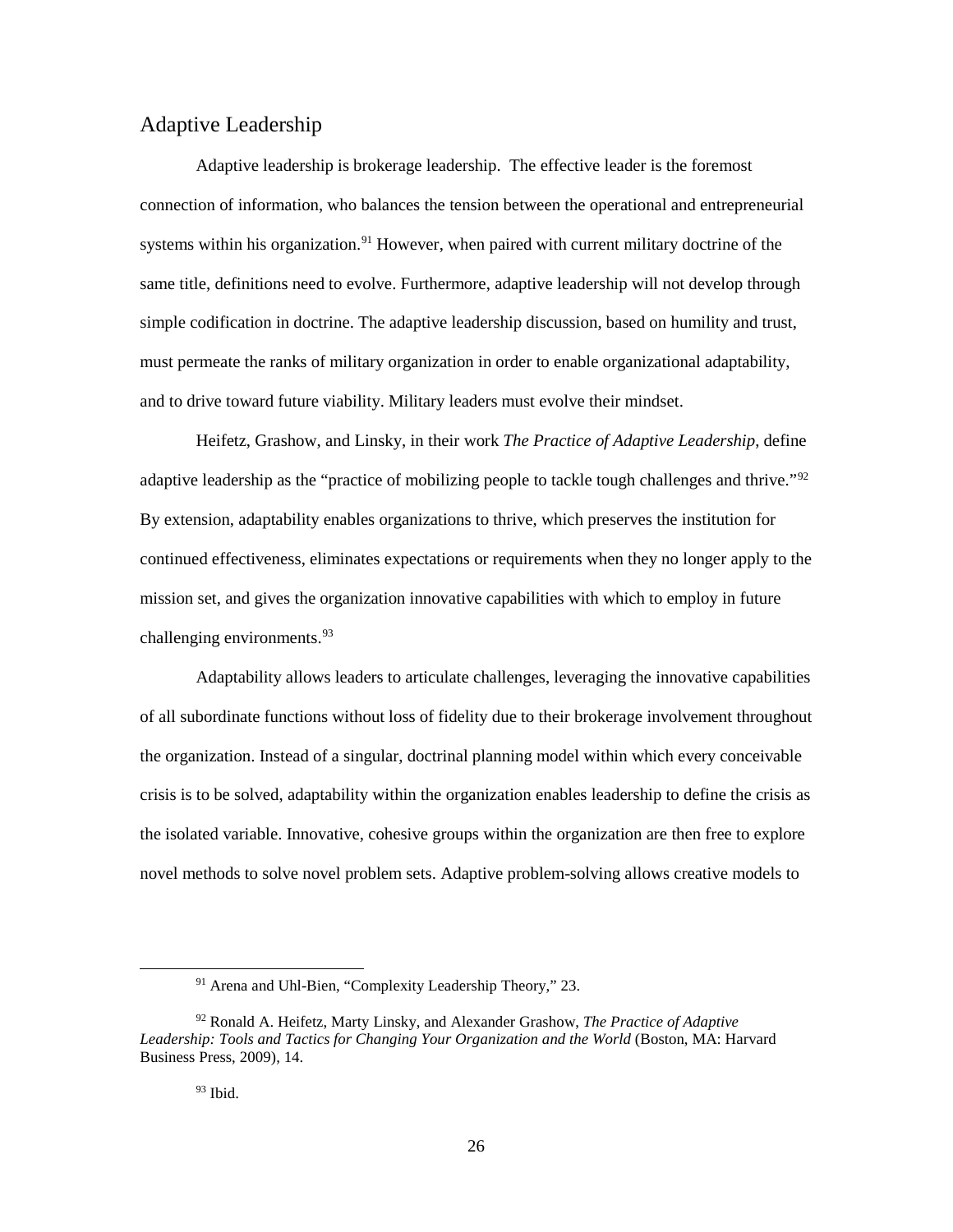efficiently solve unique problems. Adaptive problem-solving can best be executed by broker-led, cohesive groups within adaptive organizations.



<span id="page-34-2"></span>Figure 2. Mindset Transition from Traditional Hierarchy to Organizational Adaptability. Created by author, adapted from Arena and Uhl-Bien, "Complexity Leadership Theory," 24.

# <span id="page-34-0"></span>Adaptive Organizations

Through deliberate, adaptive leadership, adaptive organizations are able to harness creativity throughout organizational structure, incorporating innovation into routine daily operations enabling viability for the future.<sup>[94](#page-34-3)</sup> Adaptive organizations are efficient. They operate with engaged membership, to the greatest extent of their capability, because of mutual trust, cultural anticipation for change, and an expectation for innovation.

#### <span id="page-34-1"></span>Adaptability and Effectiveness

The US military's effective capability in joint operations or multi domain battle directly relates to its degree of organizational adaptability. When circumstances evolve, military organizations must be able to evolve in kind. Often, unit performance and predictability define a unit's effectiveness based on standardized doctrine. However, expectation for doctrinal correlation to future problem sets hamstrings measurements for unit effectiveness. Future

<span id="page-34-3"></span> <sup>94</sup> James March, "Exploration and Exploitation in Organizational Learning," *Organization Science* 2, no. 1 (1991): 71.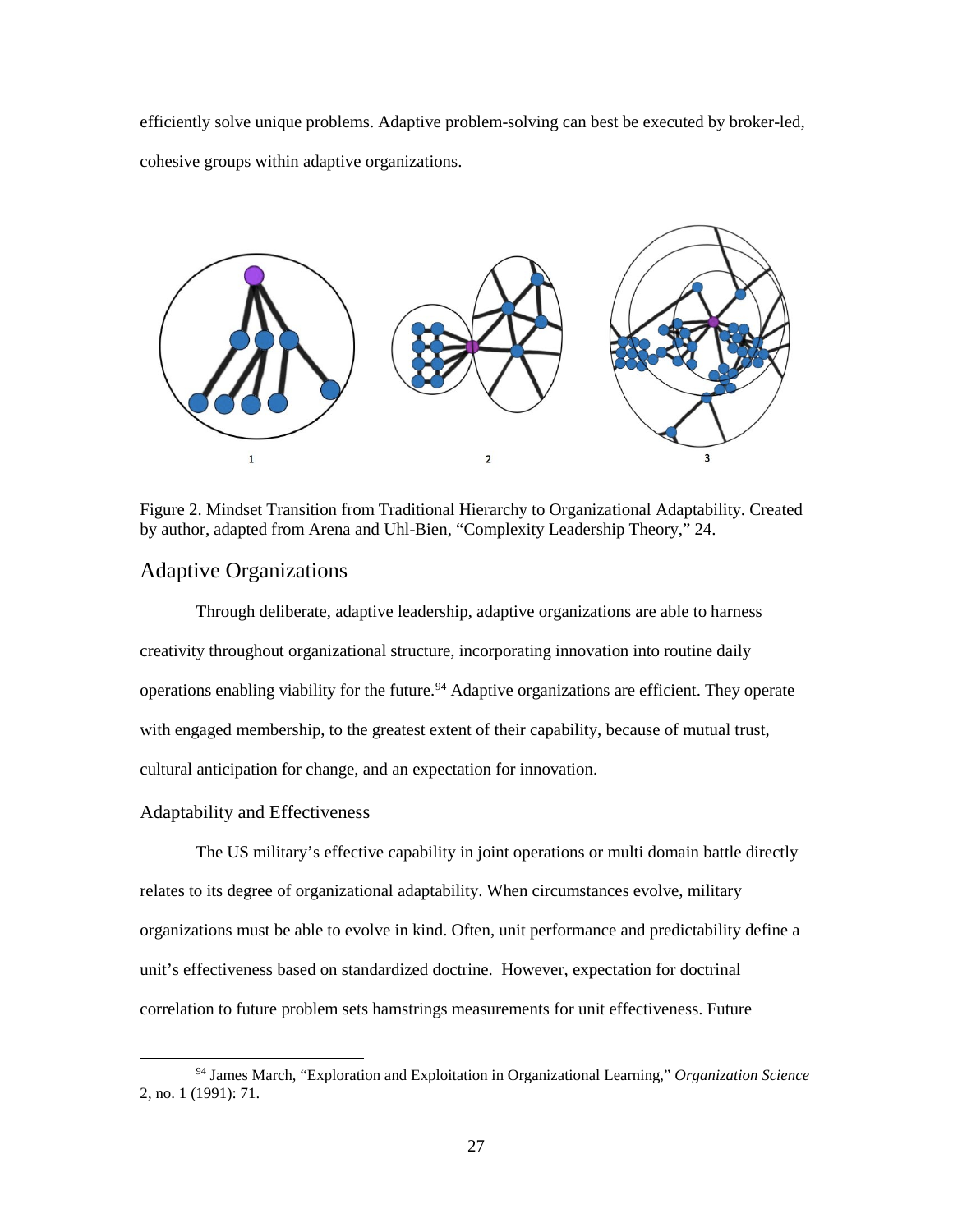problems will not directly match past problems from which experience-based doctrine originates. Therefore, adaptability should be the focus of any question of readiness or effectiveness.<sup>[95](#page-35-0)</sup> Although the US military is arguably effective within its current understanding of its requirements, it may be too focused on current success at the expense of viability in unknown future circumstances.

According to Uhl-Bien and Arena, adaptive space develops with a leader's deliberate management of connections between operational and entrepreneurial systems.<sup>[96](#page-35-1)</sup> Adaptive space within an organization improves the likelihood for future success based on the balance between conflict and connection.<sup>97</sup> Ford's Chief Information Officer, Marv Adams, points out that the modern global operating environment is based on numerous volatile and interdependent conflicts, and the requirement for connections within an organization must exist to combat that volatility.<sup>[98](#page-35-3)</sup> The US military, from the lowest echelon, must learn to balance the conflict between entrepreneurial and operational areas of each organization, harnessing the adaptive tension which drives effectiveness into the future.<sup>[99](#page-35-4)</sup>

 <sup>95</sup> Arena and Uhl-Bien, "Complexity Leadership Theory," 23.

<sup>96</sup> Ibid., 24.

<sup>97</sup> Uhl-Bien and Arena, "Leadership for Organizational Adaptability," 4.

<span id="page-35-4"></span><span id="page-35-3"></span><span id="page-35-2"></span><span id="page-35-1"></span><span id="page-35-0"></span><sup>98</sup> Peter M. Senge, *The Fifth Discipline: The Art & Practice of The Learning Organization* (New York: Doubleday, 2006), 275.

<sup>99</sup> Arena and Uhl-Bien, "Complexity Leadership Theory," 24.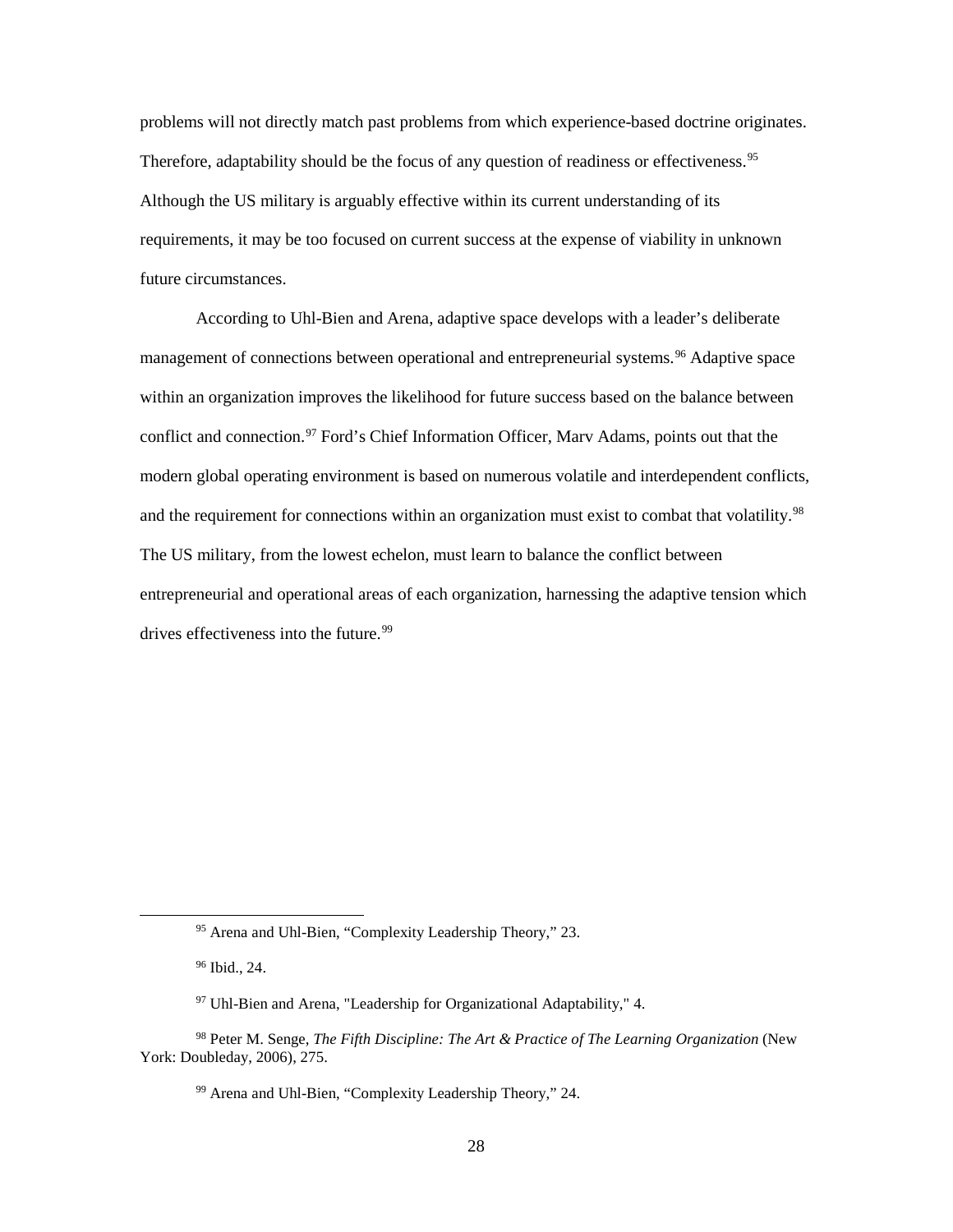

<span id="page-36-2"></span>Figure 3. Adaptive Tension and Future Viability from an Adaptive Leader's Perspective. Created by author, adapted from Uhl-Bien and Arena, "Leadership for Organizational Adaptability," 9; March, "Exploration and Exploitation in Organizational Learning," 71.

## IV. Implementation

# <span id="page-36-1"></span><span id="page-36-0"></span>Leadership Perspective

Organizational adaptability combats modern complexities, thus improving efficiency in dealing with adversaries. When organizations must change based on mission complexities or emergent requirements, culture and structural design must be initiated from the highest levels of leadership.<sup>[100](#page-36-3)</sup> Leaders must believe that they are reaching out to their organization, rather than down, realizing that they merely facilitate change, and allow others to implement it.<sup>[101](#page-36-4)</sup>

Leadership perspective drives an organizational mindset, and enables cultural development. A leader's vision for change becomes a reality when organizational membership believes they can impact the future of the organization.<sup>[102](#page-36-5)</sup> Organizational membership must

 <sup>100</sup> Mintzberg, *Structure in Fives*, 46.

<span id="page-36-5"></span><span id="page-36-4"></span><span id="page-36-3"></span><sup>101</sup> Henry Mintzberg, "Rebuilding Companies as Communities," *Harvard Business Review* 87, no. 7/8 (August 2009): 142.

<sup>102</sup> Senge, *The Fifth Discipline*, 215.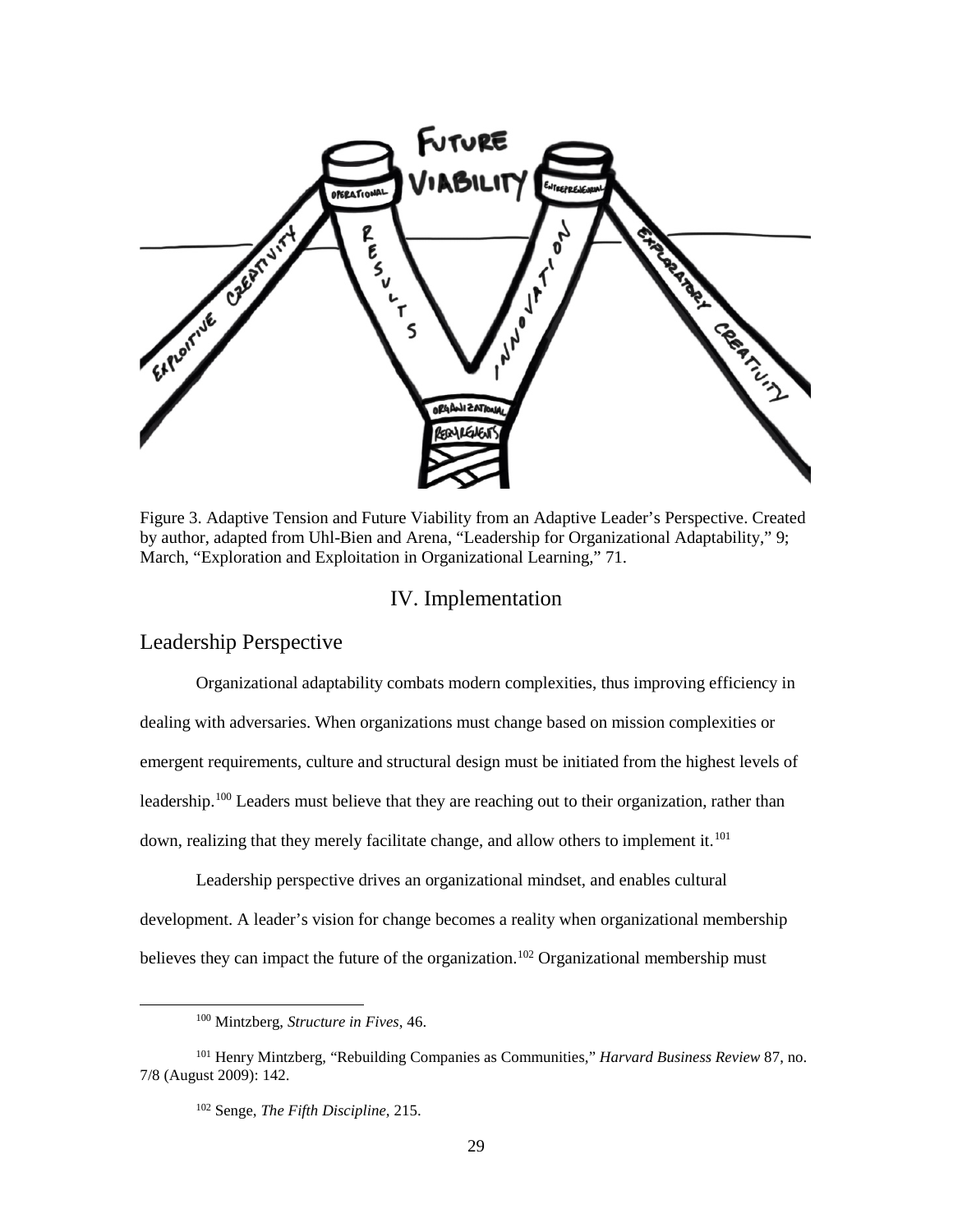believe that their actions directly impact the organization and its efforts, which transforms their requirement for compliance to an outlook of commitment.<sup>103</sup> Lasting, positive change in an organization develops from leadership that displays competent emotional intelligence, providing a catalyst that draws enthusiastic personal commitment from all echelons.<sup>[104](#page-37-2)</sup> They do so by exemplifying mutual respect and cooperation, even from their position of power.<sup>[105](#page-37-3)</sup>

#### <span id="page-37-0"></span>Network

Organizational change requires networking.<sup>[106](#page-37-4)</sup> Network connections enable organizational professionals (not limited to leadership) to socialize and implement organizational changes. All elements must be willing to accept updates to organizational expectations. Without network engagement throughout, updates are likely to be ineffective. Connectivity within an organization works to manage the balance between structure and flexibility, which in turn generates adaptive capability for future success.[107](#page-37-5) In military organizations, networked connections are most often limited to lower echelons where rich entrepreneurial cohesiveness exists. In order to enable lasting, effective change of focus to adaptability as a measure of effectiveness, the US military must make a sustained effort to overcome cultural norms associated with traditional compliance-based hierarchy.

Without networks, new ideas within the hierarchy cannot reach a decision maker or translate into action.<sup>[108](#page-37-6)</sup> Brokerage leaders within the networked organization facilitate

 $105$  Ibid.

 $\overline{a}$ 

<span id="page-37-6"></span><sup>108</sup> Ibid., 319.

<sup>103</sup> Senge, *The Fifth Discipline*, 215.

<span id="page-37-5"></span><span id="page-37-4"></span><span id="page-37-3"></span><span id="page-37-2"></span><span id="page-37-1"></span><sup>104</sup> Daniel Goleman, Richard E. Boyatzis, and Annie McKee, *Primal Leadership: Unleashing the Power of Emotional Intelligence* (Boston, MA: Harvard Business Review Press, 2013), 256.

<sup>106</sup> Arena and Uhl-Bien, "Complexity Leadership Theory," 26.

<sup>107</sup> Senge, *The Fifth Discipline*, 276.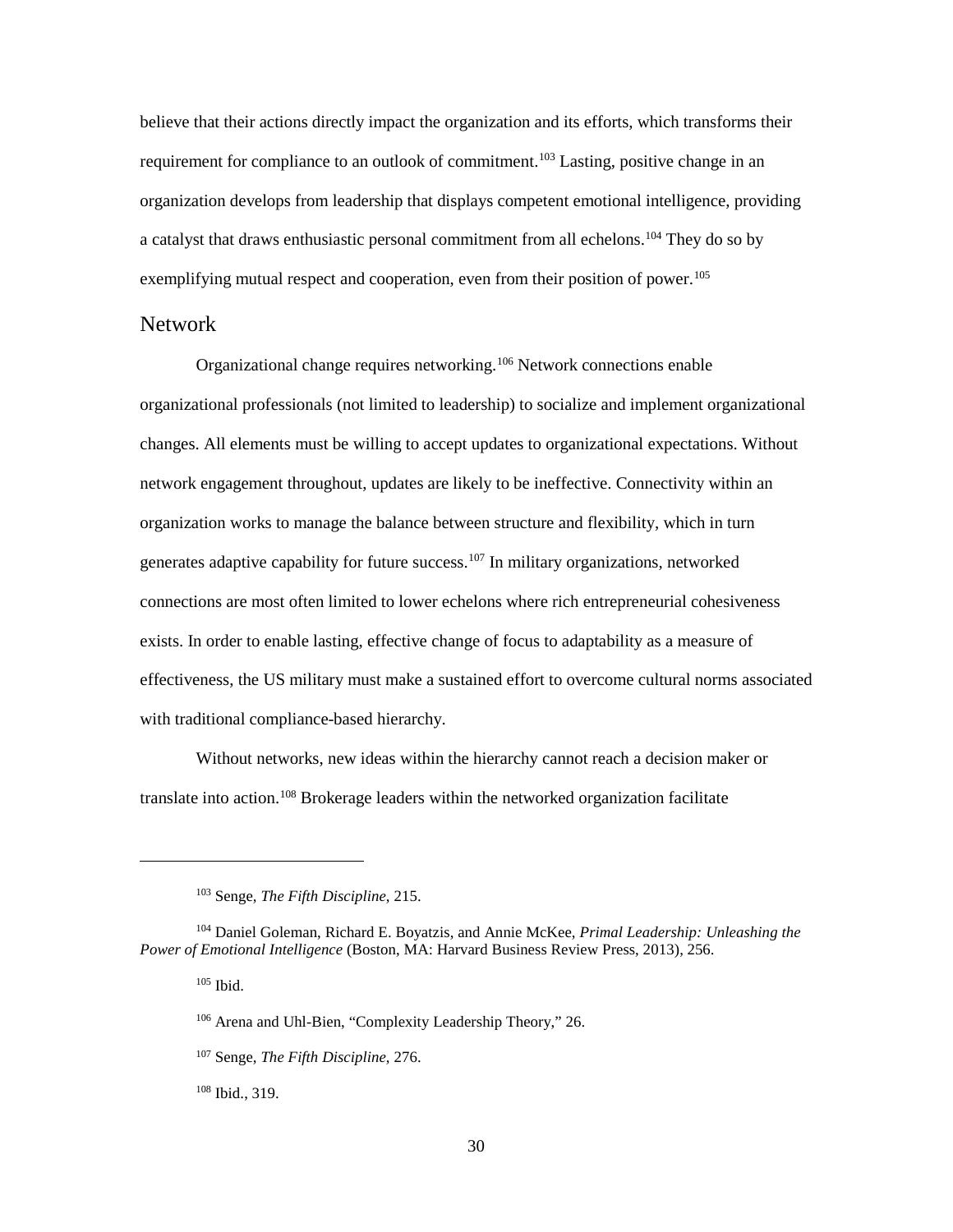connections, relay data, and build capacity to integrate new concepts.<sup>109</sup> This networked leader enables efficiency between innovative groups, building upon existent networks – all the while maintaining a connection to decision making leadership.<sup>[110](#page-38-2)</sup> Adaptable, networked connections enable innovative capability of cohesive groups at lower echelons to reach the decision making process at the highest echelons of the organization.

#### <span id="page-38-0"></span>Formal and Informal Networks

Organizational adaptability requires both formal and informal networks.[111](#page-38-3) Doctrinal military hierarchy is an example of formal organizational networking. Within that formal hierarchy, however, informal network systems enable efficiency. Organizational structure and behavioral expectations must encourage informal networking, and prevent short-term requirements from overcoming the need to innovate.<sup>[112](#page-38-4)</sup> Informal networking provides organizational efficiencies that transcend rigid structure and simple compliance; it needs to thrive in order to build adaptability.<sup>113</sup> Development of appropriate, effective informal relationships within an organization require that a high degree of trust emerge from the leadership and extend through all echelons of the organization.<sup>[114](#page-38-6)</sup> Change requires cohesive, trust networks to facilitate the process.

<sup>112</sup> Ibid., 42.

<span id="page-38-1"></span> <sup>109</sup> Senge, *The Fifth Discipline*, 319.

<span id="page-38-2"></span><sup>110</sup> Ibid., 320.

<sup>111</sup> Uhl-Bien and Arena, "Leadership for Organizational Adaptability," 5.

<sup>113</sup> Arena and Uhl-Bien, "Complexity Leadership Theory," 24.

<span id="page-38-6"></span><span id="page-38-5"></span><span id="page-38-4"></span><span id="page-38-3"></span><sup>114</sup> Ivan Yardley and Derrick J. Neal, "Understanding the Leadership and Culture Dynamic within a Military Context: Applying Theory to an Operational and Business Context," *Defence Studies* 7, no. 1 (March 2007): 37.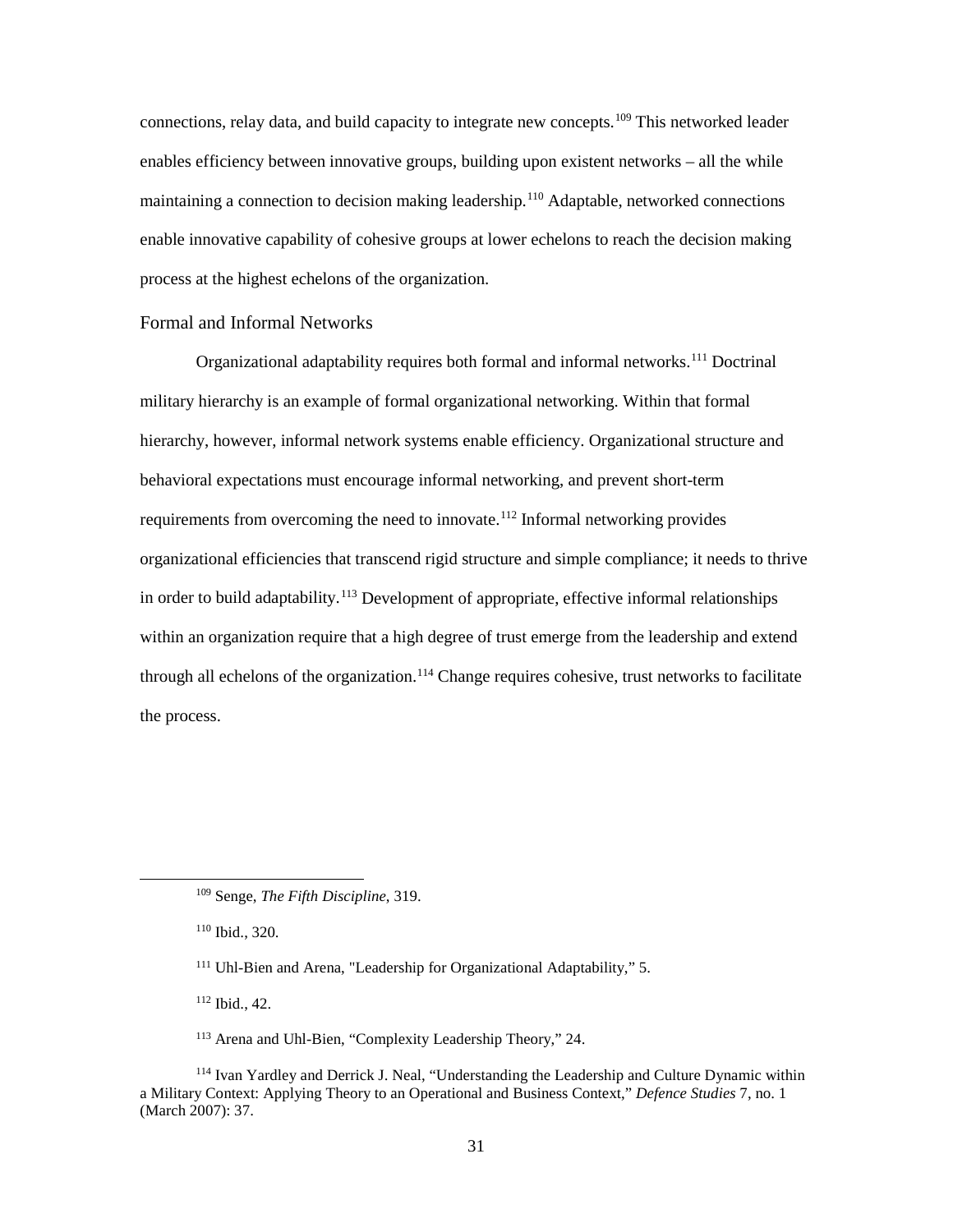# <span id="page-39-0"></span>Process

Adaptability is the solution to the problem. As traditional military cultures enjoy a prescriptive, process-based guide to any problem set, perceived solutions typically follow a linear progression. This organizational trust process model, outlined in six steps, evolves from a foundational increase in leadership humility. Each complementary step reinforces trust, all contribute to engagement, and organizational adaptability develops as an outcome. Humility spawns a decrease in power distance, which updates the organizational perspective on hierarchical structure. Changed perspective builds cohesiveness throughout, fosters an expectation for professional dissent, and enables positive change, which, in turn, motivates impactful subordinates. The resultant effect is organizational ability. Each step promotes trust, drives engagement, and ends with organizational adaptability.



<span id="page-39-1"></span>Figure 4. Organizational Trust Process. Created by author.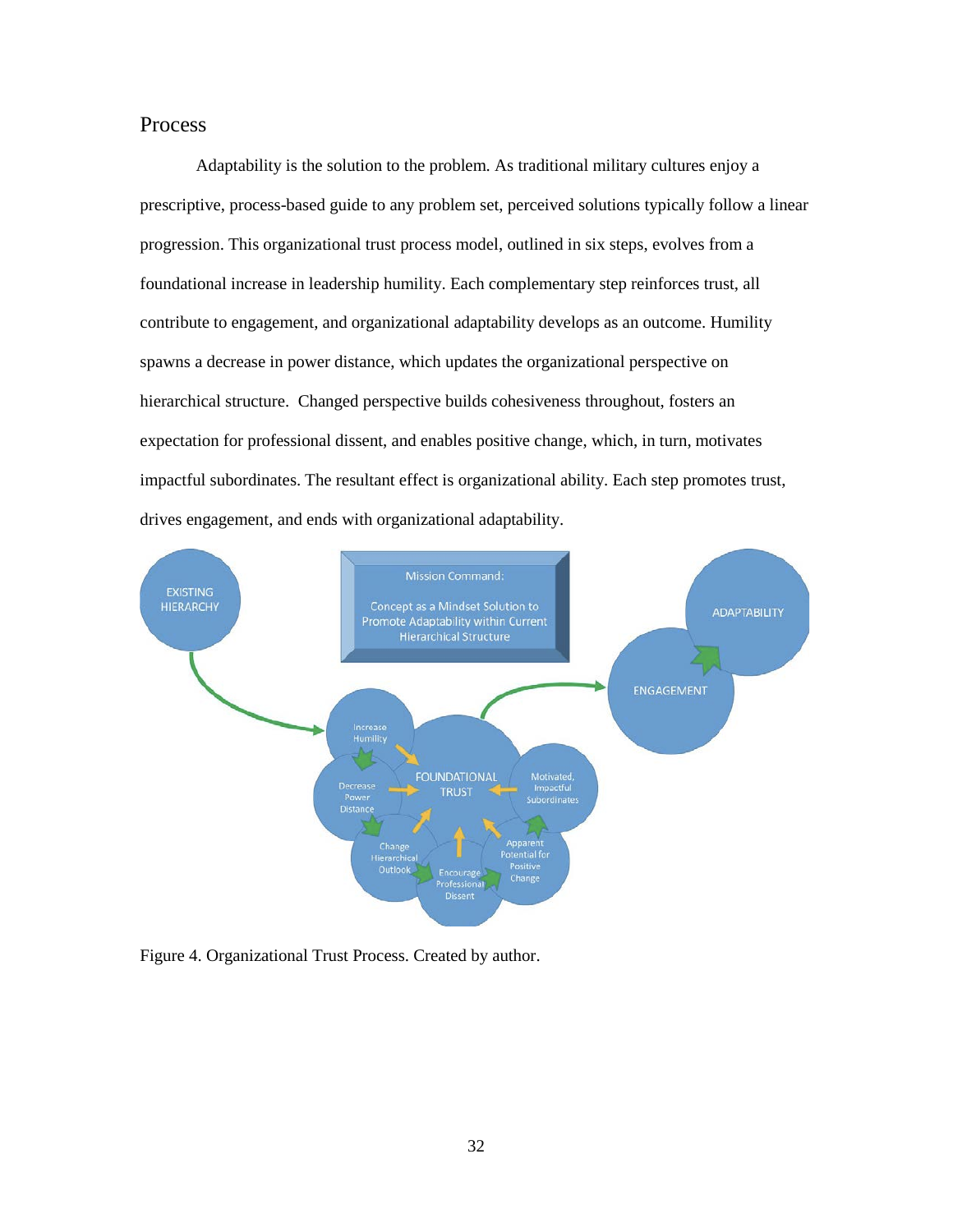# <span id="page-40-0"></span>Trust

Military leaders focus on success under the shadow of their legal and moral responsibilities to both the mission and their organization.<sup>[115](#page-40-2)</sup> However, potential for mission success varies directly with the level of compliance from subordinate support and the foundational trust shared throughout the chain of command.<sup>[116](#page-40-3)</sup> That essential trust decreases power distance and allows greater flow of information, and therefore innovation, to connect with decision makers. A pervasive, trust-focused mindset within current military hierarchy will increase efficiency by creating autonomous, purpose-driven subordinates. A trust-based application of current mission command concepts is the core of an adaptable organizational mindset, and simultaneously facilitates and grows engagement and adaptability. The greatest opportunity for future viability comes from an adaptable organization that encourages trust throughout the organization, relying on decision makers to synthesize the collective judgement of the group to arrive at the best course of action.<sup>117</sup> The transformative journey to organizational adaptability centers on trust, and begins with humility.

#### <span id="page-40-1"></span>Humility

In order to execute in a multi domain battle environment, joint military commanders must be humble. To lead effective organizations in complex environments, commanders must allow (and expect) that capable individuals exist within their structures, and that they have skill sets that can benefit the organization. Although culture and doctrine expect the commander to be the best at everything, they choose their own leadership culture. They can choose to lead from a distance, communicating only with those they favor, or they can be humble and approachable, increasing

<span id="page-40-4"></span><span id="page-40-3"></span><span id="page-40-2"></span> <sup>115</sup> Yardley and Neal, "Understanding the Leadership and Culture Dynamic within a Military Context," 32.

<sup>116</sup> Ibid.

<sup>117</sup> Surowiecki, *The Wisdom of Crowds*, 282.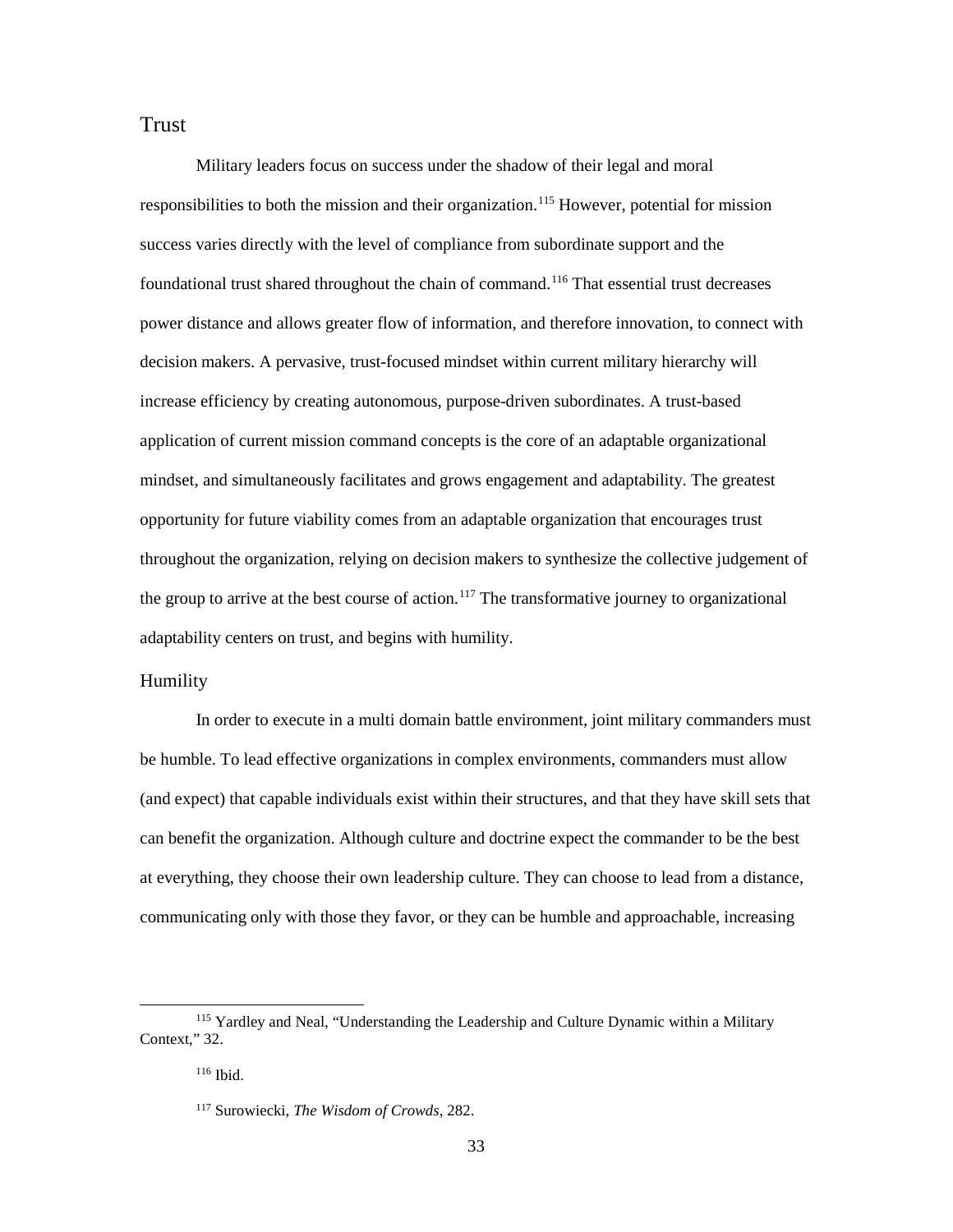their potential for organizational success. Humility is the foundation for positive organizational change.

#### <span id="page-41-0"></span>Power Distance

Humble leadership decreases power distance. Suboptimal organizational performance stemming from rigid command hierarchies can be overcome by decreasing power distance and increasing trust. Rich, cohesive, innovative networks exist within the US military. However, cohesiveness decreases up the chain of command, as leadership is purposefully separated from their organizations by power distance. Military commanders maintain significant power distance from their subordinates in order to promote fast compliance when necessary, and preserve ultimate decision making power. However, that accepted, structured power distance is an impediment to innovation because subordinates are less likely to bring abnormal perspectives or improvement suggestions to decision making authority. With significant power distance, there is no requirement for organizational buy-in for change, the leader simply expects his idea to be implemented. Unfortunately, experience and time in service do not always translate into optimal decision making, nor do they allow the decision-maker the best access to required information. High-level leadership does not often directly experience the consequences of their most important decisions, and therefore cannot capitalize on experiential growth.<sup>[118](#page-41-1)</sup> Dr. Peter Senge, in his book *The Fifth Discipline*, calls this phenomenon "the delusion of learning from experience."<sup>[119](#page-41-2)</sup>

Furthermore, without immediate experience for guidance, and an understanding that his experience is not superlative, it becomes much more important to build relationships within the organization that strengthen the leadership's access to relevant knowledge.[120](#page-41-3) Leaders who descend from the top of organizational structure to act within the organization, in a brokerage role

<span id="page-41-2"></span><sup>119</sup> Ibid.

<span id="page-41-1"></span> <sup>118</sup> Senge, *The Fifth Discipline*, 23.

<span id="page-41-3"></span><sup>120</sup> Ibid., 280.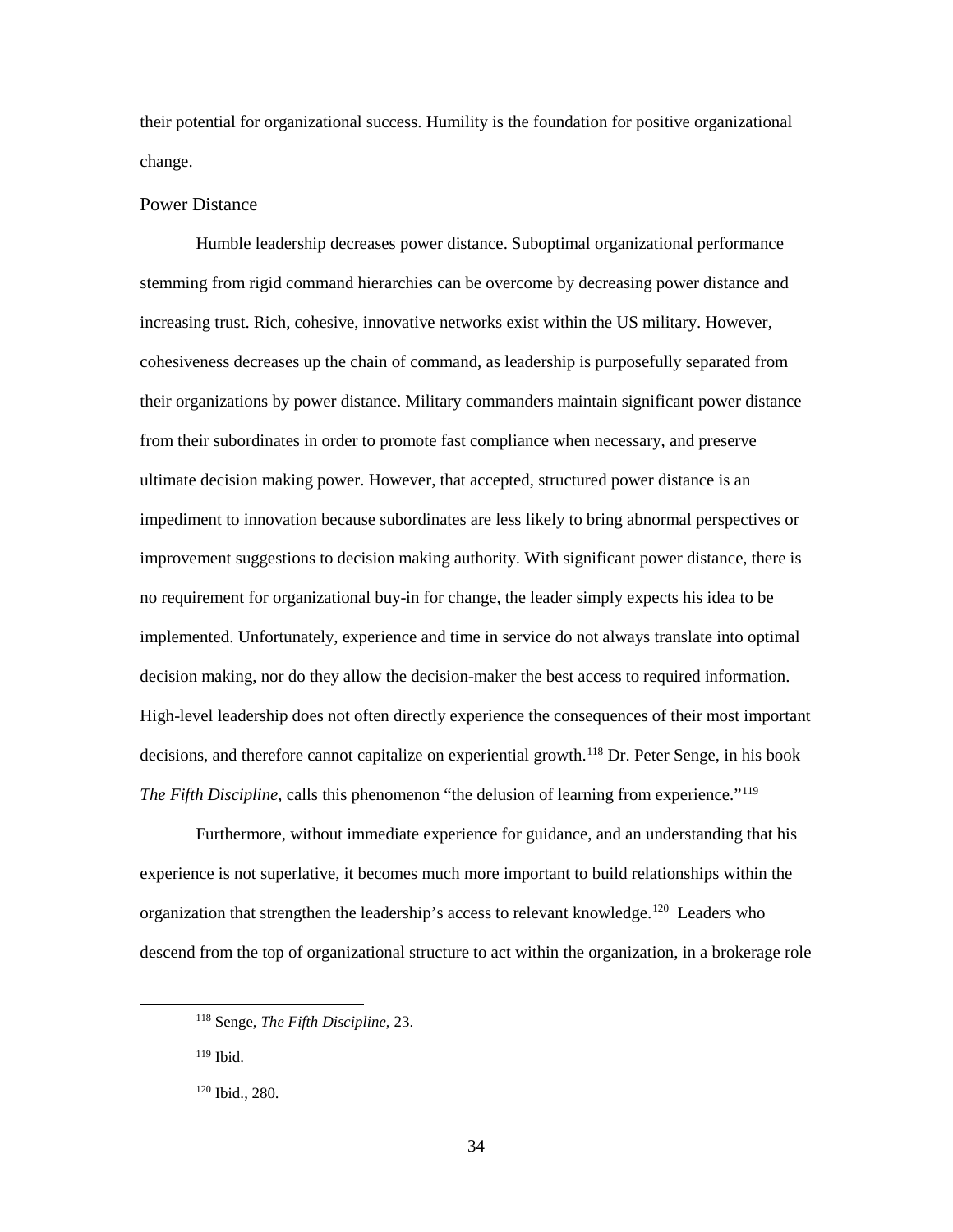between organizational groups, will be better positioned to access relevant information and disseminate it. [121](#page-42-2)

#### <span id="page-42-0"></span>Hierarchical Mindset

Humble leadership decreases power distance, creating relationships that can significantly change hierarchical mindsets. Although the culture of the traditional military's hierarchical organization is unlikely to change appreciably, a degree of organizational adaptability is derived from changing the way members think about vertical relationships within the hierarchy. Change must permeate organizational echelons; commander's intent should include buy-in from subordinate groups who execute the change. This connectedness will promote efficiency from motivated subordinates included in the process, which will enable adaptive space and maximize entrepreneurial capabilities within the organization.

#### <span id="page-42-1"></span>Professional Dissent

When an organization begins to collectively rethink its organizational hierarchy, it opens avenues for professional dissent. No human is omniscient or infallible, therefore no human alone can make perfect decisions. Consequently, organizational aptitude for success is directly related to the leadership climate, and leaders' willingness to encourage professional dissent. Leadership at all echelons should be willing to accept suggestions and honest feedback from capable and well-informed subordinates. Organizational leadership without appetite for professional dissent ties the probability of success to a leader's mind alone, and greatly increases potential for failure. An adaptive leader has faith in the capabilities of his subordinates, and considers their input when appropriate. Leaders who encourage professional dissent generate trust throughout the organization and build potential for positive change.

<span id="page-42-2"></span> <sup>121</sup> Arena and Uhl-Bien, "Complexity Leadership Theory," 23.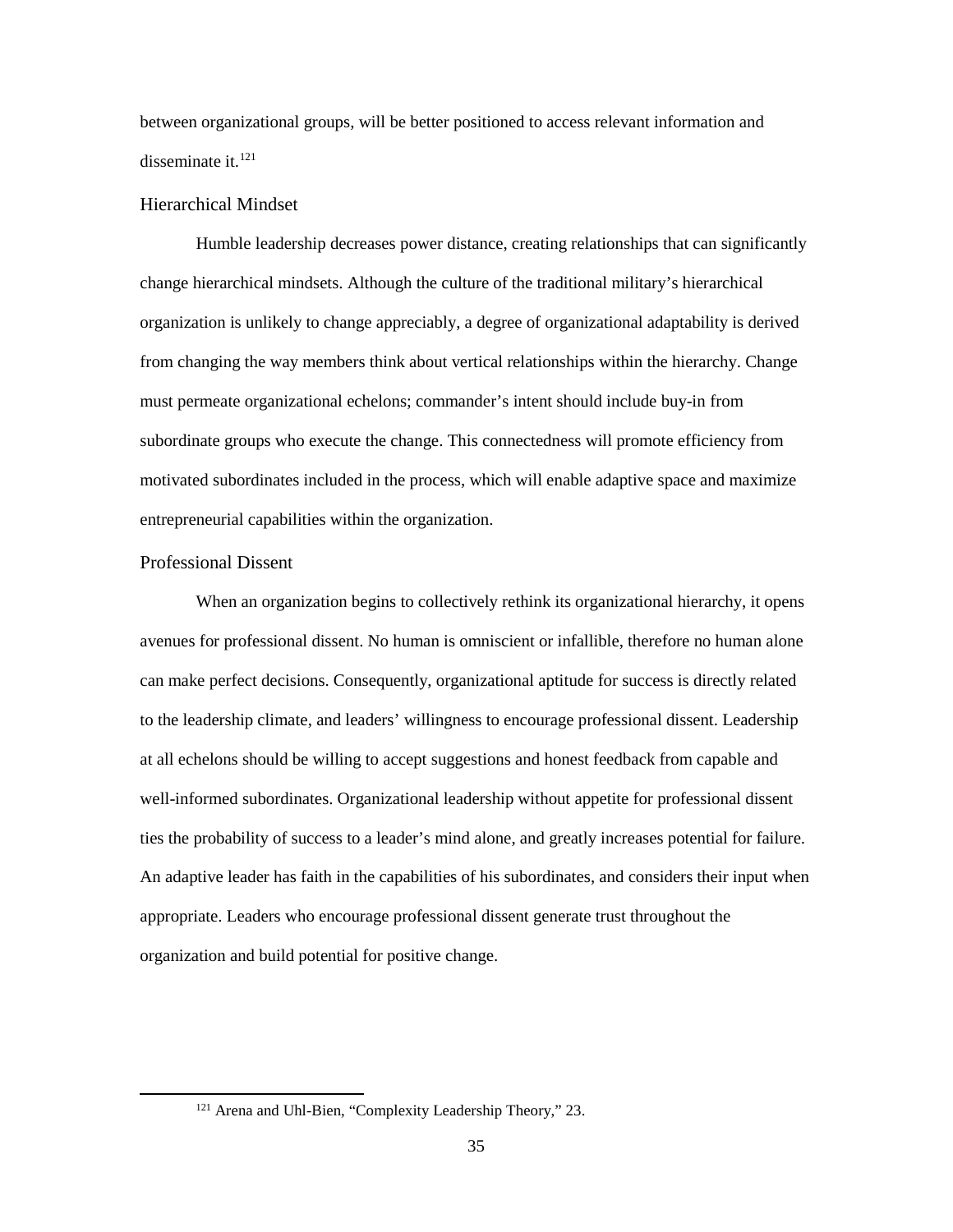#### <span id="page-43-0"></span>Motivated Subordinates

Encouragement of professional dissent allows subordinates to believe they have a potential for positive impact on the organization. Motivation breeds innovation. In order to harness the innovative powers of motivated individuals, leaders must foster a climate in which subordinates are motivated to improve the organization. If the organization desires innovation, traditional military leadership mindsets limited to dutiful compliance may be woefully inadequate. Dr. Daniel Pink, in his book *Drive*, makes this point succinctly: control builds compliance, autonomy builds engagement.<sup>[122](#page-43-2)</sup>

Not only does autonomy hasten engagement that enables innovation, it also builds trust. Development of trust through humility and professional dissent remains at the core of motivation and is cyclical. It enables leadership to provide autonomy, openly explain and develop the organization's purpose, and encourages subordinates to work toward mastery of their skills and environment. These three topics, autonomy, mastery, and purpose, drive intrinsic motivation.<sup>[123](#page-43-3)</sup> Intrinsically motivated subordinates allow leadership more opportunities to build trust, brokerage, and adaptive space within the organization. When an organization is motivated to perform, it is engaged in its purpose. Engagement cultivates innovation and efficiency in adaptive organizations.

## <span id="page-43-1"></span>Engagement

Engagement is derived from intrinsic motivation – the development of autonomy, mastery, and purpose in organizational membership.<sup>[124](#page-43-4)</sup> Traditional military organization is typically effective at mastery and purpose, but lacking in autonomy based on the need for

<span id="page-43-4"></span><span id="page-43-3"></span><span id="page-43-2"></span> <sup>122</sup> Daniel H. Pink, *Drive: The Surprising Truth About What Motivates Us* (New York: Riverhead Books, 2011), 108.

<sup>123</sup> Ibid., 226.

<sup>124</sup> Ibid., 222.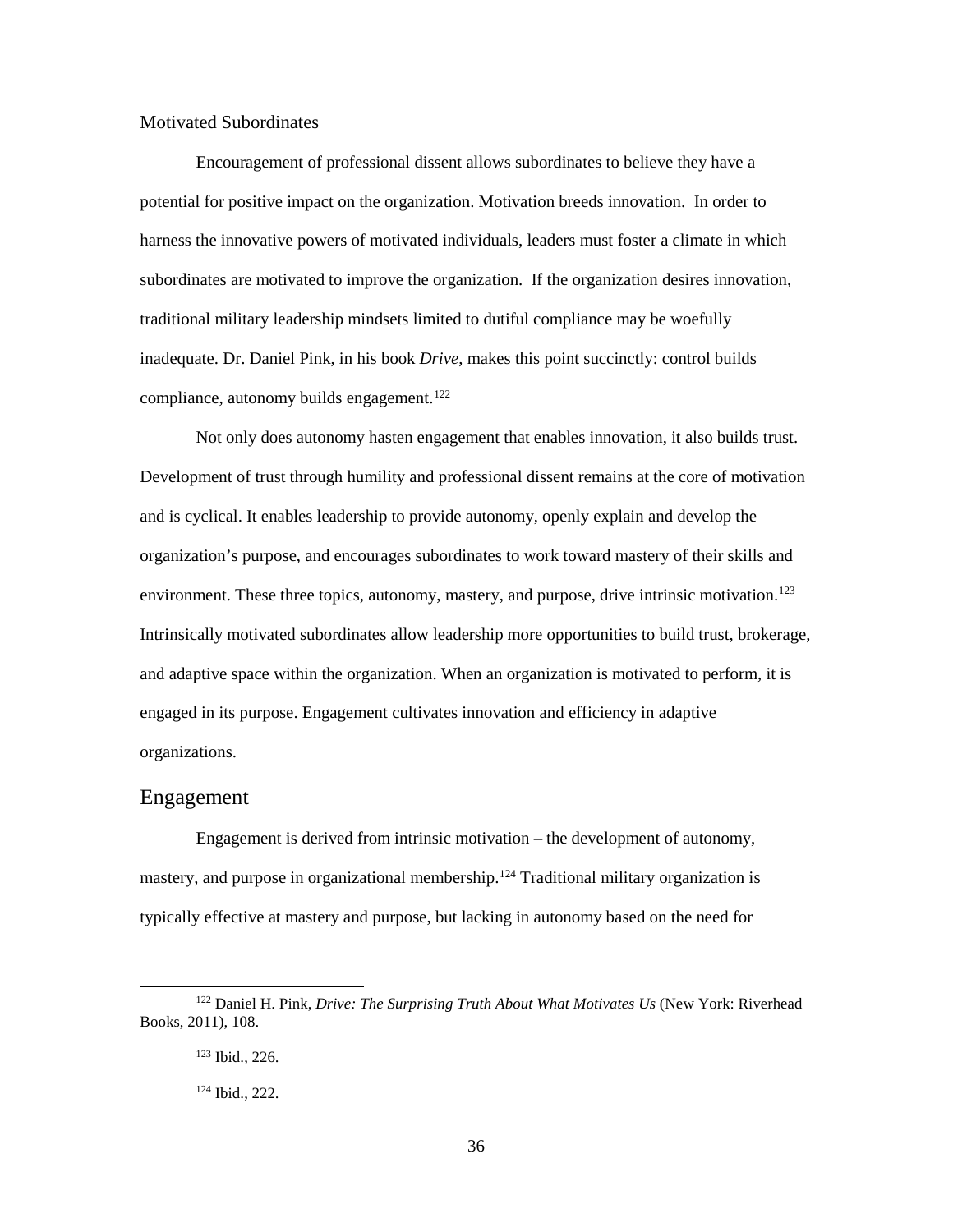compliance, and restrictive control mechanisms for subordinate actions. While compliance leadership can be an effective tool for specific, survival-based situations, it sometimes cannot build engagement.<sup>[125](#page-44-1)</sup> Lack of autonomy, and therefore, lack of engagement, may become a problem because it stifles adaptability. Future viability cannot be ensured without adaptability.

Intrinsic motivation and engagement germinate in cohesive groups. Organizational adaptability enables and fortifies cohesion, connecting them to the leadership to implement new ideas. The result is continually re-motivated subordinates committed to organizational effectiveness. Creative, intelligent people need autonomy to thrive.<sup>[126](#page-44-2)</sup> Organizational membership engaged with their environment are more likely to take on more difficult problems – those that compliance-based followers might ignore.<sup>[127](#page-44-3)</sup> Motivated, engaged subordinates do more than simply meet the demands of their superiors.<sup>128</sup> In order to attract and retain people who innovate and think creatively in complex environments, leadership must allow them initiative to make decisions and build the engagement to act.<sup>[129](#page-44-5)</sup>

## <span id="page-44-0"></span>Mindset for Adaptable Military Organizational Structure

Cohesive groups gain efficiency when leaders serve as brokers between groups. Leaders should work to improve the organization from within, enabling exchanges of innovative information between subordinate groups, and providing ready access to informed decisionmakers. The leader should be the center of organizational trust and information flow, the foremost information broker and the chief decision maker. This relationship structure connects decisionmakers throughout the organization by fostering a leadership culture that decreases power

- <span id="page-44-2"></span><sup>126</sup> Mintzberg, *Structure in Fives*, 97.
- <span id="page-44-3"></span><sup>127</sup> Senge, *The Fifth Discipline*, 282.
- <span id="page-44-4"></span><sup>128</sup> Pink, *Drive*, 110.
- <span id="page-44-5"></span><sup>129</sup> Mintzberg, *Structure in Fives*, 97.

<span id="page-44-1"></span> <sup>125</sup> Pink, *Drive*, 110.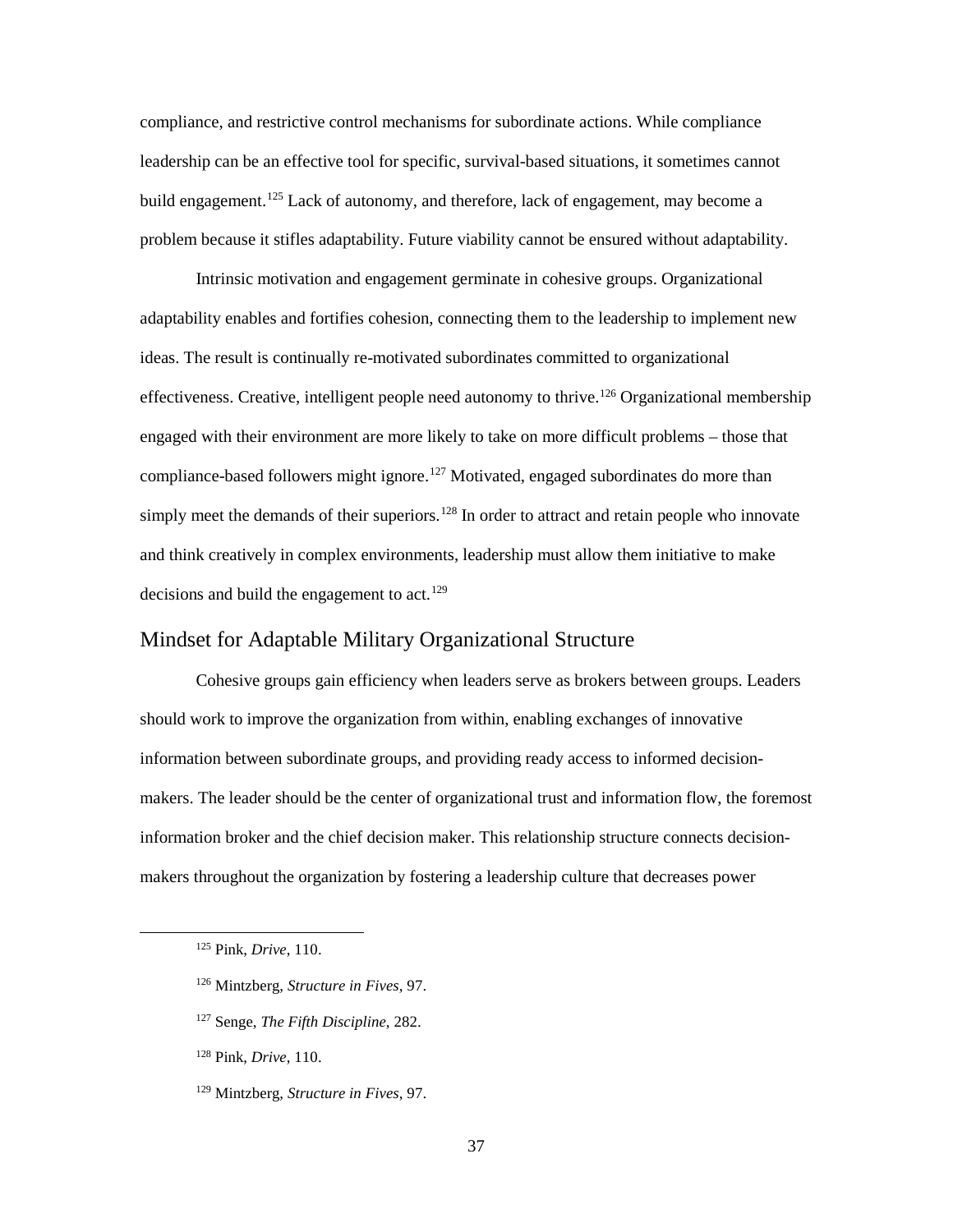distance. A new model follows below, illustrating how an adaptable organizational leadership mindset can replace hierarchical mindsets within and between organizations. In figure 5, proximity between central leadership and the subordinate groups that surround them is indicative of decreased power distance. Furthermore, figure 6 illustrates a leadership mindset that acknowledges that group cohesiveness can exist at any echelon, within or even beyond organizational structure.



<span id="page-45-0"></span>Figure 5. Mindset Model for Adaptable Military Organizational Structure. Created by author.



<span id="page-45-1"></span>Figure 6. Mindset Model for Adaptable Military Organizational Structure Expanded. Created by author.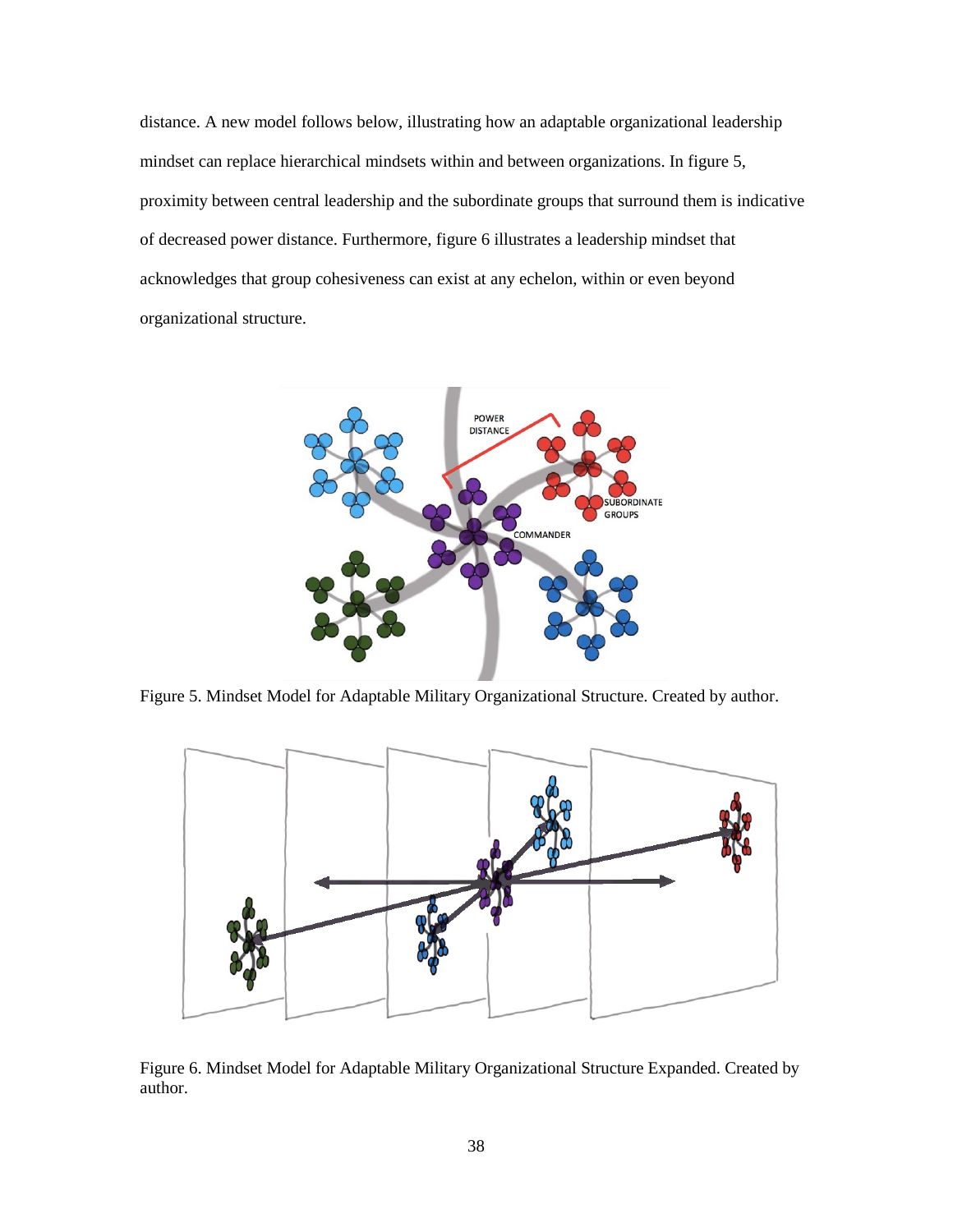## V. Effects

<span id="page-46-0"></span>The mission command concept can be used as a mindset solution to promote adaptability within current military hierarchical structures. Mission command, executed with humility and decreased power distance, improves connections, command relationships, and efficiency through production and preservation of adaptive space. It also enables brokerage leaders, while allowing the organization flexibility to adapt to emergent requirements. Unfortunately, any toxic leadership in the mission command process will likely decrease its effectiveness. Although leaders at all echelons have responsibility and legal authority, they also have a responsibility to trust capable subordinates and exercise humility in order to enable adaptability.

Foundational trust, bred from humility, enables commanders to exercise their intent, knowing that subordinates will make appropriate decisions and deliver outcomes in the best interest of the organization (even when they deviate from the initial intent). Encouragement of professional dissent in the mission command mindset enables disciplined initiative from subordinates without fear of reprisal from the commander. Leaders must consciously choose to trust able subordinates to exercise their delegated authority and responsibility, while underwriting the potential for any mistakes. Essentially, with this mindset, effective mission command and effective leadership are one in the same.

This leadership mentality creates a command climate that conditions organizations to trust each other. That attitude extends to interactions with other organizations and other services, significantly benefitting joint operations and multi domain battle. Furthermore, that mindset, when institutionalized in peacetime, conditions organizations to trust each other in complex, stressful environments, including times of war when trust and effectiveness are of utmost necessity. Contemporary military organizations are capable of the trust, humility, and professional dissent required of effective mission command. However, these leadership principles must be internalized throughout all echelons of leadership in order to increase effectiveness in face of changing complexities.

39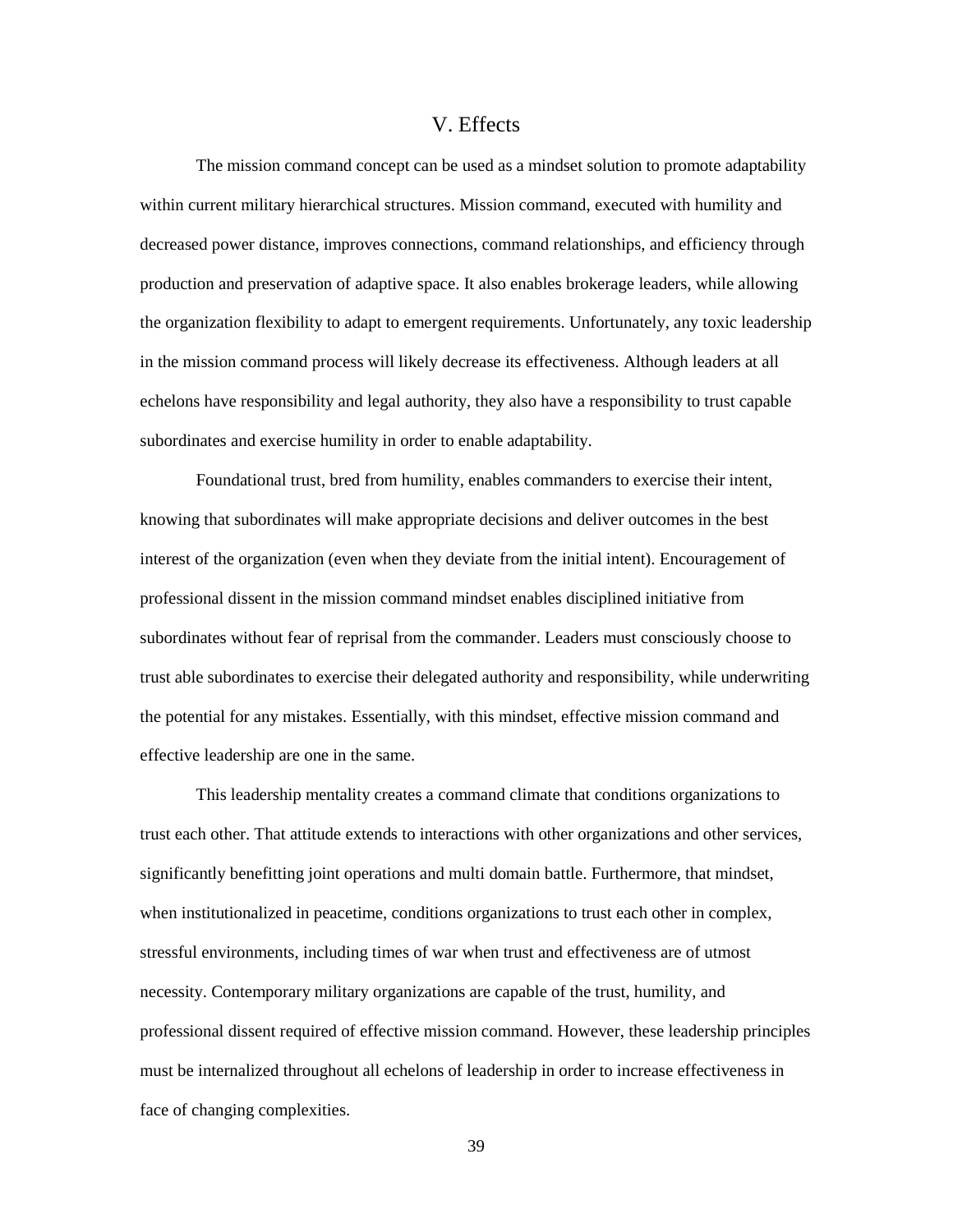# <span id="page-47-0"></span>Conclusion

In a system, actions have unintended effects on the actor, others and the system as a whole, which means that one cannot infer results from desires and expectations and vice versa.

—Robert Jervis, *System Effects*

The best of intentions cannot accurately predict outcomes, especially in a military environment where precious blood and limited treasure hang in the balance of decisions.<sup>[130](#page-47-1)</sup> At the most basic level, complex interactions spawn unintended consequences.<sup>131</sup> Therefore, the US military cannot expect to be effective in the future conduct of multi domain battle while maintaining the current leadership culture.

Although military doctrine regarding organizational structure is unlikely to change in the near term, environmental complexities require a change in the way the military thinks about its organizational interactions. Military leaders of the future should not hold positions of authority primarily based on their time in service. They must be empowered cultural brokers, set apart by their ability to synthesize. Most importantly, they must be aware that their organization's capability is the collective capability of individuals, and their ability to innovate and adapt. Organizational adaptability is the key to future viability, and individual leader mindsets directly impact that adaptability.

Until there is joint strategic leadership doctrine that provides specific frameworks for effective execution of multi-domain battle, the implementation of leadership mindsets that enable organizational adaptability will bridge gaps between organizations, and between services. Organizational adaptability, which stems from leadership humility and trust, enables services to undertake multi domain battle operations from a position of efficiency. With standardization of

<span id="page-47-1"></span> <sup>130</sup> Jervis, *System Effects*, 61.

<span id="page-47-2"></span><sup>131</sup> Ibid.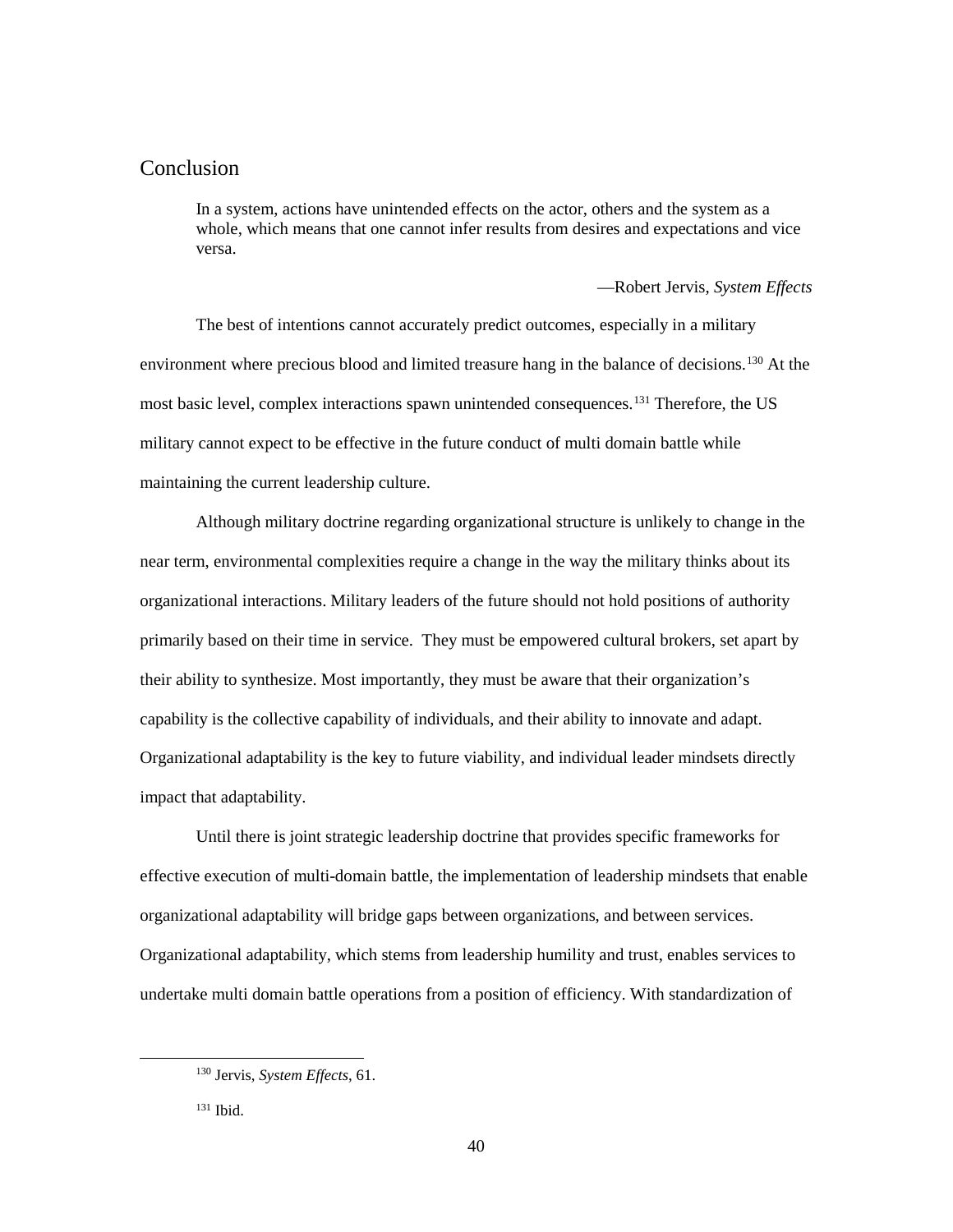joint mission command mindsets, the US military can become more adaptable, increase potential for success in multi domain battle, and meet the challenges of an increasingly complex operational environment.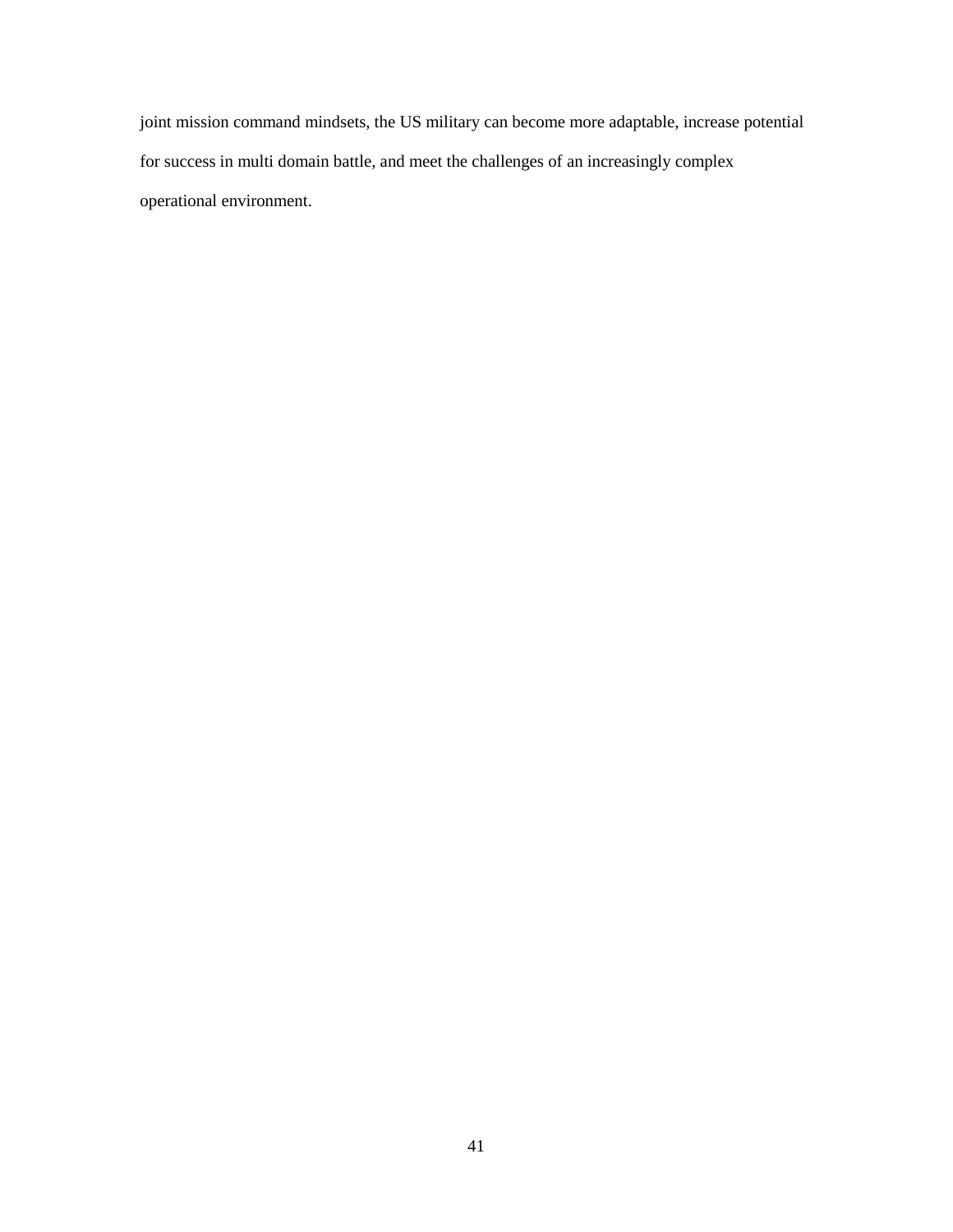## Bibliography

- Arena, Michael J., and Mary Uhl-Bien. "Complexity Leadership Theory: Shifting from Human Capital to Social Capital." *People & Strategy* 39, no. 2 (Spring 2016): 22–27.
- Bar-Yam, Yaneer. *Making Things Work: Solving Complex Problems in a Complex World*. Cambridge, MA: Knowledge Press: Knowledge Press, 2005.
- Berger, Peter L., and Thomas Luckmann. *The Social Construction of Reality: A Treatise in the Sociology of Knowledge*. New York: Anchor, 1967.
- Best, Jim. "An Integral Theory Analysis of Complexity Leadership." *Integral Leadership Review* 14, no. 3 (August 2014): 254–270.
- Bons, Paul M., Alan R. Bass, and S. S. Komorita. "Changes in Leadership Style as a Function of Military Experience and Type of Command." *Personnel Psychology* 23, no. 4 (Winter 1970): 551–568.
- Bonura, Michael. *Under the Shadow of Napoleon: French Influence on the American Way of Warfare from Independence to the Eve of World War II*. New York: NYU Press, 2012.
- Builder, Carl. *The Masks of War: American Military Styles in Strategy and Analysis: A RAND Corporation Research Study*. Baltimore: Johns Hopkins University Press, 1989.
- Campbell, Donald J., and Gregory J. Dardis. "The 'Be, Know, Do' Model of Leader Development." *Human Resource Planning* 27, no. 2 (April 2004): 26–39.
- Clausewitz, Carl. *On War*. Edited and Translated by Peter Paret and Michael Howard. Princeton, NJ: Princeton University Press, 1989.
- Cohen, Eliot A. *The Big Stick: The Limits of Soft Power and the Necessity of Military Force*. New York: Basic Books, 2017.
- Curral, Luis, Pedro Marques-Quinteiro, Catarina Gomes, and Pedro G. Lind. "Leadership as an Emergent Feature in Social Organizations: Insights from A Laboratory Simulation Experiment." *PLoS ONE* 11, no. 12 (December 14, 2016): 1–16.
- Denison, Daniel R., Robert Hooijberg, and Robert E. Quinn. "Paradox and Performance: Toward a Theory of Behavioral Complexity in Managerial Leadership." *Organization Science* 6, no. 5 (October 1995): 524–540.
- Duggan, William. "Coup D'Oeil: Strategic Intuition in Army Planning." US Army War College, 2005. Accessed November 14, 2017. https://ssi.armywarcollege.edu/pubs/display.cfm?p  $ubID=631$
- Finney, Nathan K., and Jonathan P. Klug, eds. *Mission Command in the 21st Century*. Fort Leavenworth, KS: The Army Press, 2016.
- Fleenor, John W. "The Wisdom of Crowds: Why the Many Are Smarter Than the Few and How Collective Wisdom Shapes Business, Economics, Societies and Nations." *Personnel Psychology* 59, no. 4 (Winter 2006): 982–985.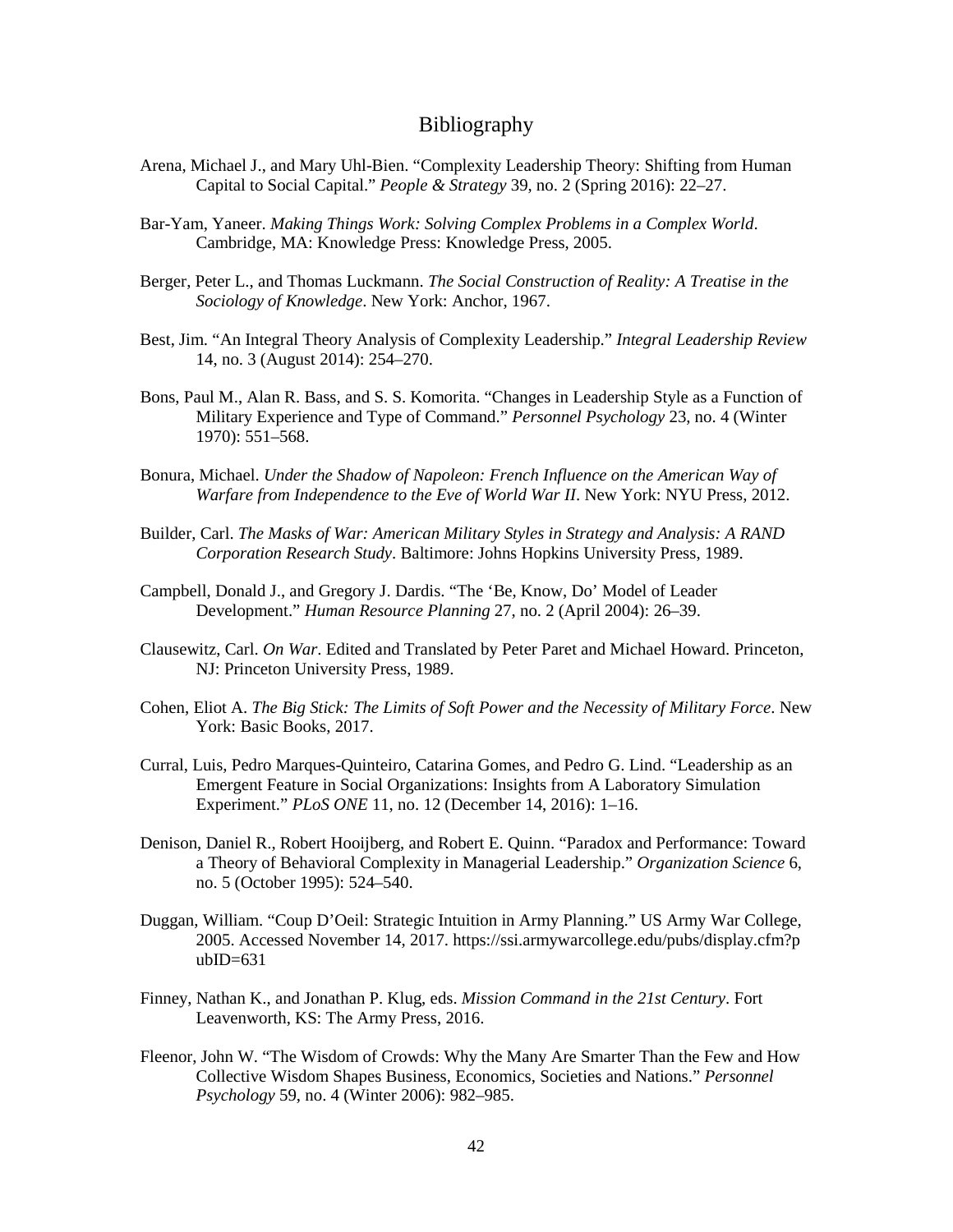- Freeman, Felton D. "The Army as a Social Structure." *Social Forces* 27, no. 1 (October 1948): 78–83.
- Geerlof, Jaap, and Anke van Beckhoven. "Complexity, Self-Organization and Leadership: Enlivened Experiences from The Netherlands." *Integral Leadership Review* (April 2016): 23–34.
- Gharajedaghi, Jamshid. *Systems Thinking: Managing Chaos and Complexity: A Platform for Designing Business Architecture*. Burlington, MA: Morgan Kaufmann, 2011.
- Gladwell, Malcolm. *Outliers: The Story of Success*. New York: Back Bay Books, 2011.
- Goleman, Daniel, Richard E. Boyatzis, and Annie McKee. *Primal Leadership: Unleashing the Power of Emotional Intelligence*. Boston, MA: Harvard Business Review Press, 2013.
- Heifetz, Ronald A., Marty Linsky, and Alexander Grashow. *The Practice of Adaptive Leadership: Tools and Tactics for Changing Your Organization and the World*. Boston, MA: Harvard Business Press, 2009.
- Herzog, Stefan M., and Ralph Hertwig. "The Wisdom of Many in One Mind: Improving Individual Judgments with Dialectical Bootstrapping." *Psychological Science* 20, no. 2 (February 2009): 231–237.
- Hofstede, Geert, Gert Jan Hofstede, and Michael Minkov. *Cultures and Organizations: Software of the Mind*. New York: McGraw-Hill Education, 2010.
- Jervis, Robert. *System Effects*. Princeton, NJ: Princeton University Press, 1998.
- Kahneman, Daniel. *Thinking, Fast and Slow*. New York: Farrar, Straus and Giroux, 2013.
- Korb, Lawrence J. "The Joint Chiefs of Staff: Access and Impact in Foreign Policy." *Policy Studies Journal* 3, no. 2 (Winter 1974): 170–173.
- Kuhn, Thomas S. *The Structure of Scientific Revolutions*. Chicago, IL: University of Chicago Press, 1996.
- Lichtenstein, Benyamin B., Mary Uhl-Bien, Russ Marion, Anson Seers, James Douglas Orton, and Craig Schreiber. "Complexity Leadership Theory: An Interactive Perspective on Leading in Complex Adaptive Systems." *Emergence: Complexity & Organization* 8, no. 4 (December 2006): 2–12.
- Livingston, David, and Jenna Lusin. "A Prescriptive Hybrid Model of Leadership: Complexity Leadership Theory and Authentic Leadership Theory." *Proceedings of the European Conference on Management, Leadership & Governance* (January 2009): 102–109.
- Maestas, Cherie D., Matthew K. Buttice, and Walter J. Stone. "Extracting Wisdom from Experts and Small Crowds: Strategies for Improving Informant-Based Measures of Political Concepts." *Political Analysis* 22, no. 3 (July 2014): 354–373.
- Mannes, Albert E. "Are We Wise About the Wisdom of Crowds? The Use of Group Judgments in Belief Revision." *Management Science* 55, no. 8 (August 2009): 1267–1279.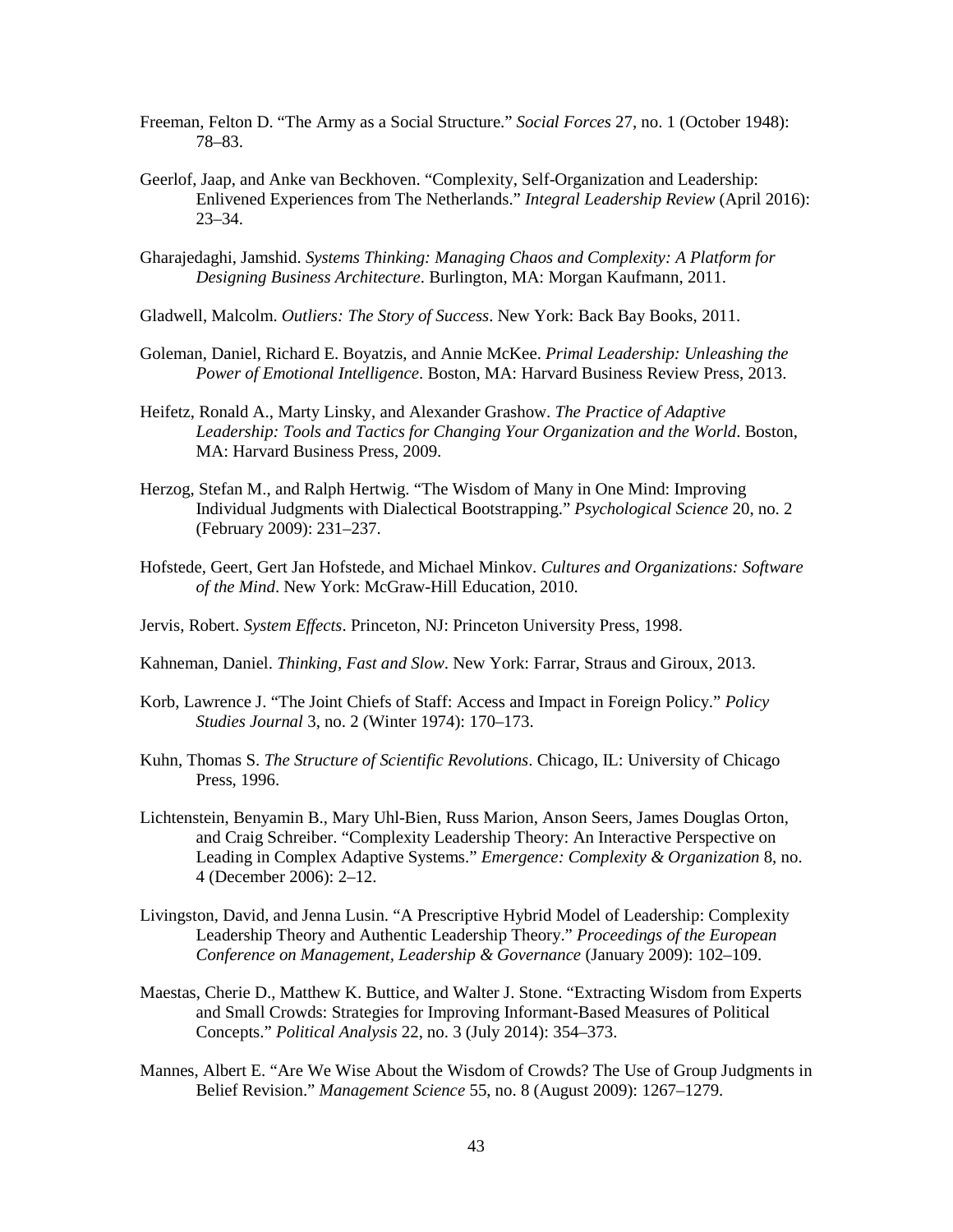- March, James G. "Exploration and Exploitation in Organizational Learning." *Organization Science* 2, no. 1 (1991): 71–87.
- ———. *Primer on Decision Making: How Decisions Happen*. New York: Free Press, 2009.
- Marion, Russ, and Mary Uhl-Bien. "Complexity Theory and Al-Qaeda: Examining Complex Leadership." *Emergence* 5, no. 1 (March 2003): 54–76.
- Martin, Grant. "Of Garbage Cans and Paradox: Reflexively Reviewing Design, Mission Command, and the Gray Zone." *Journal of Military & Strategic Studies* 17, no. 4 (January 2017): 194–208.
- Mayo-Wilson, Conor, Kevin Zollman, and David Danks. "Wisdom of Crowds versus Groupthink: Learning in Groups and in Isolation." *International Journal of Game Theory* 42, no. 3 (August 2013): 695–723.
- McChrystal, Stanley, Tantum Collins, David Silverman, and Chris Fussell. *Team of Teams: New Rules of Engagement for a Complex World*. New York: Portfolio, 2015.
- McMillan, Charles, and Jeffrey Overall. "Wicked Problems: Turning Strategic Management Upside Down." *Journal of Business Strategy* 37, no. 1 (January 2016): 34–43.
- Mensch, Kirk G., and Tim Rahschulte. "Military Leader Development and Autonomous Learning: Responding to the Growing Complexity of Warfare." *Human Resource Development Quarterly* 19, no. 3 (Fall 2008): 263–272.
- Ming-Jian Shen, and Ming-Chia Chen. "The Relationship of Leadership, Team Trust and Team Performance: A Comparison of the Service and Manufacturing Industries." *Social Behavior & Personality: An International Journal* 35, no. 5 (June 2007): 643–657.
- Mintzberg, Henry. "Rebuilding Companies as Communities." *Harvard Business Review* 87, no. 7/8 (August 7, 2009): 140–143.
- ———. *Structure in Fives: Designing Effective Organizations*. Englewood Cliffs, NJ: Longman Higher Education, 1982.
	- ———. "The Pitfalls of Strategic Planning." *California Management Review* 36, no. 1 (Fall 1993): 32–47.
- Moilanen, Jon H. "The Wisdom of Tacit Knowing-in-Action and Mission Command." *Adult Learning* 26, no. 3 (August 2015): 101–108.
- Moore, Jr., B. "The Relation Between Social Stratification and Social Control." *Sociometry* 5, no. 3 (August 1942): 230–250.
- Ohlheiser, Abby. "Malcolm Gladwell's Cockpit Culture Theory and the Asiana Crash." *The Atlantic*, July 10, 2013. Accessed October 2, 2017. https://www.theatlantic.com/ national/archive/2013/07/malcolm-gladwells-cockpit-culture-theory-everywhere-afterasiana-crash/313442/.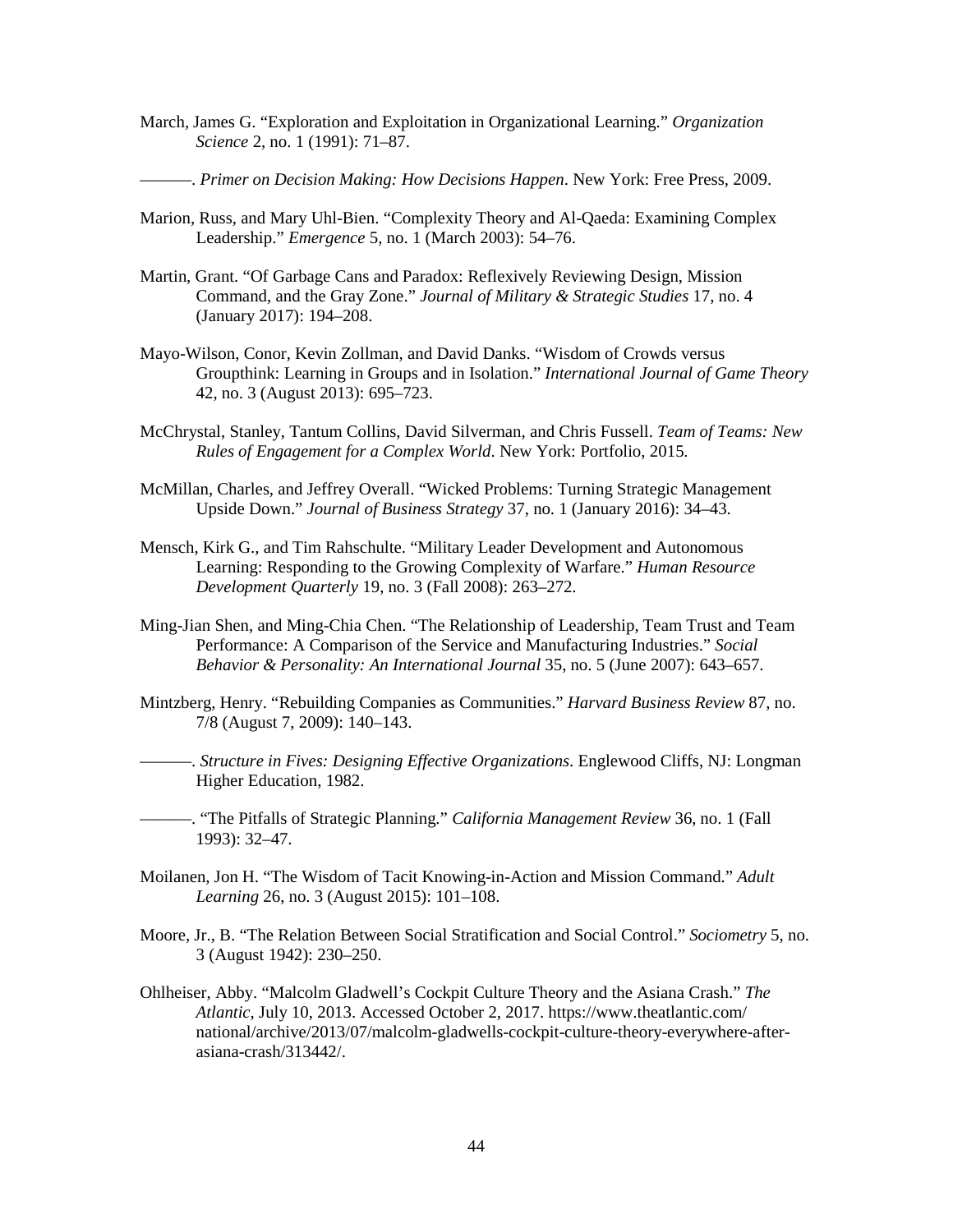- Perkins, David. "Multi-Domain Battle: Driving Change to Win in the Future." *Military Review* 97, no. 3 (July - August 2017): 6–12.
- Pink, Daniel H. *Drive: The Surprising Truth About What Motivates Us*. New York: Riverhead Books, 2011.
- Roberts, Karlene H., Suzanne K. Stout, and Jennifer J. Halpern. "Decision Dynamics in Two High Reliability Military Organizations." *Management Science* 40, no. 5 (May 1994): 614–624.
- Romeijn, Jan-Willem, Tom Sterkenburg, and Peter Grünwald. "Good Listeners, Wise Crowds, and Parasitic Experts." *Analyse & Kritik* 34, no. 2 (December 2012): 399–408.
- Samuels, Martin. "Friction, Chaos and Order(s): Clausewitz, Boyd and Command Approaches." *Journal of Military & Strategic Studies* 15, no. 4 (December 2014): 38–75.
- Senge, Peter M. *The Fifth Discipline: The Art & Practice of The Learning Organization*. New York: Doubleday, 2006.
- Shamir, Boas, and Eyal Ben-Ari. "Challenges of Military Leadership in Changing Armies." *Journal of Political & Military Sociology* 28, no. 1 (Summer 2000): 43.
- Sinek, Simon. *Leaders Eat Last: Why Some Teams Pull Together and Others Don't.* New York: Portfolio, 2017.
- ———. *Start with Why: How Great Leaders Inspire Everyone to Take Action*. New York: Portfolio, 2011.
- Stephenson, Harris. "Mission Command-Able? Assessing Organizational Change and Military Culture Compatibility in the U.S. Army." *Journal of Military & Strategic Studies* 17, no. 1 (April 2016): 104–143.
- Storr, Jim. "A Command Philosophy for the Information Age: The Continuing Relevance of Mission Command." *Defence Studies* 3, no. 3 (November 2003): 119–129.
- Surowiecki, James. *The Wisdom of Crowds*. New York: Anchor, 2005.
- Tesla, Nikola. "The Wonder World to Be Created by Electricity." *Manufacturers Record*, September 9, 1915.
- Tushman, Michael L., and Charles A. O'Reilly III. "Ambidextrous Organizations: Managing Evolutionary and Revolutionary Change." *California Management Review* 38, no. 4 (Summer 1996): 8–30.
- Uhl-Bien, Mary, and Michael Arena, "Leadership for Organizational Adaptability: A Theoretical Synthesis and Integrative Framework," *The Leadership Quarterly* (2018).
- US Department of Defense, Joint Staff. Joint Publication (JP) 1-02, *Department of Defense Dictionary of Military and Associated Terms*. Washington, DC: Government Printing Office, 2010.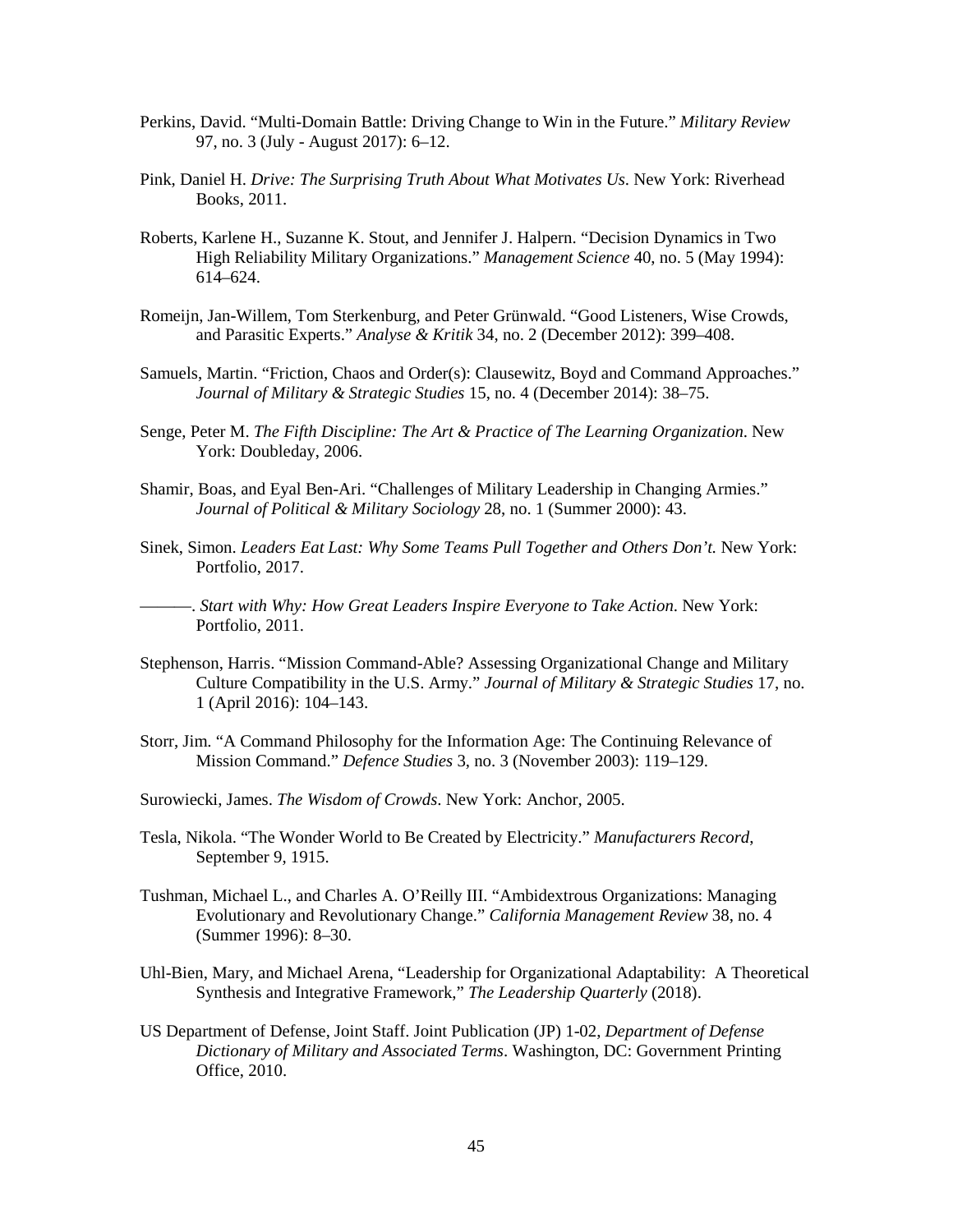- ———. Joint Publication (JP) 3-0, *Joint Operations*. Washington, DC: Government Printing Office, 2017.
- US Department of the Air Force. "U.S. Air Force Doctrine." Accessed November 13, 2017. http://www.doctrine.af.mil.
- ———. "U.S. Air Force Doctrine > Core Doctrine > Vol. 1, Basic Doctrine." Accessed November 13, 2017. http://www.doctrine.af.mil/Core-Doctrine/Vol-1-Basic-Doctrine/.
- ———. "U.S. Air Force Doctrine > Core Doctrine > Vol. 1, Basic Doctrine > Sources of Doctrine." Accessed November 13, 2017. http://www.doctrine.af.mil/Portals/ 61/documents/Volume\_1/V1-D05-Sources-of-Doctrine.pdf?ver=2017-09-13-150320- 993.
- ———. "U.S. Air Force Doctrine > Core Doctrine > Vol. 2, Leadership." Accessed November 13, 2017. http://www.doctrine.af.mil/Core-Doctrine/Vol-2-Leadership/.
- ———. "U.S. Air Force Doctrine > Doctrine Annexes > Annex 3-30 Command and Control." Accessed November 13, 2017. http://www.doctrine.af.mil/Doctrine-Annexes/Annex-3- 30-Command-and-Control/.
- US Department of the Army. Army Doctrine Publication (ADP) 6-0, *Mission Command*. Washington, DC: Government Printing Office, 2012.
	- ———. Army Doctrine Reference Publication (ADRP) 5-0, *The Operations Process*. Washington, DC: Government Printing Office, 2012.
- ———. Army Doctrine Reference Publication (ADRP) 6-22, *Army Leadership*. Washington, DC: Government Printing Office, 2012.
- ———. Field Manual (FM) 6-22, *Leader Development*. Washington, DC: Government Printing Office, 2006.
- ———. Field Manual (FM) 6-22, *Leader Development*. Washington, DC: Government Printing Office, 2015.
- Wakefield, Robin L., Dorothy E. Leidner, and Gary Garrison. "A Model of Conflict, Leadership, and Performance in Virtual Teams." *Information Systems Research* 19, no. 4 (December 2008): 434–455.
- Wheatley, Margaret J. *Leadership and the New Science: Discovering Order in a Chaotic World*. San Francisco: Berrett-Koehler Publishers, 2006.
- William J. Cojocar. "Adaptive Leadership in the Military Decision Making Process." *Military Review* (December 2011): 23–28.
- Williams, Leighton Vaughan, and Julie Vaughan Williams. "The Cleverness of Crowds." *Journal of Prediction Markets* 3, no. 3 (December 2009): 45–47.